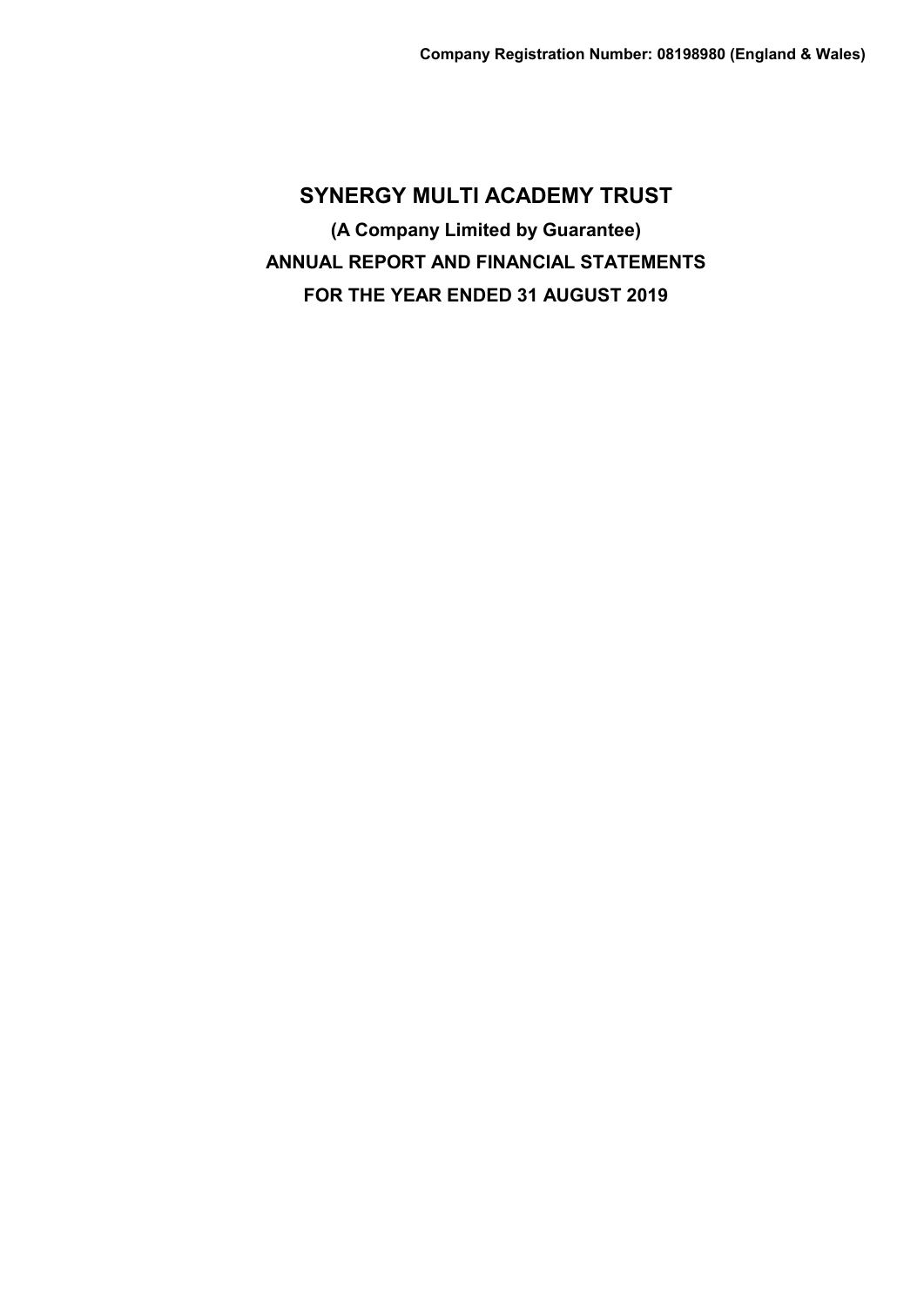# **SYNERGY MULTI ACADEMY TRUST (A Company Limited by Guarantee)**

# **CONTENTS**

|                                                                                | Page      |
|--------------------------------------------------------------------------------|-----------|
| <b>Reference and Administrative Details</b>                                    | $1 - 2$   |
| <b>Trustees' Report</b>                                                        | $3 - 10$  |
| <b>Governance Statement</b>                                                    | $11 - 13$ |
| <b>Statement on Regularity, Propriety and Compliance</b>                       | 14        |
| <b>Statement of Trustees' Responsibilities</b>                                 | 15        |
| <b>Independent Auditors' Report on the Financial Statements</b>                | $16 - 18$ |
| <b>Independent Reporting Accountant's Report on Regularity</b>                 | $19 - 20$ |
| Statement of Financial Activities Incorporating Income and Expenditure Account | $21 - 22$ |
| <b>Balance Sheet</b>                                                           | 23        |
| <b>Statement of Cash Flows</b>                                                 | 24        |
| <b>Notes to the Financial Statements</b>                                       | $25 - 57$ |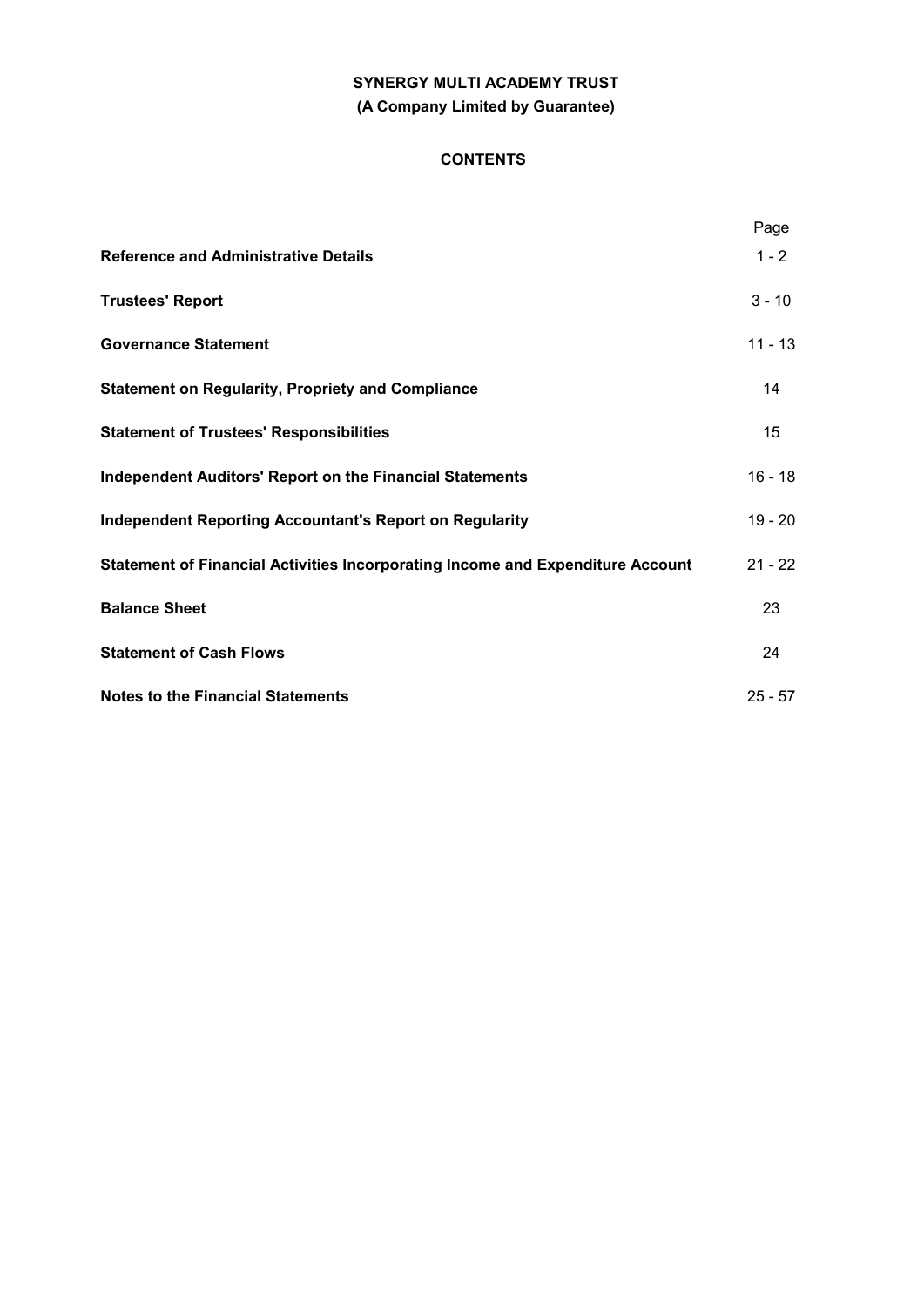# **(A Company Limited by Guarantee)**

# **REFERENCE AND ADMINISTRATIVE DETAILS**

| <b>Members</b><br><b>Trustee Directors</b> | Jane Gilbert<br><b>Anthony Williams</b><br><b>Martin Newman</b><br><b>John Riddett</b><br><b>Philip Dewin</b><br>Anthony Williams, Chairman<br><b>Graham Pickhaver</b><br>Andrew Savage (appointed 1 September 2018)<br>Deborah Boldero<br><b>Richard Madle</b><br>Mark Farrar (resigned 31 August 2019)<br><b>Tracey Hughes</b><br>Peter Williams (resigned 1 September 2018)<br>Natasha Hutcheson<br><b>Bryan Hurst</b>                                                                                                                                                                                                                                                                                         |
|--------------------------------------------|-------------------------------------------------------------------------------------------------------------------------------------------------------------------------------------------------------------------------------------------------------------------------------------------------------------------------------------------------------------------------------------------------------------------------------------------------------------------------------------------------------------------------------------------------------------------------------------------------------------------------------------------------------------------------------------------------------------------|
|                                            | Robert Martlew (appointed 1 September 2019)                                                                                                                                                                                                                                                                                                                                                                                                                                                                                                                                                                                                                                                                       |
| <b>Company registered</b><br>number        | 08198980                                                                                                                                                                                                                                                                                                                                                                                                                                                                                                                                                                                                                                                                                                          |
| <b>Company name</b>                        | Synergy Multi Academy Trust                                                                                                                                                                                                                                                                                                                                                                                                                                                                                                                                                                                                                                                                                       |
| <b>Principal and registered</b><br>office  | <b>Whitwell Road</b><br>Reepham<br>Norwich<br><b>Norfolk</b><br><b>NR10 4JT</b>                                                                                                                                                                                                                                                                                                                                                                                                                                                                                                                                                                                                                                   |
| <b>Chief executive officer</b>             | <b>Robert Martlew</b>                                                                                                                                                                                                                                                                                                                                                                                                                                                                                                                                                                                                                                                                                             |
| <b>Senior management</b><br>team           | Richard Lord, Executive Primary Lead<br>Rob Watton, Trust Estates Manager<br>Timothy Gibbs, Head of Reepham High School and College<br>Helen Pegg, Head of Astley Primary School<br>Emma Yerby-Smith, Head of Bawdeswell Primary School<br>Tony Chapman, Head of Mattishall Primary School<br>Catherine Ogle, Head of Reepham Primary School<br>Richard Levell, Chief Finance Officer<br>Mark Farrar, Chief Executive Officer (to 31 August 2019)<br>Jacqui Lound, Head of Corpusty Primary School and Foulsham Primary School<br>Robert Martlew, Chief Executive Officer and Head of Litcham School<br>Sarah Gallichan, Head of Fakenham Infant and Nursery School<br>Adam Mason, Head of Fakenham Junior School |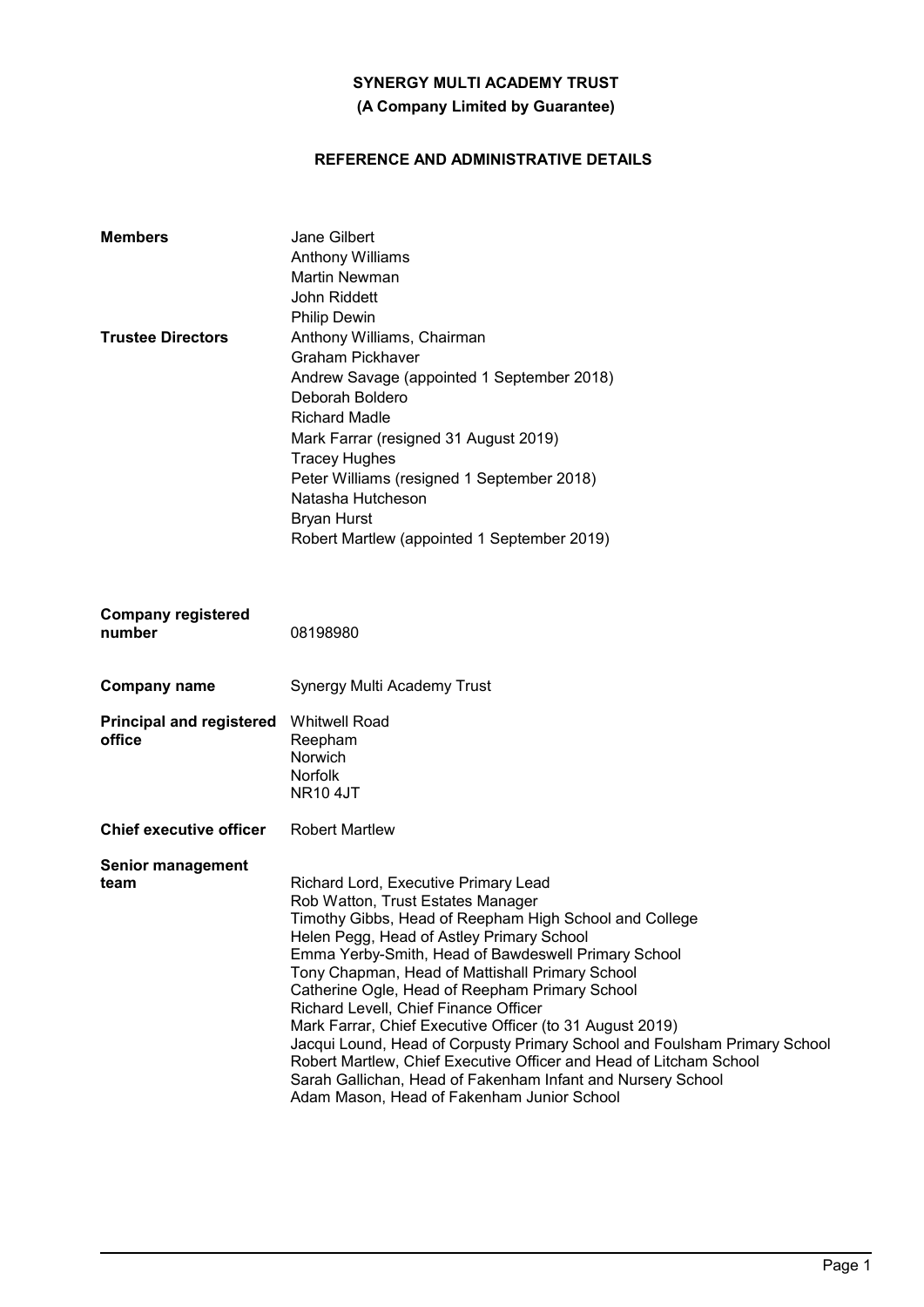# **(A Company Limited by Guarantee)**

#### **REFERENCE AND ADMINISTRATIVE DETAILS (CONTINUED) FOR THE YEAR ENDED 31 AUGUST 2019**

| Independent auditors | Price Bailey LLP<br><b>Chartered Accountants</b><br>Anglia House, 6 Central Avenue<br><b>St Andrews Business Park</b><br><b>Thorpe St Andrew</b><br>Norwich<br><b>Norfolk</b><br>NR7 0HR |
|----------------------|------------------------------------------------------------------------------------------------------------------------------------------------------------------------------------------|
| <b>Bankers</b>       | Barclays Bank Plc<br>1 Churchill Place<br>London<br>E14 5HP                                                                                                                              |
| <b>Solicitors</b>    | Steeles Law Solicitors Limited<br>Lawrence House<br>5 St. Andrews Hill<br>Norwich<br><b>Norfolk</b><br>NR <sub>2</sub> 1AD                                                               |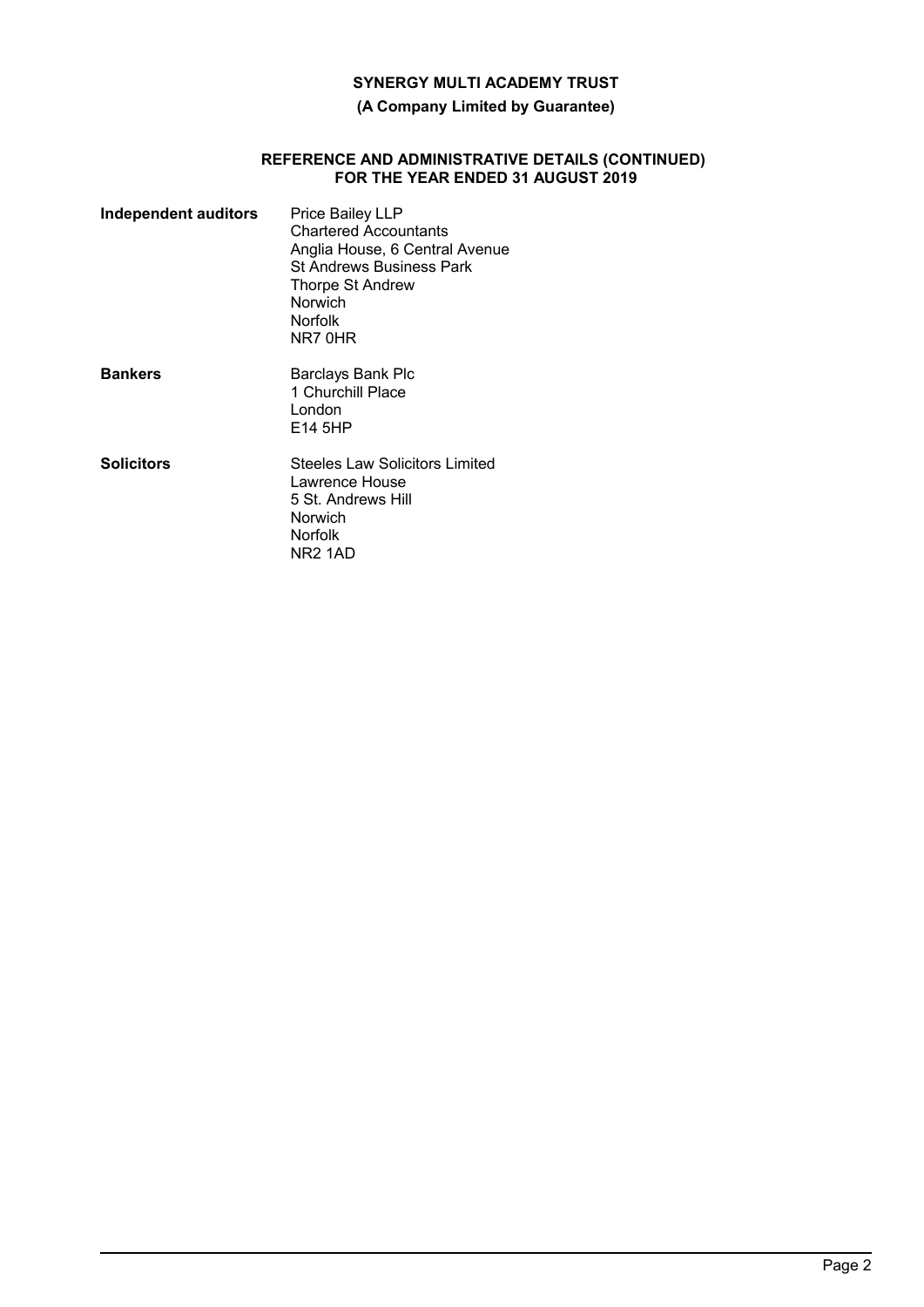**(A Company Limited by Guarantee)**

# **TRUSTEES' REPORT FOR THE YEAR ENDED 31 AUGUST 2019**

The Trustees present their Annual Report together with the financial statements and Auditor's Report of Synergy Multi Academy Trust for the year ended 31 August 2019. The Annual Report serves the purposes of both a Trustees' Report, and a Directors' Report under company law.

The Trust operates one secondary school, one all through school, one junior school, six primary schools and one infant school serving a catchment area in north Norfolk. The academies had a roll of 3,218 pupils in the 2019 census.

# **Structure, Governance and Management**

The Trust is a company limited by guarantee and an exempt charity. The Charitable Company's Memorandum and Articles of Association are its primary governing documents. The Trustees of the Charitable Company are also the Directors for the purposes of company law. The terms Trustee and Director are interchangeable. The Charitable Company includes the following academies:

- Reepham High School and College (RHSC), which converted on 1st October 2012 and created the Trust on 8 October 2013.
- Reepham Primary School (RPS), which converted and joined the Trust on 1st August 2016;
- Bawdeswell Primary School (BPS), which converted and joined the Trust on 1st February 2017;
- Mattishall Primary School (MPS), which converted and joined the Trust on 1st April 2017;
- Foulsham Primary School (FPS), which converted and joined the Trust on 1st May 2017;
- Astley Primary School (APS), which converted and joined the Trust on 1st July 2017;
- Corpusty Primary School (CPS) which converted and joined the Trust on 1st January 2018;
- Litcham School (LAS) which converted and joined the Trust on 1 September 2018;
- Fakenham Junior School (FJS)which converted and joined the Trust on 1 April 2019;
- Fakenham Infant & Nursery School (FIN) which converted and joined the Trust on 1 April 2019.

The operation of the Trust's academies and employment of staff are the responsibility of the Trustees. The Trust retains control of academy budgets and finances, and monitors these through its Board of Trustees. Throughout this report the Board of Trustees is referred to as the Main Governing Body (MGB). Each Academy has appointed Local Governing Bodies (LGB) who have delegated authority to administer their Academy within agreed budgets.

Details of the Trustees who served throughout the period are included in the Reference and Administrative Details section. Within this report the term "Trustee" refers to a member of the MGB and the term "governor" to a member of an LGB.

# **Members' Liability**

Each Member of the Charitable Company undertakes to contribute to the assets of the Charitable Company in the event of it being wound up while they are a Member, or within one year after they cease to be a Member, such amount as may be required, not exceeding £10, for the debts and liabilities contracted before they ceased to be a Member.

# **Trustees and Officers' Indemnities**

In accordance with normal commercial practice the academies purchase insurance to protect Trustees and officers from claims arising from negligent acts, errors or omissions occurring whilst on academy business. The insurance provides cover up to £10,000,000 on any one claim and details of the costs are disclosed in Note 14 to the accounts.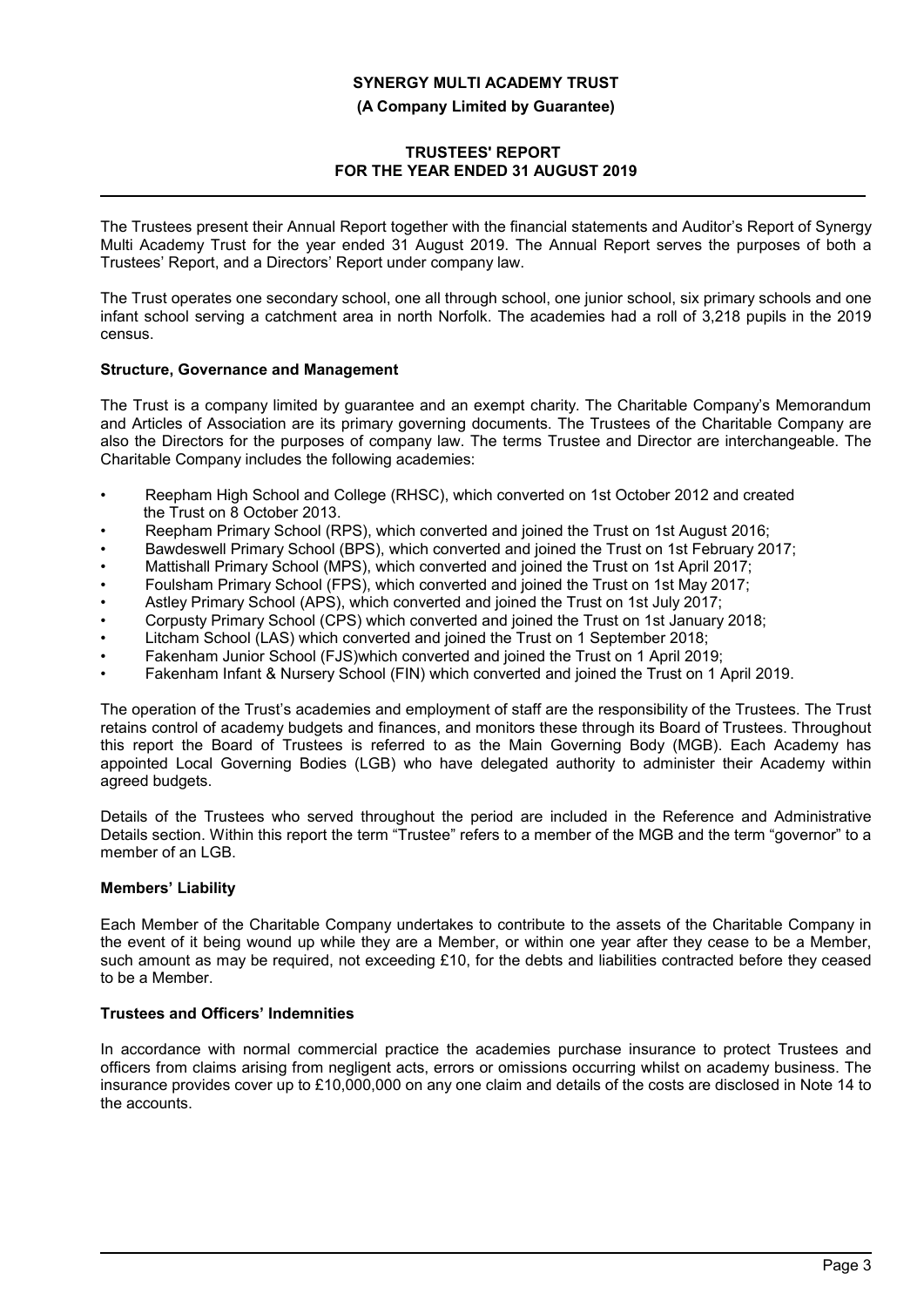**(A Company Limited by Guarantee)**

### **TRUSTEES' REPORT (CONTINUED) FOR THE YEAR ENDED 31 AUGUST 2019**

#### **Method of Recruitment and Appointment or Election of Trustees**

The arrangements are as set out in the Articles and Funding Agreement.

Trustees are appointed for a fixed term. The Chief Executive Officer (CEO) is an ex officio member of the MGB. Other Trustees are elected to office or appointed if there are insufficient candidates offering themselves for election. The Articles of Association make provision for 9 trustees.

## **Policies and Procedures Adopted for the Induction and Training Trustees and Governors**

The Trust is committed to providing adequate opportunities for Trustees and governors to undertake and receive suitable training so as to enable them to perform their role effectively. To this end the Trust provides links with a number of local training providers. New Trustees and Governors are required to attend a training programme. The induction programme would involve a tour of the relevant academy, meetings with students and staff and provision of policy and procedures documents that are appropriate to the role they undertake with particular emphasis on the committee work that they will undertake and training through governor services.

#### **Organisational Structure**

The governance of the Trust is defined in the Memorandum and Articles of Association together with the Funding Agreement with the Department of Education.

The board of Trustees, which meets on at least eight occasions per year is responsible for the strategic direction of the Trust. The Trustees are responsible for setting strategic policy, adopting an annual plan and budget, monitoring the Trust by the use of those budgets and making major decisions about the direction of the Trust, capital expenditure and senior staff appointments. The Governors within their LGB's are responsible for implementing strategic policy, ensuring the appropriateness of annual budgets and capital expenditure projects for their academy and monitoring performance against that budget and authorised capital limits.

Individual schools' Senior Leadership Teams manage their schools at an executive level implementing policies and reporting to their LGB. Each SLT is responsible for the day to day operation of their school, in particular organising staff, resources and pupils. They are responsible for the authorisation of spending within agreed budgets and for the appointment of staff following vetting and safeguarding recruitment processes.

The Trust's executive leaders have oversight of the Trust and align local SLT and LGB activity with the strategic aims of the trust as a whole.

The Trust's CEO is the Accounting Officer.

# **Arrangements for setting pay and remuneration of key management personnel**

Key management personnel include Trustees and those staff to whom the Trustees have delegated significant authority and responsibility in the day-to-day running of the Trust.

Pay and remuneration of key management personnel is decided by a variety of contributory factors, such as the academy group size, ISR, the pay scales for each role and the level of experience of each staff member. In addition, pay levels will be affected by nationally agreed pay awards, the ability to recruit and retain in post, all of which are in accordance with the trust's appointment and pay policies.

All amendments to key management's pay and remuneration scales are approved by the MGB.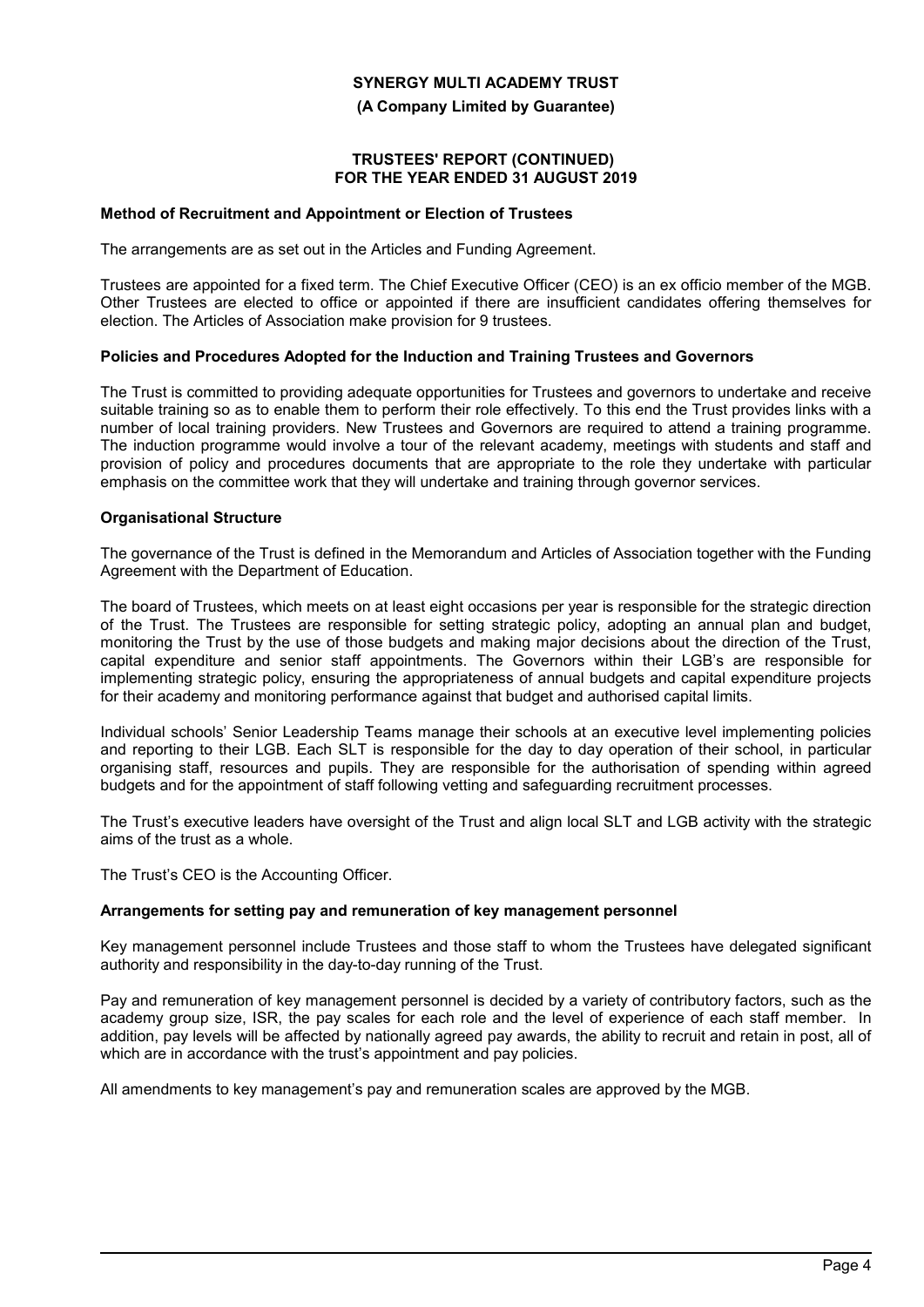**(A Company Limited by Guarantee)**

## **TRUSTEES' REPORT (CONTINUED) FOR THE YEAR ENDED 31 AUGUST 2019**

## **Related Parties and other Connected Charities and Organisations**

Owing to the nature of the Trust's operations and the composition of the board of Trustees being drawn from local public and private sector organisations, it is inevitable that from time to time transactions will take place with organisations in which members of the MGB may have an interest. All transactions involving such organisations are conducted at arm's length and in accordance with the academy's financial regulations and normal procedures. Any transaction where the trustee may have a pecuniary interest is only undertaken in accordance with the 'at cost' principle described in the Academies Financial Handbook. The Trust cooperated with the following organisations during the academic year in pursuit of its charitable activities:

- Litcham School Charity Fund
- Reepham High School Trust

The Trust does not have a formal sponsor.

#### **Employees Information**

The Trust is an equal opportunities employer. Employment applications from disabled persons are treated in the same way as applications from others in that disability information is detached from the application form and not passed to the recruiting manager. Every effort is made to accommodate employees who may become disabled during their employment.

Alongside daily communication between members of staff, each school within the Trust continues to provide information to employees about matters which may affect them through a variety of ways including; staff briefings/meetings, departmental meetings, notice boards and bulletins.

#### **Trade Union Facility Time**

During the year, 2 members of staff (2 full time equivalent) have been provided with time to engage in trade union activity. The percentage of time, for each of these employees, spent on facility time falls within the range of 1% to 50% with an approximate cost for the year of £1,500.

# **Fundraising**

The schools within the Trust do not carry out fundraising of themselves, however the Friends of the respective schools have held small fundraising events during the year including; school fetes, quiz nights, school performances. The Trust does not work with professional fundraisers or companies who carry out fundraising on its behalf. During the year no complaints or issues have arisen as a result of the fundraising events.

#### **Objectives and Activities**

#### **Objects and Aims**

The principal object and aim of Synergy Multi-Academy Trust is the operation of a number of schools, to provide free education and care for pupils of different abilities within its local community between the ages of 2 and 18.

#### **Objectives, Strategies and Activities**

The principal objective and activity of the Trust in the period under review, was to continue to improve educational provision and outcomes for its pupils.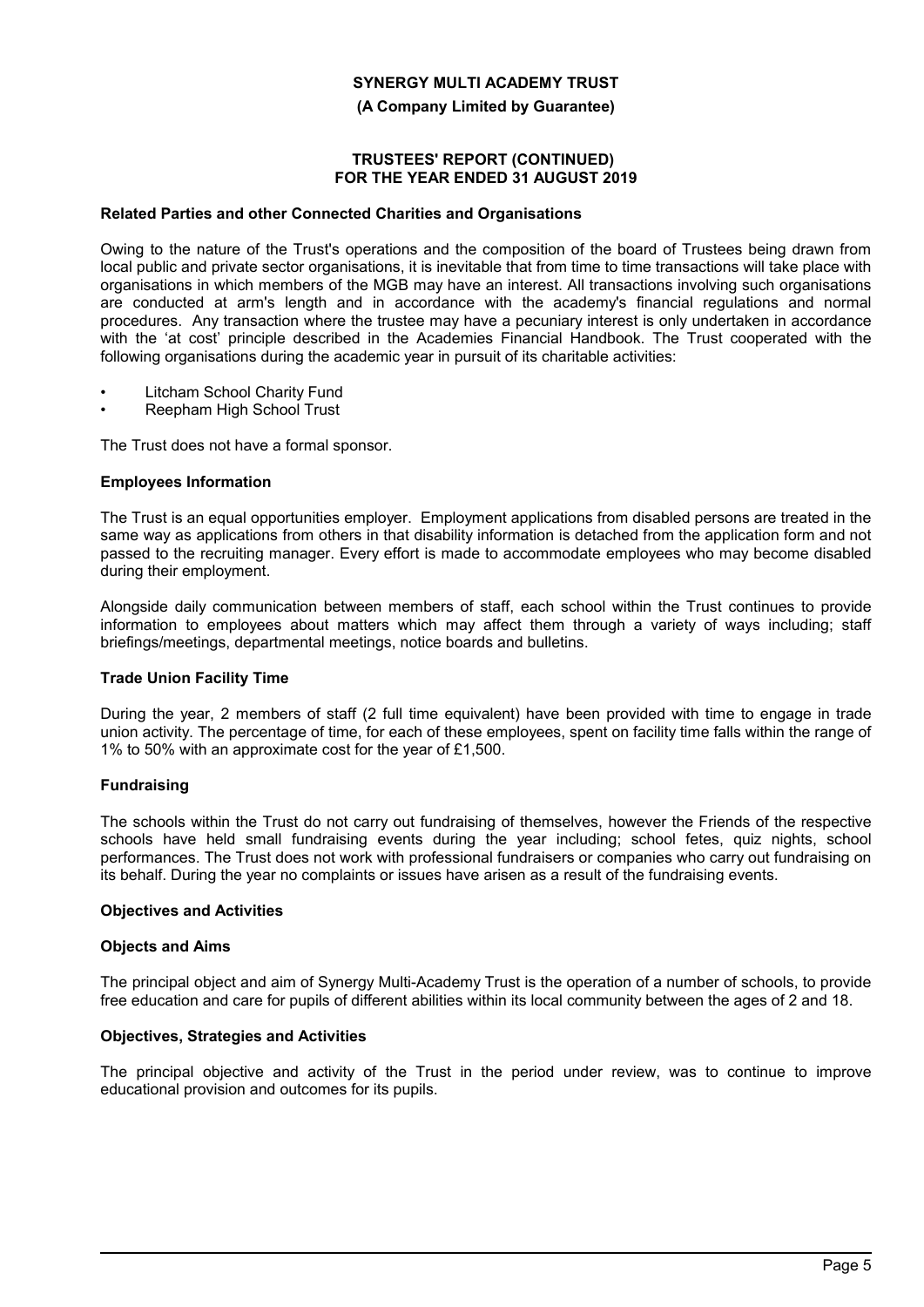## **(A Company Limited by Guarantee)**

## **TRUSTEES' REPORT (CONTINUED) FOR THE YEAR ENDED 31 AUGUST 2019**

Specific priorities for the year ahead include:

- Continuing to drive improved educational standards in all of the Trust's schools.
- Further improving the curriculum implemented in each school.
- Supporting Heads of School at both primary and secondary phases through collaborative working, the work of the Primary Executive Lead and the work of the CEO.
- Continuing to develop the framework for school improvement across the Trust.
- Further developing central services to maximise the efficiency of the Trust.
- Further developing the effectiveness of systems to mitigate risk, including the establishment of a dedicated audit committee.
- Further improving staff wellbeing and workforce expertise.

## **Public Benefit**

The Trustees believe that by working towards the objects and aims of the Trust as detailed above, they have complied with their duty to have due regard to the guidance on public benefit published by the Charity Commission.

## **Strategic Report**

## **Achievement and Performance**

In June 2019, Ofsted inspected Reepham Primary School and judged it to be Good in all areas with early years being Outstanding. The work of the Trust in supporting improvements at the school was cited in the inspection report.

During the year, the Trust has worked towards its aims by:

- Headteachers meeting regularly to develop the curriculum in each school.
- Headteachers meeting regularly to develop their approaches to the teaching of reading, writing and mathematics.
- Primary class teachers meeting to develop best practice.
- Secondary Heads of Department collaborating to develop best practice.
- Establishing close links with the local Research School to bring best practice to the Trust.
- Moderation of work.
- Developing a Trust-wide RSE policy.
- Helping every pupil to achieve their academic potential.
- Making sure that pupils finish school with the skills employers seek.
- Making sure that every person that leaves a Trust school does so as a good citizen and a kind person.
- Keeping all young people safe.

Other specific achievements are as follows:

- The Trust has grown from a membership of one school to a membership of ten in three years. These schools have been effectively absorbed into the Synergy family.
- Reepham High School and College is one of two schools sponsored by the Shenzhen Education Bureau. The bureau regularly sends Chinese pupils to the school to attend lessons, provides a teacher of Mandarin and subsidises trips to China for our staff and pupils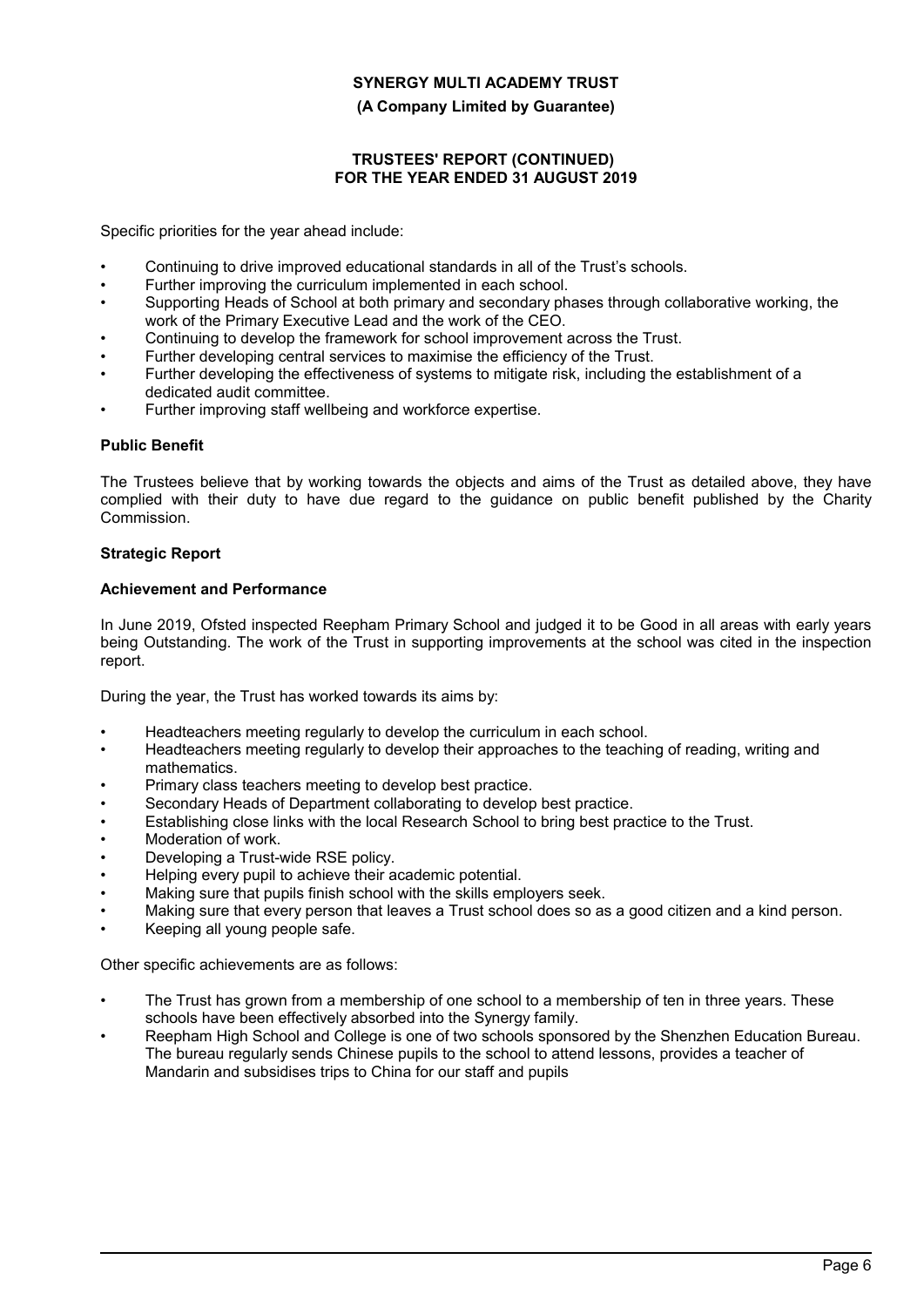**(A Company Limited by Guarantee)**

## **TRUSTEES' REPORT (CONTINUED) FOR THE YEAR ENDED 31 AUGUST 2019**

## **Key Performance Indicators**

Across the Trust's primary schools:

- At EYFS, outcomes were at or above the national average in Astley Primary School, Bawdeswell Primary School, Corpusty Primary School, Foulsham Primary School, Mattishall Primary School and Reepham Primary School.
- In the Phonics Screening Checks, outcomes were at or above the national average in Astley Primary School, Bawdeswell Primary School, Corpusty Primary School, Fakenham Infant and Nursery School, Foulsham Primary School, Litcham School and Mattishall Primary School.
- At Key Stage 1, outcomes were at or above the national average in Bawdeswell Primary School, Foulsham Primary School, Litcham School and Mattishall Primary School.
- At Key Stage 2, outcomes were at or above the national average in Bawdeswell Primary School, Corpusty Primary School, Litcham School and Reepham Primary School.

Across all primary schools there are clear improvement plans in place to increase both attainment and progress, including close monitoring and work by the CEO and Primary Executive Lead.

At the secondary level:

- A level outcomes were in the top 10% of schools nationally.
- A high proportion of students secured places at Oxbridge and Russell Group universities.
- GCSE attainment was broadly in line with the national for most performance indicators.
- The percentage of pupils leaving schools to destinations not in education, employment or training were very low.
- Exclusion rates were very low.
- Progress 8 outcomes at Litcham School were above the national average, with the Mathematics and EBacc Progress 8 elements being well above the national average.
- Attainment gaps for disadvantaged pupils narrowed significantly at Litcham School.

Across the secondary schools, there are clear improvement plans in place to increase both attainment and progress (specifically the percentage of pupils gaining a grade 5 or better in both English and Mathematics and progress rates at Reepham High School), including close monitoring and work by the CEO.

Total pupil numbers grew from 1,948 to 3,218 over the year mainly as a result of the three new schools joining the Trust.

Another key financial performance indicator is staffing costs as a percentage of total income (excluding income on conversion). For 2018/19 this was 80% (2017/18 80.4%) against set parameters of between 76 - 81%. The Trustees are confident that staffing levels are closely monitored to agreed Full Time Equivalents and staffing structures all approved by the MGB.

The Trust board also monitors premises costs to General Annual Grant (GAG) income, capitation spend for curriculum departments to GAG income, total income less grants and cash flow on a regular basis to ensure that the budget is set and managed appropriately. All of the above KPI's were within the parameters set by the MGB.

# **Going Concern**

After making appropriate enquiries, the board of Trustees has a reasonable expectation that the trust has adequate resources to continue in operational existence for the foreseeable future. For this reason it continues to adopt the going concern basis in preparing the financial statements. Further details regarding the adoption of the going concern basis can be found in the Statement of Accounting Policies.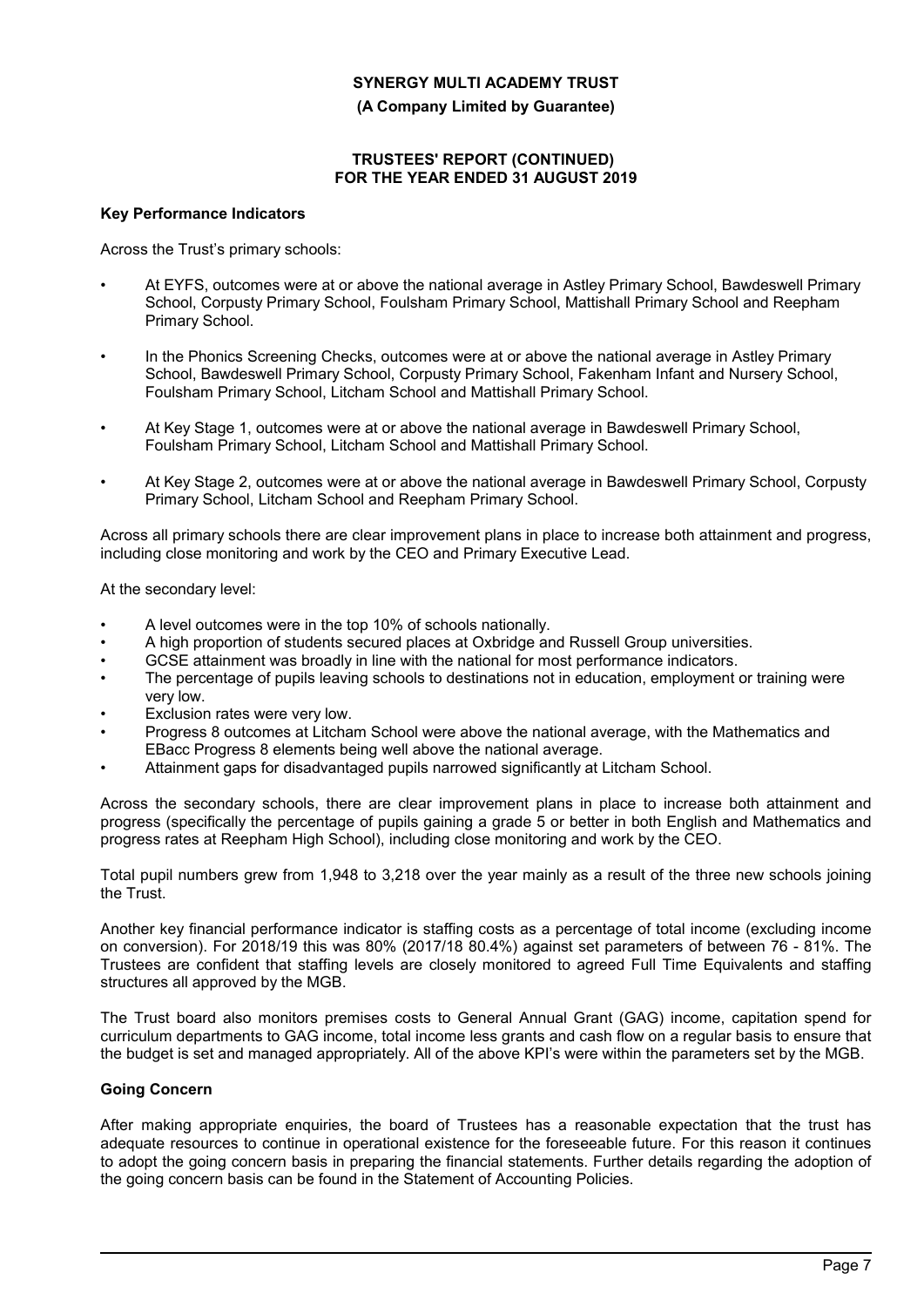**(A Company Limited by Guarantee)**

## **TRUSTEES' REPORT (CONTINUED) FOR THE YEAR ENDED 31 AUGUST 2019**

#### **Financial Review**

The principal source of funding for the Trust is the General Annual Grant (GAG) and other grants that it receives from the Education and Skills Funding Agency (ESFA). For the year ended 31 August 2019 the Trust received £7,090,624 (2018 - £370,919) relating to fixed assets, cash and pension deficit for the academies converting to the Trust, as well as £15,652,766 (2018 - £9,601,387) of GAG and other funding. A high percentage of the GAG and other funding is spent on wages and salaries and support costs to deliver the Trust's primary objective of the provision of education. During the year the Trust spent £16,562,175 (2018 - £10,690,445) on expenditure and transferred £59,789 (2018 - £50,802) to support capital improvements on the various academy sites. The Trust brought forward from 2018 a deficit on restricted funds including pension deficit of £1,727,182 (2018: - £1,562,350) as well as a surplus on unrestricted funds of £497,112 (2018: £434,309). The carry forward for 18/19 is a deficit on restricted funds including pension of £5,399,078 and £748,220 of surplus on unrestricted funding.

Due to the accounting rules for the Local Government Pension Scheme under FRS102, the Trust is recognising a significant pension fund deficit of £5,689,000 (2018 - £2,138,000). This does not mean that an immediate liability for this amount crystallises and such a deficit generally results in a cash flow effect in the form of increased employer contributions over a number of years.

## **Reserves Policy**

The Trustee directors are aware of the requirement to balance current and future needs and always aim to set a balanced budget with annual income balancing annual expenditure. The Trustee directors monitor estimated year-end carry forward figures via the monthly reports. The budget plan identifies how any carry forward will be allocated in the plan for the following academic year, including the identification of any funds earmarked for a specific project or purpose.

The Trust's current level of free reserves (total funds less the amount held in fixed assets and restricted funds) is £748,220 (2018 - £497,112). This has been built up from a mixture of locally raised income and balances transferred from the predecessor schools.

The Trust's balance on restricted general funds (excluding pension reserve) plus the balance on unrestricted funds at 31 August 2019 was £1,038,142 (2018 - £907,930).

The cash balance of the Trust has been very healthy all year, ending the year with a balance of £1,556,073 (2018 - £1,103,258). A significant proportion of this cash is held against specific projects and is not available to meet normal recurring expenditure. The Trustee directors monitor cash flow and look to hold a minimum of £250,000 to cover short term cash flow variances.

#### **Investment Policy**

The aim of the policy is to ensure funds that the Trust does not immediately need to cover anticipated expenditure are invested to maximise the trust's income but with minimal risk. The aim is to research where funds may be deposited applying prudency in ensuring there is minimum risk. The Trust does not consider the investment of surplus funds as a primary activity, rather as good stewardship and as and when circumstances allow.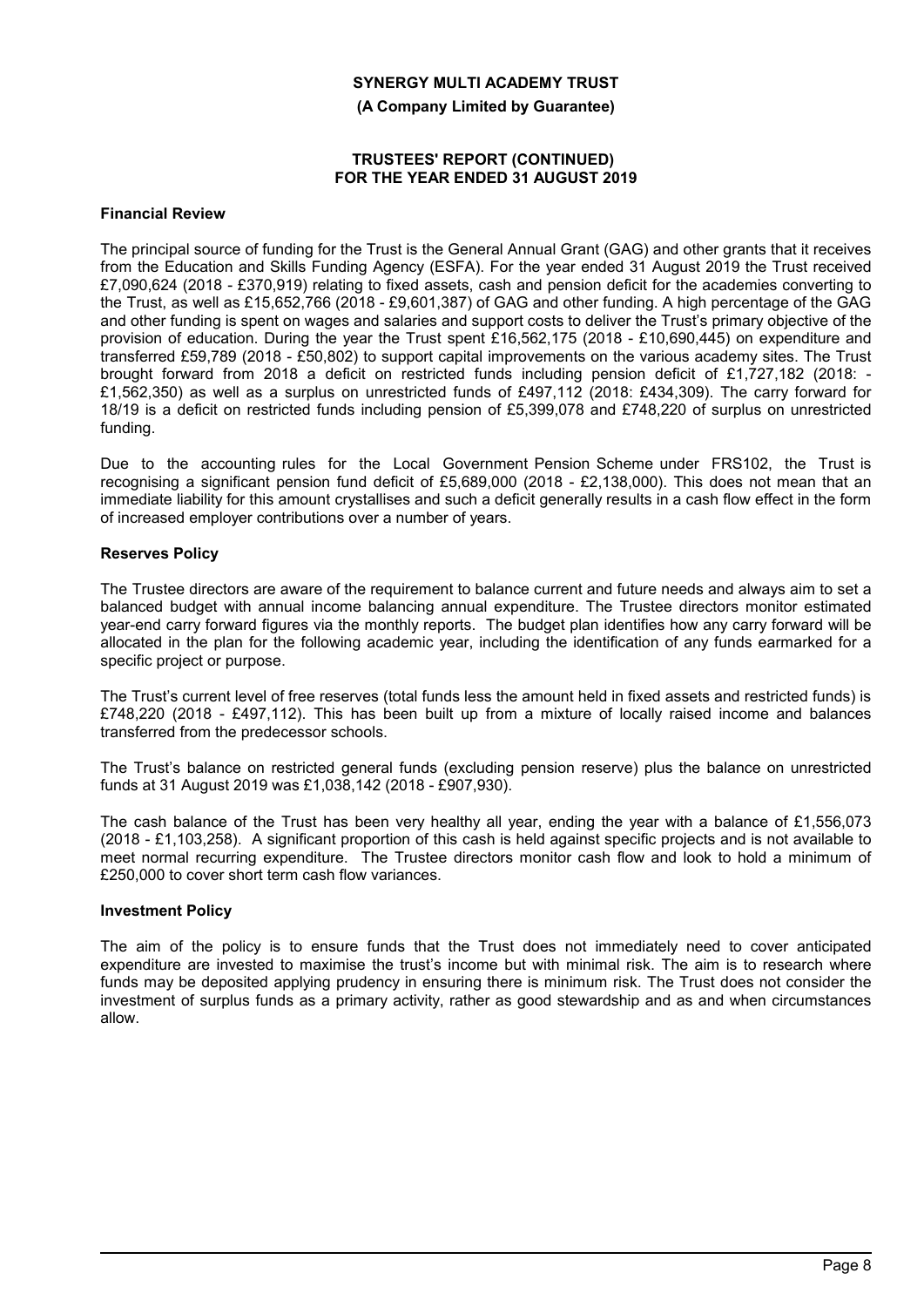**(A Company Limited by Guarantee)**

## **TRUSTEES' REPORT (CONTINUED) FOR THE YEAR ENDED 31 AUGUST 2019**

#### **Principal Risks and Uncertainties**

The Trust maintains a risk register identifying the major risks to which the Trust is exposed, and identifying actions and procedures to mitigate those risks. A formal review of the risk register process is undertaken on an annual basis and the internal control systems and the exposure to said risks are monitored. The principal risks facing the Trust are outlined below; those facing the Trust at an operational level are addressed by its systems and by internal financial and other controls.

The Trustees report that the trust's financial and internal controls conform to guidelines issued by the ESFA, and that improvements to the wider framework of systems dealing with business risk and risk management strategy continue to be made and formally documented.

It is recognised that systems can only provide reasonable but not absolute assurance that major risks have been adequately managed.

As a Trust, the level of financial risk is low. Cash flows can be reliably forecast, monitored and reported. Staff costs make up the majority of expenditure and are relatively stable with contingencies in place to cover such items as sickness and maternity.

The Trustees assess the principal risks and uncertainties facing the Trust as follows:

- the Trust has considerable reliance on continued Government funding through the ESFA and there is no assurance that Government policy or practice will remain the same or that public funding will continue at the same levels or on the same terms. In addition there is a risk of falling pupil numbers leaving individual academies financially unsustainable;
- failures in governance and/or management the risk in this area arises from potential failure to effectively manage the trust's finances, internal controls, compliance with regulations and legislation, statutory returns, etc. The Trustees continue to review and ensure that appropriate measures are in place to mitigate these risks;
- reputational the continuing success of the Trust is dependent on continuing to attract pupils in sufficient numbers by maintaining the highest educational standards. To mitigate this risk trustees ensure that student progress and outcomes are closely monitored and reviewed;
- safeguarding and child protection the Trustees continue to ensure that the highest standards are maintained in the areas of selection and monitoring of staff, the operation of child protection policies and procedures, health & safety and discipline;
- staffing the success of the Trust is reliant on the quality of its staff and the trustees monitor and review policies and procedures and recruitment to ensure continued development and training of staff as well as ensuring there is clear succession planning;
- fraud and mismanagement of funds The Trust has engaged in a peer review system to carry out independent and external checks on financial systems and records as required by the Academy Financial Handbook. All finance staff receive training to keep up to date with financial practice requirements and develop their skills in this area;
- financial instruments the Trust only deals with bank balances, cash and trade creditors, with limited trade (and other) debtors. The risk in this area is considered to be low; and
- defined benefit pension liability as the Government has agreed to meet the defined benefit pension liability of any school ceasing to exist the main risk to the trust is an annual cash flow funding of part of the deficit. Trustees take these payments into account when setting the annual budget plan.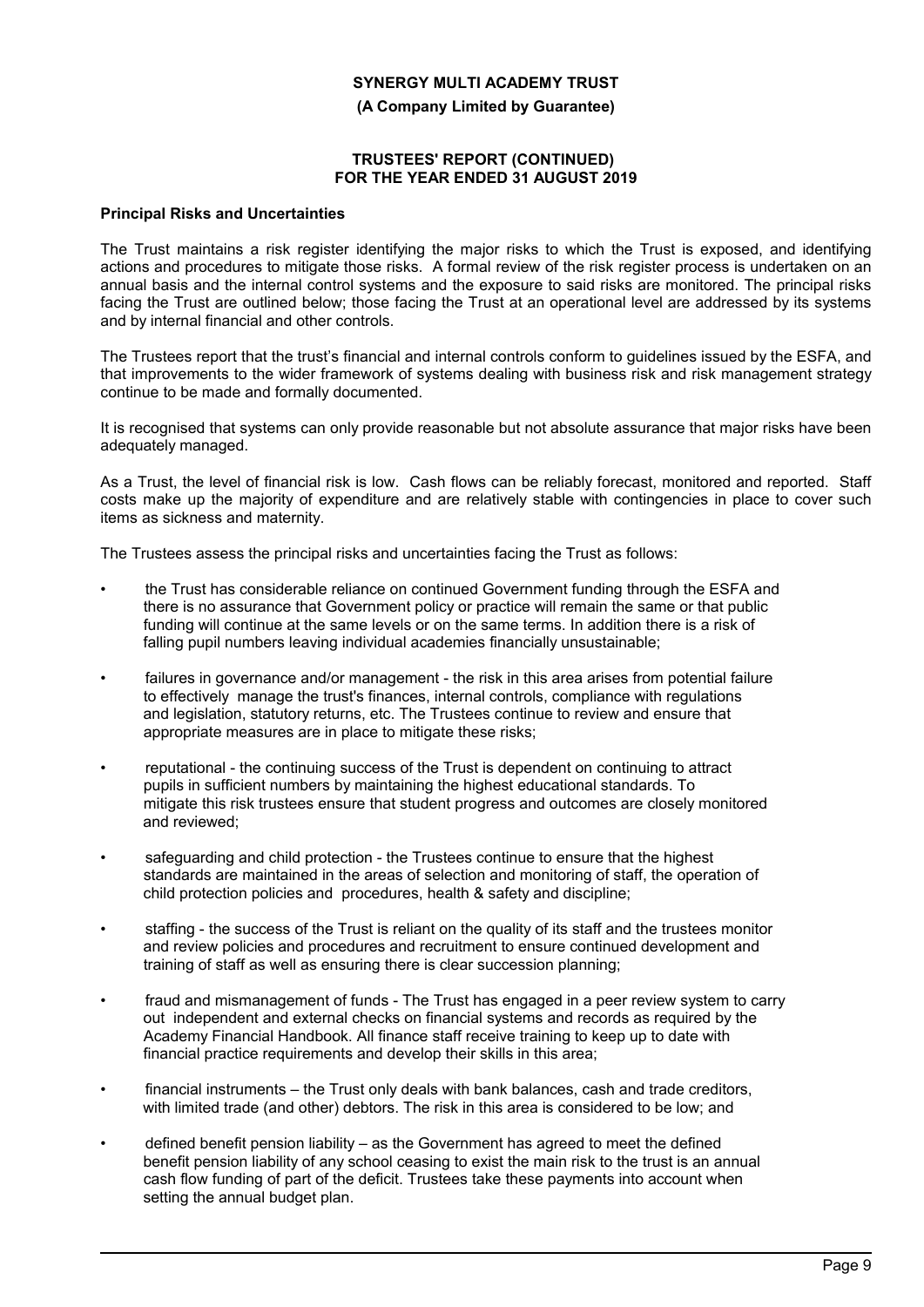**(A Company Limited by Guarantee)**

## **TRUSTEES' REPORT (CONTINUED) FOR THE YEAR ENDED 31 AUGUST 2019**

The Trust has continued to strengthen its risk management process throughout the year by improving the process and ensuring staff awareness.

# **Plans for Future Periods**

The Trust has grown to over 3,000 pupils which gives access to substantial capital funds. The MAT development plan indicates ambition to grow further to more than 4,000 pupils. All Trust schools will, importantly, remain within a 30 minute drive of each other. This will allow teachers to easily work together, to share expertise, to visit each other's schools and improve standards as a result.

Our intention is to work with all Synergy schools to ensure that the highest quality education is provided for each pupil. It is our intention to ensure that all academies are well resourced, appropriately supported, co-operating and determined to achieve to the highest standard.

# **Funds Held as Custodian Trustee on Behalf of Others**

There are no funds held as Custodian Trustee on behalf of others.

# **Auditor**

Insofar as the Trustees are aware:

- there is no relevant audit information of which the Charitable Company's Auditor is unaware, and
- the Trustees have taken all steps that they ought to have taken to make themselves aware of any relevant audit information and to establish that the Auditor is aware of that information.

The Trustees' Report, incorporating a strategic report, was approved by order of the board of Trustees, as the company directors, on 17 December 2019 and signed on its behalf by:

Anthony Williams Chair of Trustees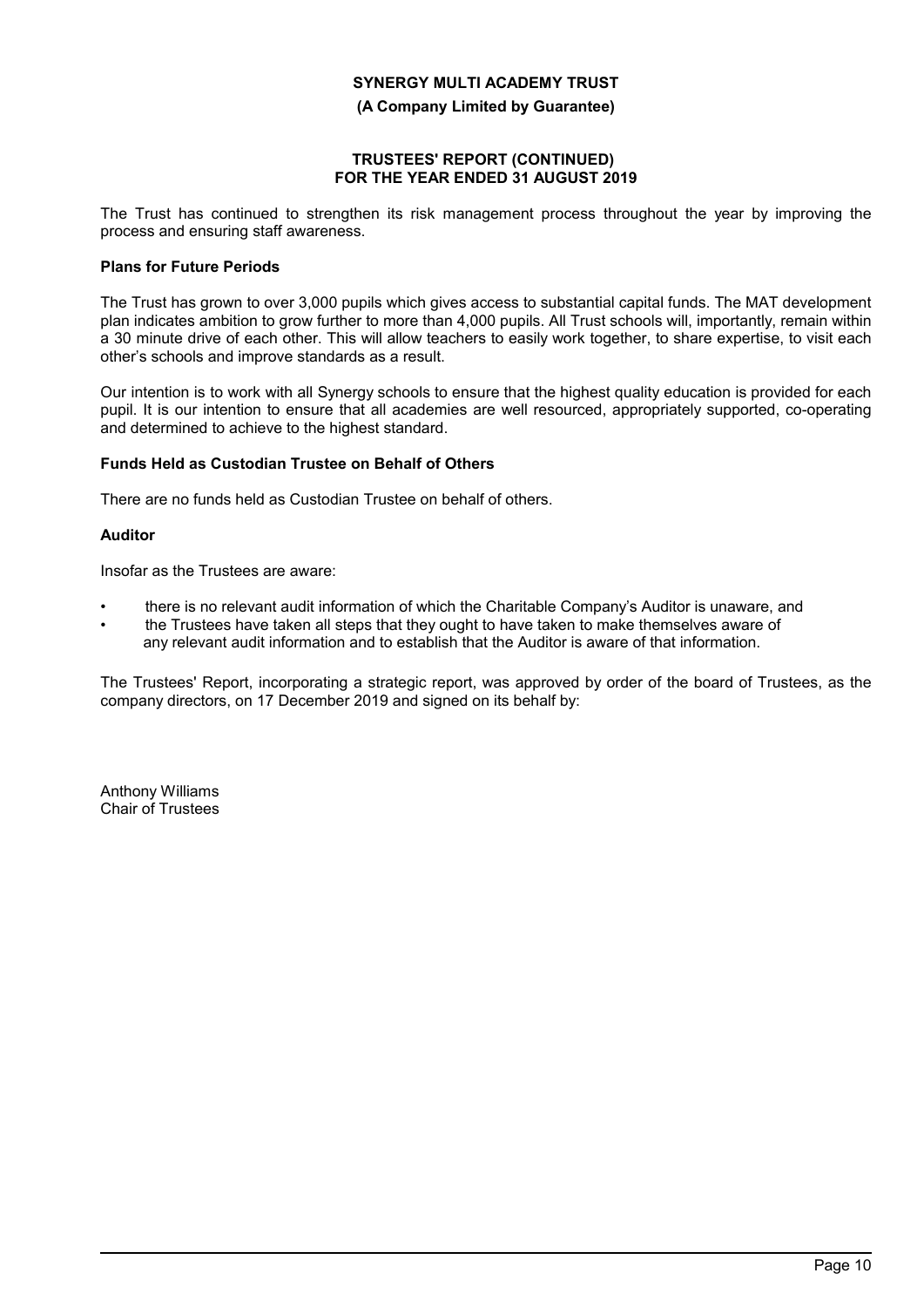**(A Company Limited by Guarantee)**

## **GOVERNANCE STATEMENT**

#### **Scope of responsibility**

As trustees, we acknowledge we have overall responsibility for ensuring that Synergy Multi Academy Trust has an effective and appropriate system of control, financial and otherwise. However, such a system is designed to manage rather than eliminate the risk of failure to achieve business objectives, and can provide only reasonable and not absolute assurance against material misstatement or loss.

The board of trustees has delegated the day-to-day responsibility to the Chief Executive Officer, as accounting officer, for ensuring financial controls conform with the requirements of both propriety and good financial management and in accordance with the requirements and responsibilities assigned to it in the funding agreement between Synergy Multi Academy Trust and the Secretary of State for Education. They are also responsible for reporting to the board of trustees any material weaknesses or breakdowns in internal control.

#### **Governance**

The information on governance included here supplements that described in the Trustees' Report and in the Statement of Trustees' Responsibilities. The board of trustees has formally met 10 times during the year.

Attendance during the year at meetings of the board of Trustees was as follows:

| Meetings attended | Out of a possible |
|-------------------|-------------------|
| 10                | 10                |
|                   | 10                |
| 10                | 10                |
| 9                 | 10                |
|                   | 10                |
| 8                 | 10                |
|                   | 10                |
|                   | 10                |
| 3                 | 10                |
| 0                 |                   |
|                   |                   |

#### **Review of year**

Apart from appointments and resignations at the beginning and end of the year, there have been no changes to the composition of the Board. A change was made on 1 September 2019 as a result the retirement of Mark Farrar, the Chief Executive and Accounting Officer, and Robert Martlew has been appointed to these positions.

The board has continued to operate as a single body as opposed to forming separate committees. This has resulted in finance and control related business being conducted at full board meetings.

Given the significant growth of the trust, in this year and over recent years, there have been challenges arising from clarifying and embedding responsibility between the board and local governing boards of the respective schools. This has been addressed by reviewing the scheme of delegation and dissemination of this to headteachers and local governing boards.

#### **Governance reviews**

Governance reviews have taken the form of completion of governance questionnaires in connection with new schools joining the trust.

The board have also carried out a skill set review in respect of its members to identify gaps. To date no action has been considered necessary. The MAT development plan now includes a review of the governance structure at board level in light of the growth of the trust. This will be completed during the 19-20 academic year.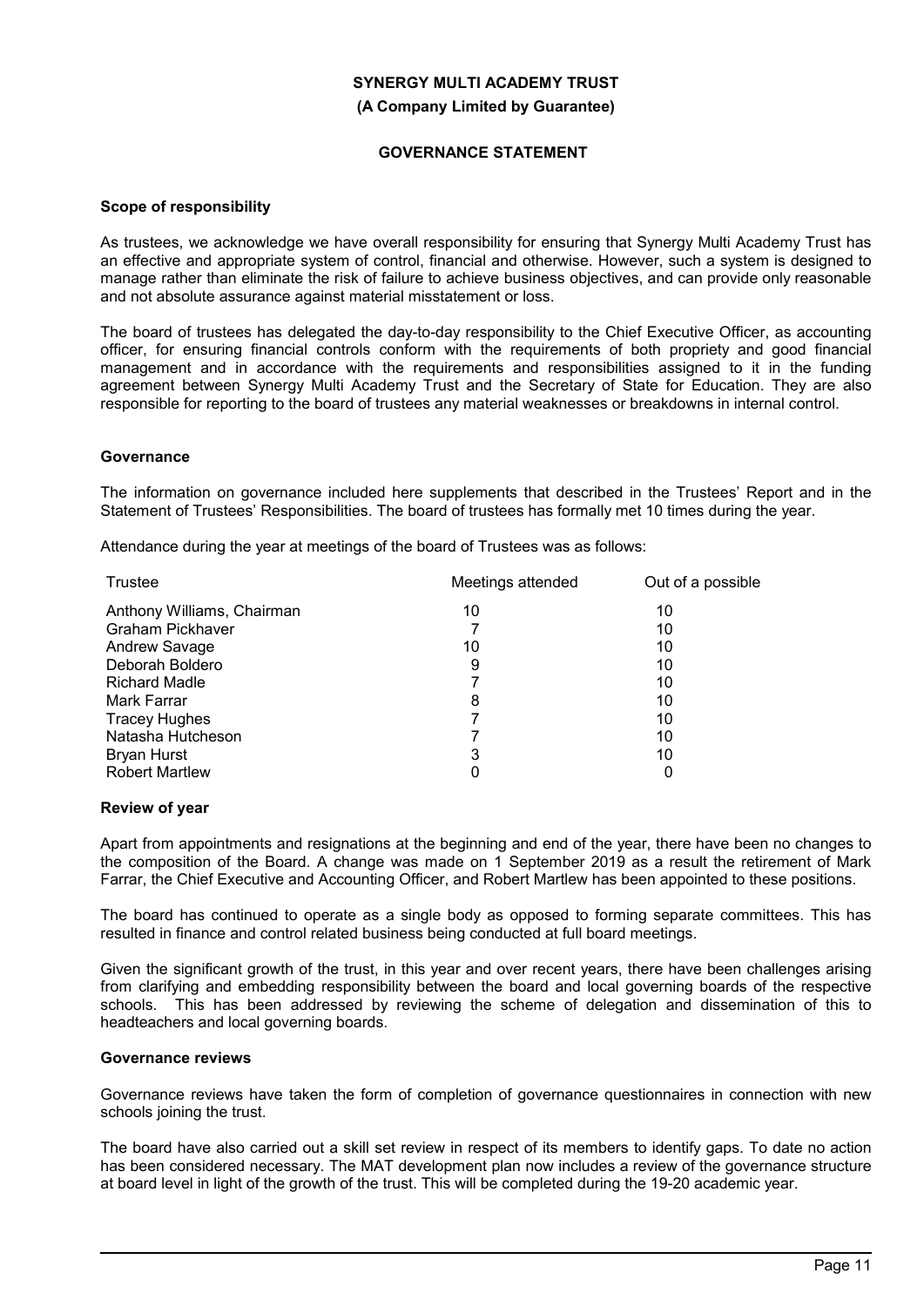## **(A Company Limited by Guarantee)**

# **GOVERNANCE STATEMENT (CONTINUED)**

## **Review of value for money**

As accounting officer the chief executive has responsibility for ensuring that the trust delivers good value in the use of public resources. The accounting officer understands that value for money refers to the educational and wider societal outcomes achieved in return for the taxpayer resources received.

The accounting officer considers how the trust's use of its resources has provided good value for money during each academic year, and reports to the board of trustees where value for money can be improved, including the use of benchmarking data where appropriate. The accounting officer for the academy trust has delivered improved value for money during the year by:

- the continued commitment to operate a central services model with the intention of rationalising services where appropriate. Particular examples include the appointment of an estates manager to work across the trust and further development of the IT services provision,
- ensuring competing written quotes are obtained for significant purchases of goods and services,
- actively encouraging schools within the trust to share resources where possible.

## **The purpose of the system of internal control**

The system of internal control is designed to manage risk to a reasonable level rather than to eliminate all risk of failure to achieve policies, aims and objectives. It can, therefore, only provide reasonable and not absolute assurance of effectiveness. The system of internal control is based on an on-going process designed to identify and prioritise the risks to the achievement of Academy Trust policies, aims and objectives, to evaluate the likelihood of those risks being realised and the impact should they be realised, and to manage them efficiently, effectively and economically. The system of internal control has been in place in the trust for the year 1 September 2018 to 31 August 2019 and up to the date of approval of the annual report and financial statements.

#### **Capacity to handle risk**

The board of trustees has reviewed the key risks to which the trust is exposed together with the operating, financial and compliance controls that have been implemented to mitigate those risks. The board of trustees is of the view that there is a formal on-going process for identifying, evaluating and managing the trust's significant risks that has been in place for the year 1 September 2018 to 31 August 2019 and up to the date of approval of the annual report and financial statements. This process is regularly reviewed by the board of trustees.

# **The risk and control framework**

The trust's system of internal financial control is based on a framework of regular management information and administrative procedures including the segregation of duties and a system of delegation and accountability. In particular, it includes:

- comprehensive budgeting and monitoring systems with an annual budget and periodic financial reports which are reviewed and agreed by the board of trustees
- regular reviews by the full board of reports which indicate financial performance against the forecasts and of major purchase plans, capital works and expenditure programmes
- setting targets to measure financial and other performance
- clearly defined purchasing (asset purchase or capital investment) guidelines
- delegation of authority and segregation of duties
- identification and management of risks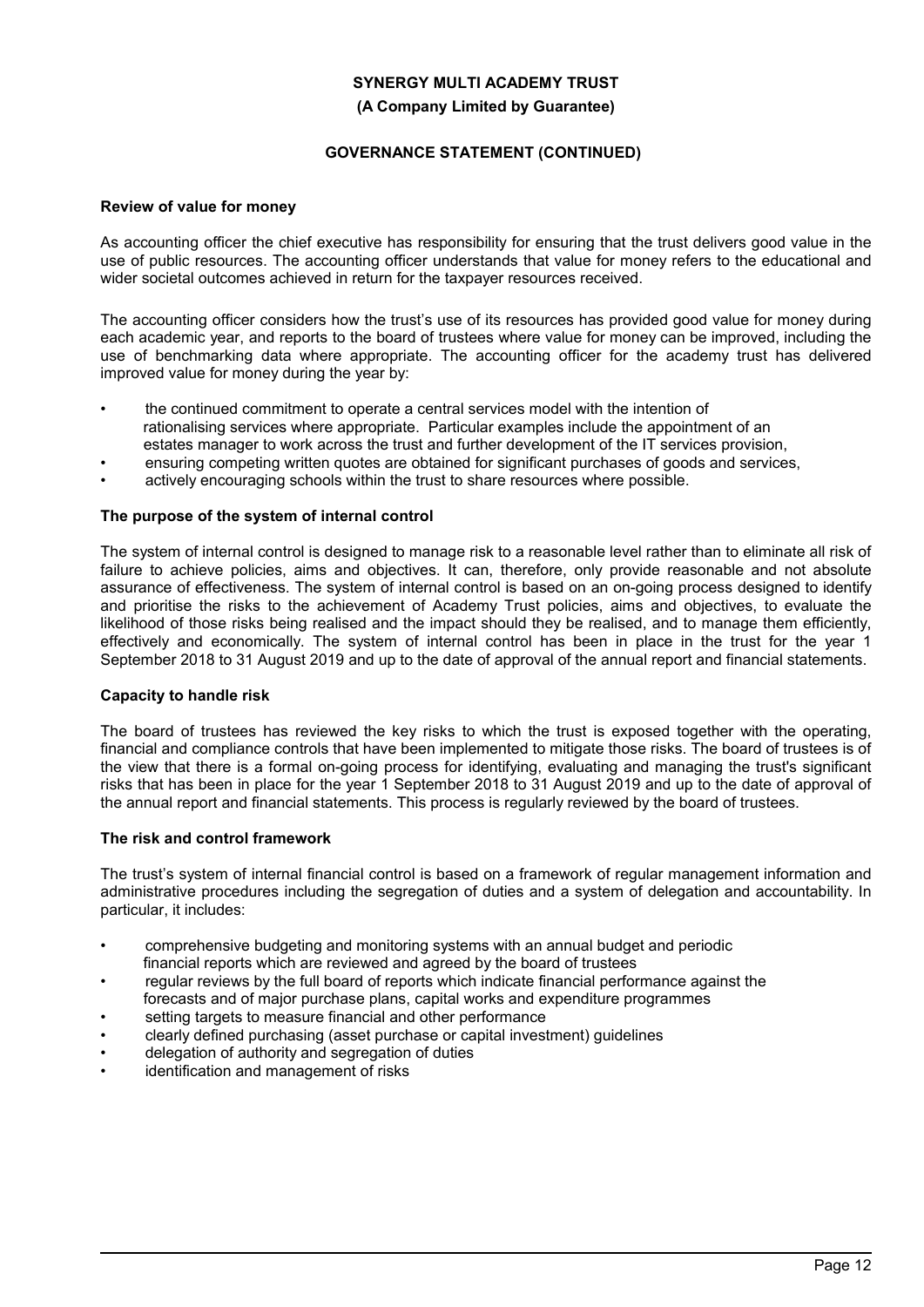## **(A Company Limited by Guarantee)**

# **GOVERNANCE STATEMENT (CONTINUED)**

## **The risk and control framework (continued)**

The board of trustees has considered the need for a specific internal audit function and to date has decided not to appoint an internal auditor. Instead, this year, the trust engaged the services of Educator Solutions (a not for profit trading enterprise of Norfolk County Council) to carry out a review and provide a Financial Management Assurance Statement.

This review covered a review of reporting, payroll, expenditure, credit cards, income recognition and accounting systems. No material control issues were identified.

An internal audit company will be appointed during the 19-20 academic year.

## **Review of effectiveness**

As accounting officer the chief executive has responsibility for reviewing the effectiveness of the system of internal control. During the year in question the review has been informed by:

- the work of the financial assurance review
- the work of the external auditors
- the financial management and governance self-assessment process
- the work of the executive officers within the trust who have responsibility for the development and maintenance of the internal control framework.

The accounting officer has been advised of the implications of the result of the review of the system of internal control by the full board and where necessary plans to address weaknesses and ensure continuous improvement of the system are in place.

Approved by order of the members of the board of Trustees on 17 December 2019 and signed on their behalf by:

Anthony Williams Chair of Trustees

Robert Martlew Accounting Officer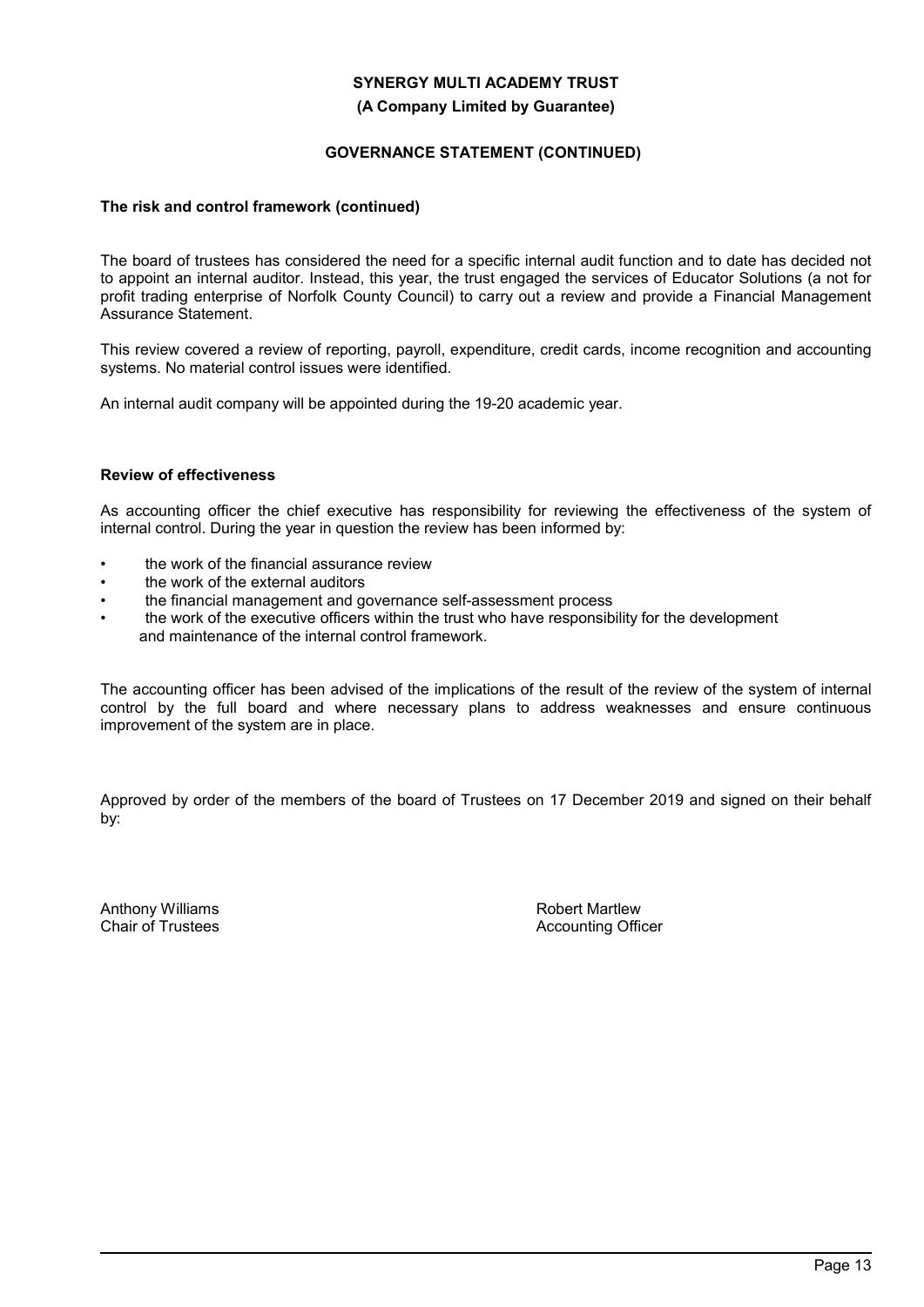## **(A Company Limited by Guarantee)**

## **STATEMENT ON REGULARITY, PROPRIETY AND COMPLIANCE**

As accounting officer of Synergy Multi Academy Trust I have considered my responsibility to notify the Academy Trust board of Trustees and the Education & Skills Funding Agency (ESFA) of material irregularity, impropriety and non-compliance with terms and conditions of all funding received by the Academy Trust, under the funding agreement in place between the Academy Trust and the Secretary of State for Education. As part of my consideration I have had due regard to the requirements of the Academies Financial Handbook 2018.

I confirm that I and the Academy Trust board of Trustees are able to identify any material irregular or improper use of all funds by the Academy Trust, or material non-compliance with the terms and conditions of funding under the Academy Trust's funding agreement and the Academies Financial Handbook 2018.

I confirm that no instances of material irregularity, impropriety or funding non-compliance have been discovered to date. If any instances are identified after the date of this statement, these will be notified to the board of Trustees and ESFA.

Robert Martlew Accounting Officer Date: 17 December 2019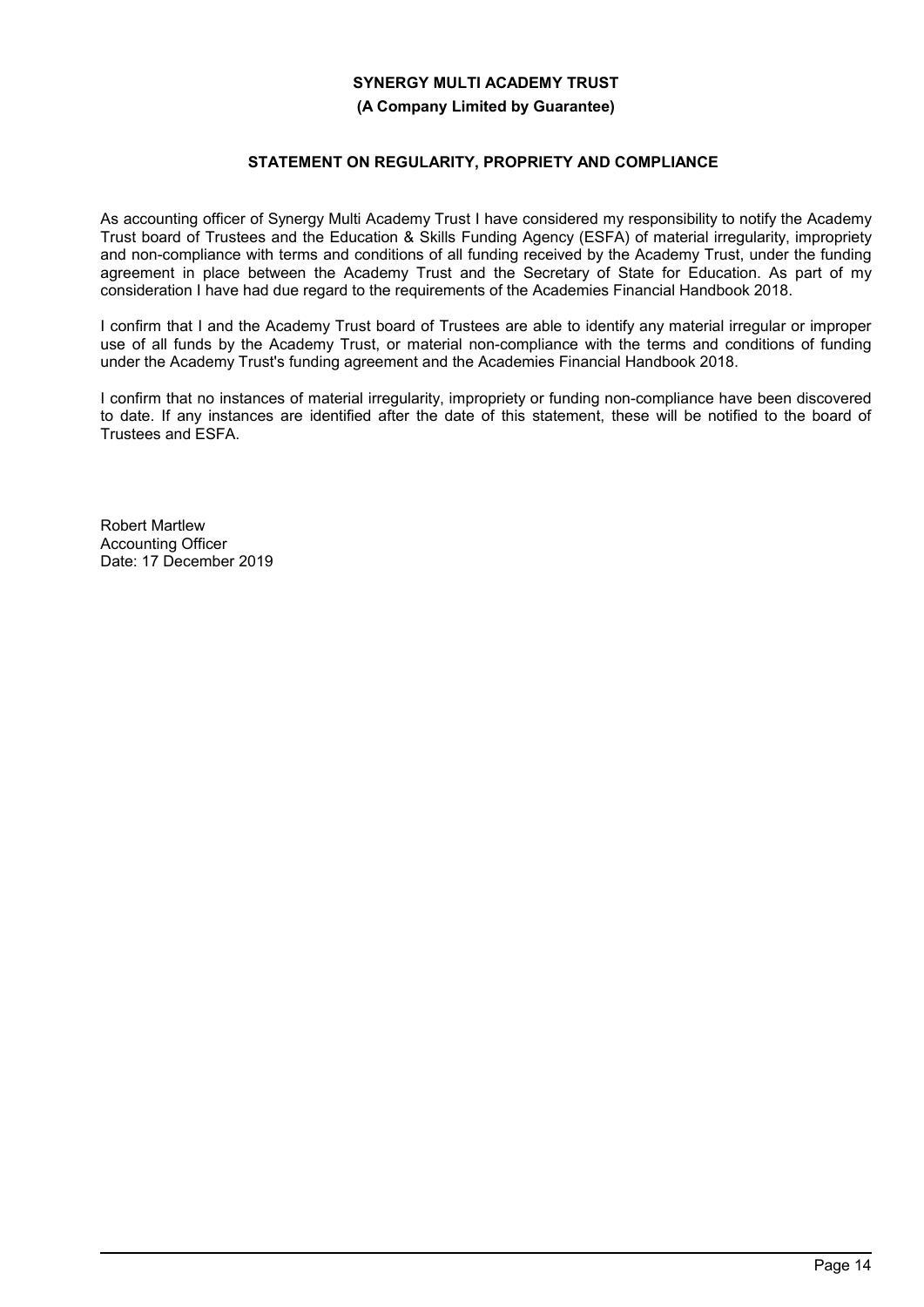## **(A Company Limited by Guarantee)**

# **STATEMENT OF TRUSTEES' RESPONSIBILITIES FOR THE YEAR ENDED 31 AUGUST 2019**

The Trustees (who are also the directors of the charitable company for the purposes of company law) are responsible for preparing the Trustees' Report and the financial statements in accordance with the Academies Accounts Direction published by the Education & Skills Funding Agency, United Kingdom Accounting Standards (United Kingdom Generally Accepted Accounting Practice) and applicable law and regulations.

Company law requires the Trustees to prepare financial statements for each financial year. Under company law the Trustees must not approve the financial statements unless they are satisfied that they give a true and fair view of the state of affairs of the charitable company and of its incoming resources and application of resources, including its income and expenditure, for that period. In preparing these financial statements, the Trustees are required to:

- select suitable accounting policies and then apply them consistently;
- observe the methods and principles of the Charities SORP 2015 and the Academies Accounts Direction 2018 to 2019;
- make judgments and accounting estimates that are reasonable and prudent;
- state whether applicable UK Accounting Standards have been followed, subject to any material departures disclosed and explained in the financial statements;
- prepare the financial statements on the going concern basis unless it is inappropriate to presume that the charitable company will continue in business.

The Trustees are responsible for keeping adequate accounting records that are sufficient to show and explain the charitable company's transactions and disclose with reasonable accuracy at any time the financial position of the charitable company and enable them to ensure that the financial statements comply with the Companies Act 2006. They are also responsible for safeguarding the assets of the charitable company and hence for taking reasonable steps for the prevention and detection of fraud and other irregularities.

The Trustees are responsible for ensuring that in its conduct and operation the charitable company applies financial and other controls, which conform with the requirements both of propriety and of good financial management. They are also responsible for ensuring grants received from ESFA/DfE have been applied for the purposes intended.

The Trustees are responsible for the maintenance and integrity of the corporate and financial information included on the charitable company's website. Legislation in the United Kingdom governing the preparation and dissemination of financial statements may differ from legislation in other jurisdictions.

Approved by order of the members of the board of Trustees on 17 December 2019 and signed on its behalf by:

Anthony Williams Chair of Trustees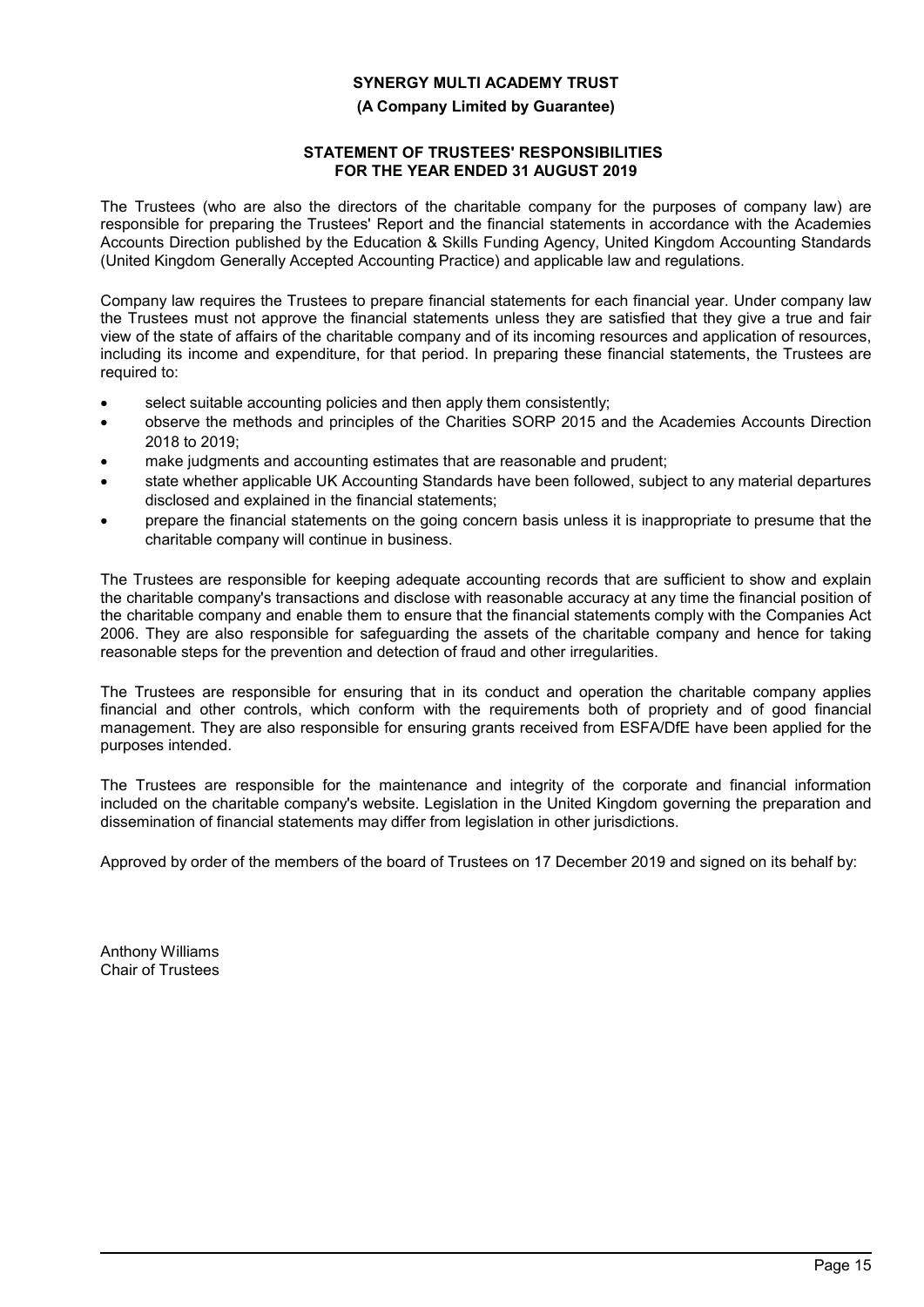#### **(A Company Limited by Guarantee)**

## **INDEPENDENT AUDITORS' REPORT ON THE FINANCIAL STATEMENTS TO THE MEMBERS OF SYNERGY MULTI ACADEMY TRUST**

# **Opinion**

We have audited the financial statements of Synergy Multi Academy Trust (the 'academy trust') for the year ended 31 August 2019 which comprise the Statement of Financial Activities, the Balance Sheet, the Statement of Cash Flows and the related notes, including a summary of significant accounting policies. The financial reporting framework that has been applied in their preparation is applicable law, United Kingdom Accounting Standards (United Kingdom Generally Accepted Accounting Practice), including Financial Reporting Standard 102 'The Financial Reporting Standard applicable in the UK and Republic of Ireland', the Charities SORP 2015 and the Academies Accounts Direction 2018 to 2019 issued by the Education & Skills Funding Agency.

In our opinion the financial statements:

- give a true and fair view of the state of the Academy Trust's affairs as at 31 August 2019 and of its incoming resources and application of resources, including its income and expenditure for the year then ended;
- have been properly prepared in accordance with United Kingdom Generally Accepted Accounting Practice; and
- have been prepared in accordance with the requirements of the Companies Act 2006, the Charities SORP 2015 and the Academies Accounts Direction 2018 to 2019 issued by the Education & Skills Funding Agency.

## **Basis for opinion**

We conducted our audit in accordance with International Standards on Auditing (UK) (ISAs (UK)) and applicable law. Our responsibilities under those standards are further described in the Auditors' responsibilities for the audit of the financial statements section of our report. We are independent of the Academy Trust in accordance with the ethical requirements that are relevant to our audit of the financial statements in the United Kingdom, including the Financial Reporting Council's Ethical Standard, and we have fulfilled our other ethical responsibilities in accordance with these requirements. We believe that the audit evidence we have obtained is sufficient and appropriate to provide a basis for our opinion.

# **Conclusions relating to going concern**

We have nothing to report in respect of the following matters in relation to which the ISAs (UK) require us to report to you where:

- the Trustees' use of the going concern basis of accounting in the preparation of the financial statements is not appropriate; or
- the Trustees have not disclosed in the financial statements any identified material uncertainties that may cast significant doubt about the Academy Trust's ability to continue to adopt the going concern basis of accounting for a period of at least twelve months from the date when the financial statements are authorised for issue.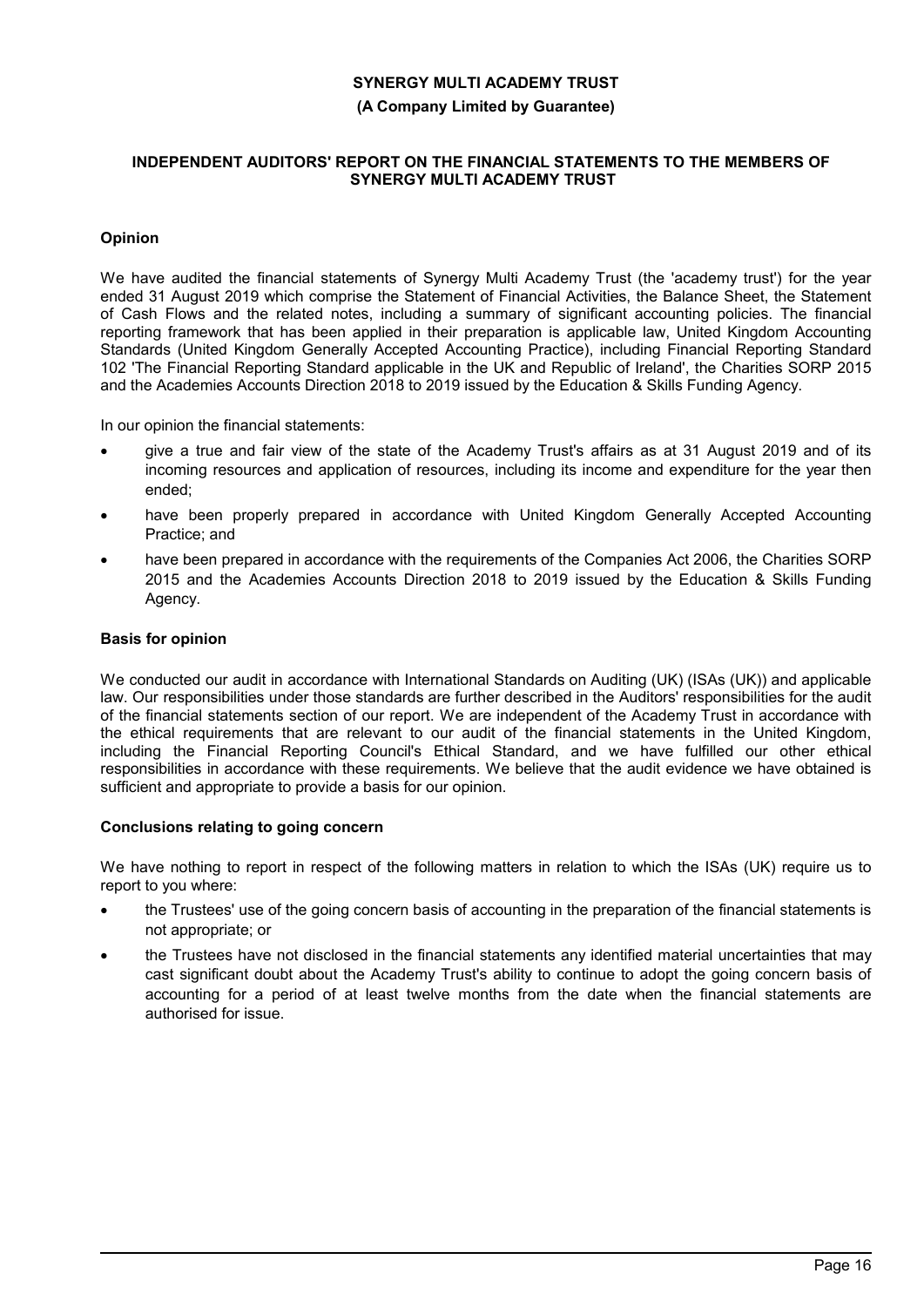## **(A Company Limited by Guarantee)**

## **INDEPENDENT AUDITORS' REPORT ON THE FINANCIAL STATEMENTS TO THE MEMBERS OF SYNERGY MULTI ACADEMY TRUST (CONTINUED)**

## **Other information**

The Trustees are responsible for the other information. The other information comprises the information included in the Annual Report, other than the financial statements and our Auditors' Report thereon. Other information includes the Reference and Administrative Details, the Trustees' Report including the Strategic Report, and the Governance Statement. Our opinion on the financial statements does not cover the other information and, except to the extent otherwise explicitly stated in our report, we do not express any form of assurance conclusion thereon.

In connection with our audit of the financial statements, our responsibility is to read the other information and, in doing so, consider whether the other information is materially inconsistent with the financial statements or our knowledge obtained in the audit or otherwise appears to be materially misstated. If we identify such material inconsistencies or apparent material misstatements, we are required to determine whether there is a material misstatement in the financial statements or a material misstatement of the other information. If, based on the work we have performed, we conclude that there is a material misstatement of this other information, we are required to report that fact.

We have nothing to report in this regard.

## **Opinion on other matters prescribed by the Companies Act 2006**

In our opinion, based on the work undertaken in the course of the audit:

- the information given in the Trustees' Report including the Strategic Report for the financial year for which the financial statements are prepared is consistent with the financial statements.
- the Trustees' Report and the Strategic Report have been prepared in accordance with applicable legal requirements.

### **Matters on which we are required to report by exception**

In the light of our knowledge and understanding of the Academy Trust and its environment obtained in the course of the audit, we have not identified material misstatements in the Trustees' Report including the Strategic Report.

We have nothing to report in respect of the following matters in relation to which the Companies Act 2006 requires us to report to you if, in our opinion:

- adequate accounting records have not been kept, or returns adequate for our audit have not been received from branches not visited by us; or
- the financial statements are not in agreement with the accounting records and returns; or
- certain disclosures of Trustees' remuneration specified by law are not made; or
- we have not received all the information and explanations we require for our audit.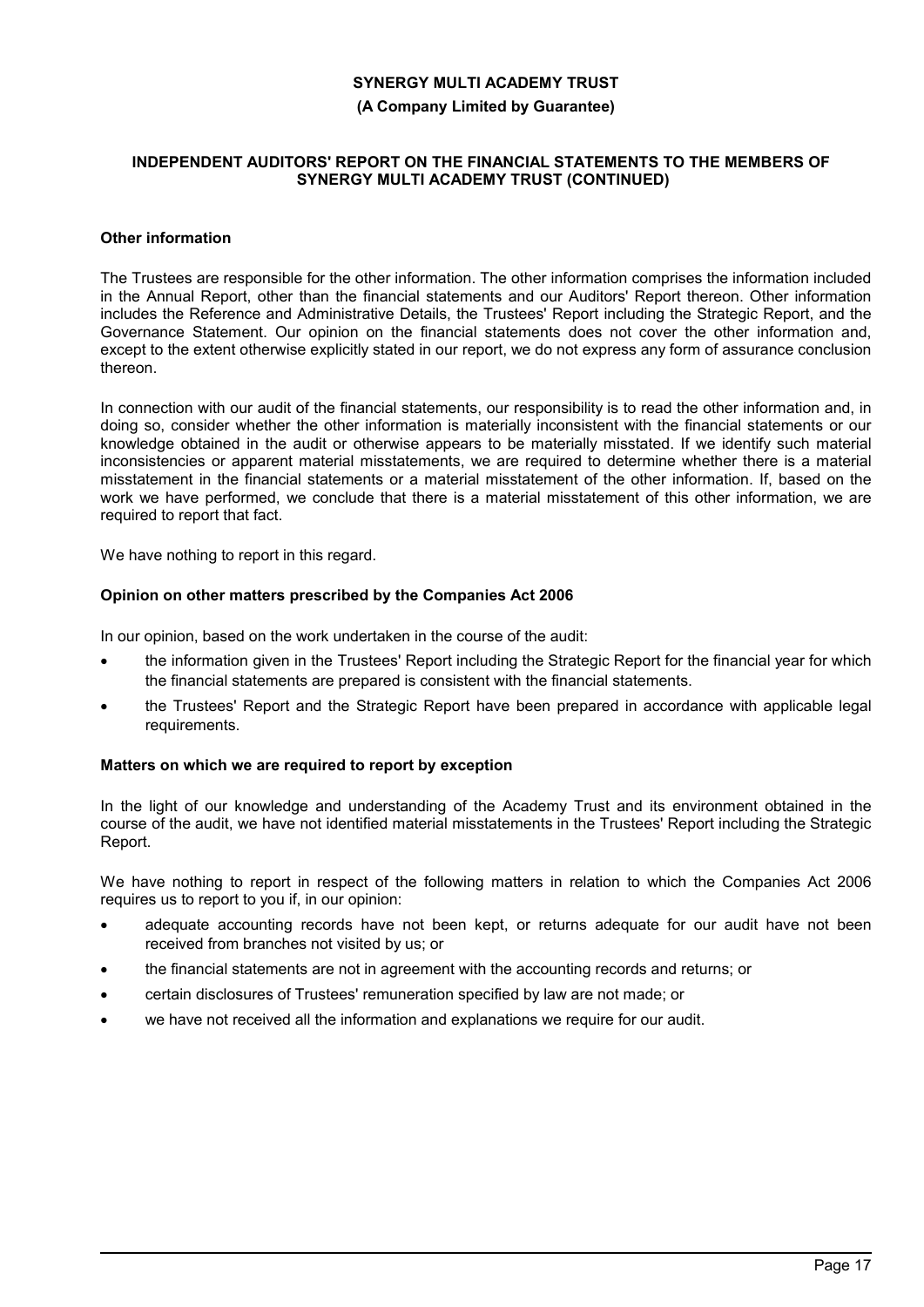#### **(A Company Limited by Guarantee)**

## **INDEPENDENT AUDITORS' REPORT ON THE FINANCIAL STATEMENTS TO THE MEMBERS OF SYNERGY MULTI ACADEMY TRUST (CONTINUED)**

## **Responsibilities of trustees**

As explained more fully in the Trustees' Responsibilities Statement, the Trustees (who are also the directors of the Academy Trust for the purposes of company law) are responsible for the preparation of the financial statements and for being satisfied that they give a true and fair view, and for such internal control as the Trustees determine is necessary to enable the preparation of financial statements that are free from material misstatement, whether due to fraud or error.

In preparing the financial statements, the Trustees are responsible for assessing the Academy Trust's ability to continue as a going concern, disclosing, as applicable, matters related to going concern and using the going concern basis of accounting unless the Trustees either intend to liquidate the Academy Trust or to cease operations, or have no realistic alternative but to do so.

#### **Auditors' responsibilities for the audit of the financial statements**

Our objectives are to obtain reasonable assurance about whether the financial statements as a whole are free from material misstatement, whether due to fraud or error, and to issue an Auditors' Report that includes our opinion. Reasonable assurance is a high level of assurance, but is not a guarantee that an audit conducted in accordance with ISAs (UK) will always detect a material misstatement when it exists. Misstatements can arise from fraud or error and are considered material if, individually or in the aggregate, they could reasonably be expected to influence the economic decisions of users taken on the basis of these financial statements.

A further description of our responsibilities for the audit of the financial statements is located on the Financial Reporting Council's website at: www.frc.org.uk/auditorsresponsibilities. This description forms part of our Auditors' Report.

#### **Use of our report**

This report is made solely to the Academy Trust's members, as a body, in accordance with Chapter 3 of Part 16 of the Companies Act 2006. Our audit work has been undertaken so that we might state to the Academy Trust's members those matters we are required to state to them in an Auditors' Report and for no other purpose. To the fullest extent permitted by law, we do not accept or assume responsibility to anyone other than the Academy Trust and its members, as a body, for our audit work, for this report, or for the opinions we have formed.

John Warren BSc FCA (Senior Statutory Auditor) for and on behalf of **Price Bailey LLP** Chartered Accountants Statutory Auditors Anglia House, 6 Central Avenue St Andrews Business Park Thorpe St Andrew Norwich Norfolk NR7 0HR

18 December 2019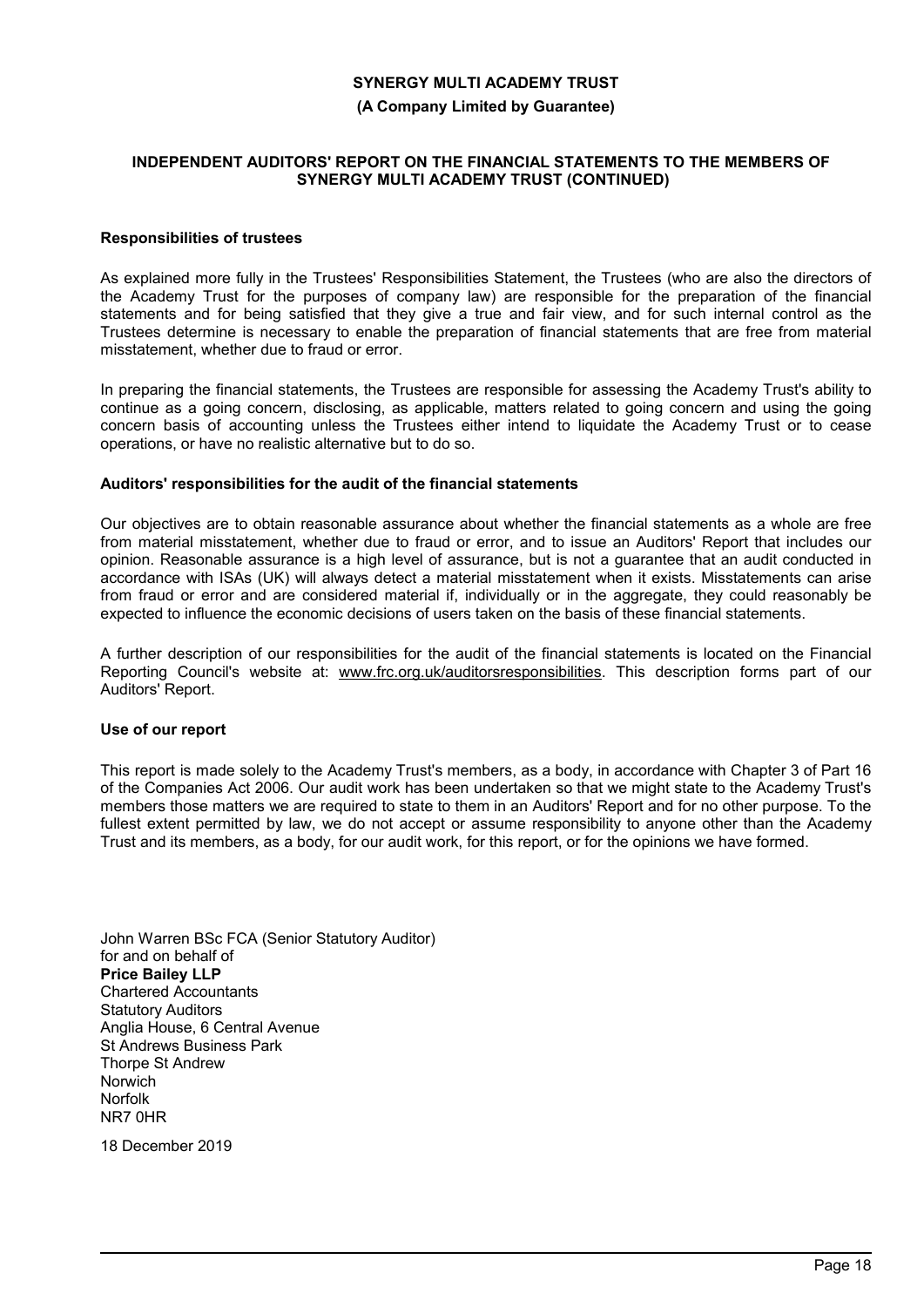#### **(A Company Limited by Guarantee)**

#### **INDEPENDENT REPORTING ACCOUNTANT'S ASSURANCE REPORT ON REGULARITY TO SYNERGY MULTI ACADEMY TRUST AND THE EDUCATION & SKILLS FUNDING AGENCY**

In accordance with the terms of our engagement letter dated 20 August 2018 and further to the requirements of the Education & Skills Funding Agency (ESFA) as included in the Academies Accounts Direction 2018 to 2019, we have carried out an engagement to obtain limited assurance about whether the expenditure disbursed and income received by Synergy Multi Academy Trust during the year 1 September 2018 to 31 August 2019 have been applied to the purposes identified by Parliament and the financial transactions conform to the authorities which govern them.

This report is made solely to Synergy Multi Academy Trust and the ESFA in accordance with the terms of our engagement letter. Our work has been undertaken so that we might state to Synergy Multi Academy Trust and ESFA those matters we are required to state in a report and for no other purpose. To the fullest extent permitted by law, we do not accept or assume responsibility to anyone other than Synergy Multi Academy Trust and ESFA, for our work, for this report, or for the conclusion we have formed.

#### **Respective responsibilities of Synergy Multi Academy Trust's accounting officer and the reporting accountant**

The accounting officer is responsible, under the requirements of Synergy Multi Academy Trust's funding agreement with the Secretary of State for Education dated 9 June 2016 and the Academies Financial Handbook, extant from 1 September 2018, for ensuring that expenditure disbursed and income received is applied for the purposes intended by Parliament and the financial transactions conform to the authorities which govern them.

Our responsibilities for this engagement are established in the United Kingdom by our profession's ethical guidance and are to obtain limited assurance and report in accordance with our engagement letter and the requirements of the Academies Accounts Direction 2018 to 2019. We report to you whether anything has come to our attention in carrying out our work which suggests that in all material respects, expenditure disbursed and income received during the year 1 September 2018 to 31 August 2019 have not been applied to purposes intended by Parliament or that the financial transactions do not conform to the authorities which govern them.

# **Approach**

We conducted our engagement in accordance with the Academies Accounts Direction 2018 to 2019 issued by ESFA. We performed a limited assurance engagement as defined in our engagement letter.

The objective of a limited assurance engagement is to perform such procedures as to obtain information and explanations in order to provide us with sufficient appropriate evidence to express a negative conclusion on regularity.

A limited assurance engagement is more limited in scope than a reasonable assurance engagement and consequently does not enable us to obtain assurance that we would become aware of all significant matters that might be identified in a reasonable assurance engagement. Accordingly, we do not express a positive opinion.

Our engagement includes examination, on a test basis, of evidence relevant to the regularity and propriety of the Academy Trust's income and expenditure.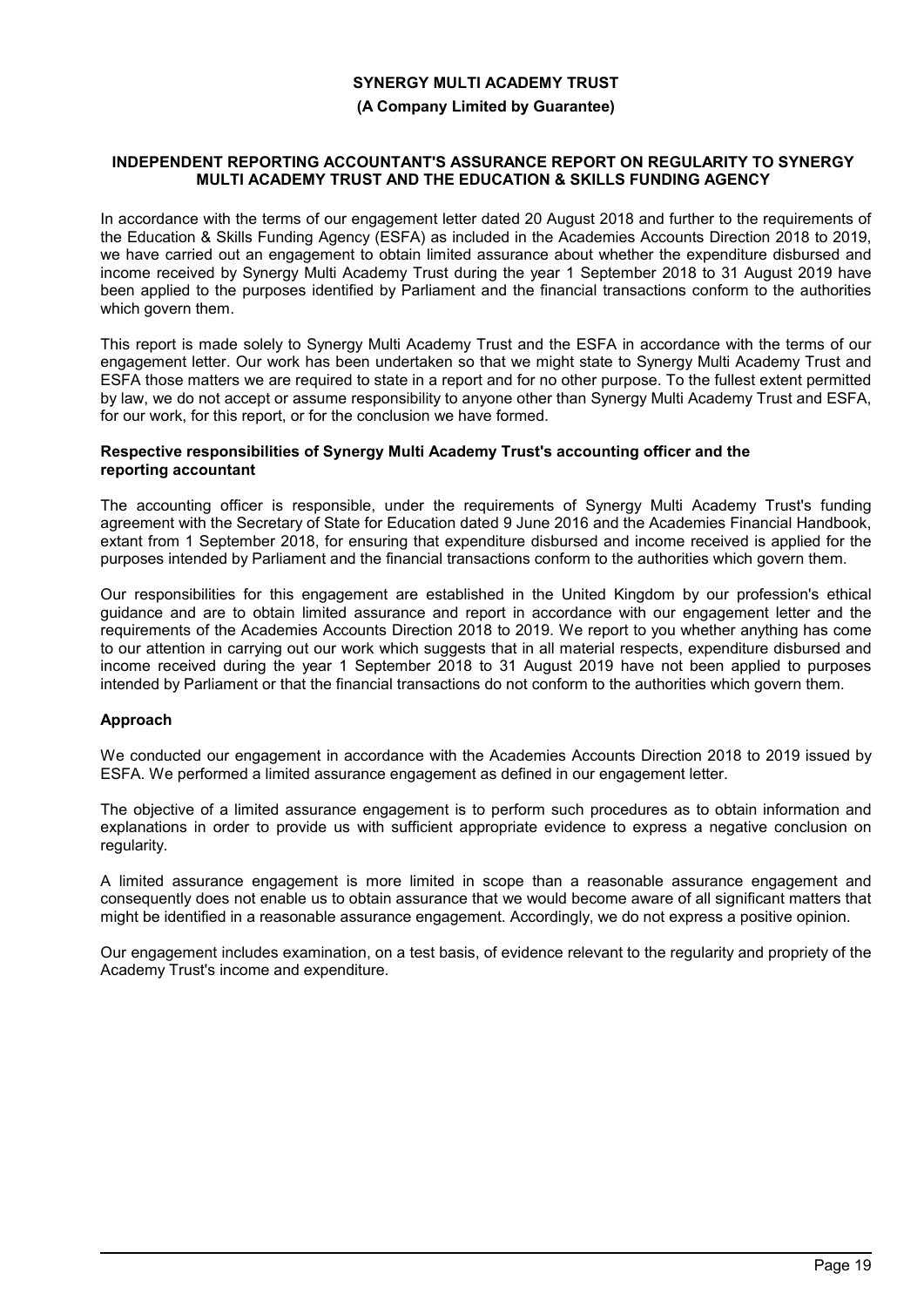## **(A Company Limited by Guarantee)**

#### **INDEPENDENT REPORTING ACCOUNTANT'S ASSURANCE REPORT ON REGULARITY TO SYNERGY MULTI ACADEMY TRUST AND THE EDUCATION & SKILLS FUNDING AGENCY (CONTINUED)**

## **Conclusion**

In the course of our work, nothing has come to our attention which suggest in all material respects the expenditure disbursed and income received during the year 1 September 2018 to 31 August 2019 has not been applied to purposes intended by Parliament and the financial transactions do not conform to the authorities which govern them.

# **Reporting Accountant**

**Price Bailey LLP** Anglia House, 6 Central Avenue St Andrews Business Park Thorpe St Andrew Norwich Norfolk NR7 0HR

Date: 18 December 2019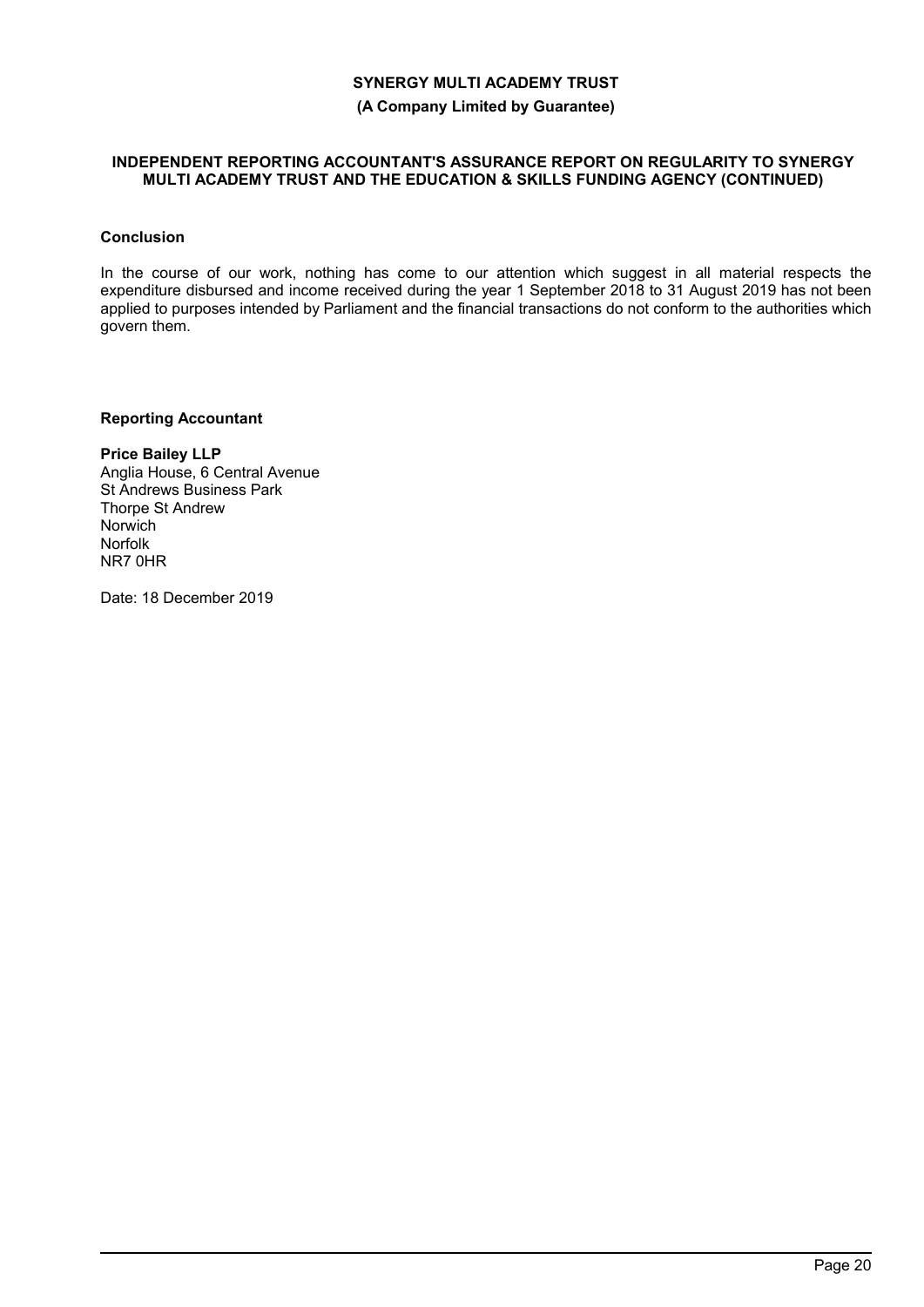**(A Company Limited by Guarantee)**

## **STATEMENT OF FINANCIAL ACTIVITIES (INCORPORATING INCOME AND EXPENDITURE ACCOUNT) FOR THE YEAR ENDED 31 AUGUST 2019**

|                                                  |      |                               |                             | Restricted                   |                         |                        |
|--------------------------------------------------|------|-------------------------------|-----------------------------|------------------------------|-------------------------|------------------------|
|                                                  |      | Unrestricted<br>funds<br>2019 | Restricted<br>funds<br>2019 | fixed asset<br>funds<br>2019 | Total<br>funds<br>2019  | Total<br>funds<br>2018 |
|                                                  | Note | £                             | £                           | £                            | £                       | £                      |
| Income from:                                     |      |                               |                             |                              |                         |                        |
| Donations and capital<br>grants:                 | 3    |                               |                             |                              |                         |                        |
| Funds transferred on<br>conversion to<br>academy |      | 263,624                       | (1, 158, 000)               | 7,985,000                    | 7,090,624               | 370,919                |
| Other donations and                              |      |                               |                             |                              |                         |                        |
| capital grants<br>Charitable activities          | 4    | 378,337                       | 757,116<br>13,808,446       | 623,264                      | 1,380,380<br>14,186,783 | 469,948<br>9,030,540   |
| Other trading activities                         | 5    | 98,408                        |                             |                              | 98,408                  | 100,678                |
| Investments                                      | 6    |                               |                             |                              |                         | 221                    |
|                                                  |      |                               |                             |                              |                         |                        |
| <b>Total income</b>                              |      | 740,369                       | 13,407,562                  | 8,608,264                    | 22,756,195              | 9,972,306              |
| <b>Expenditure on:</b>                           |      |                               |                             |                              |                         |                        |
| Charitable activities                            |      | 489,261                       | 15,358,247                  | 714,667                      | 16,562,175              | 10,690,445             |
| <b>Total expenditure</b>                         |      | 489,261                       | 15,358,247                  | 714,667                      | 16,562,175              | 10,690,445             |
| <b>Net income</b><br>/(expenditure)              |      | 251,108                       | (1,950,685)                 | 7,893,597                    | 6,194,020               | (718, 139)             |
|                                                  |      |                               |                             |                              |                         |                        |
| Transfers between<br>funds                       | 19   |                               | 59,789                      | (59, 789)                    |                         |                        |
| Net movement in<br>funds before other            |      |                               |                             |                              |                         |                        |
| recognised<br>gains/(losses)                     |      | 251,108                       | (1,890,896)                 | 7,833,808                    | 6,194,020               | (718, 139)             |
| <b>Other recognised</b><br>gains/(losses):       |      |                               |                             |                              |                         |                        |
| Actuarial losses on<br>defined benefit           |      |                               |                             |                              |                         |                        |
| pension schemes                                  | 25   |                               | (1,781,000)                 |                              | (1,781,000)             | 572,000                |
| Net movement in<br>funds                         |      | 251,108                       | (3,671,896)                 | 7,833,808                    | 4,413,020               | (146, 139)             |
|                                                  |      |                               |                             |                              |                         |                        |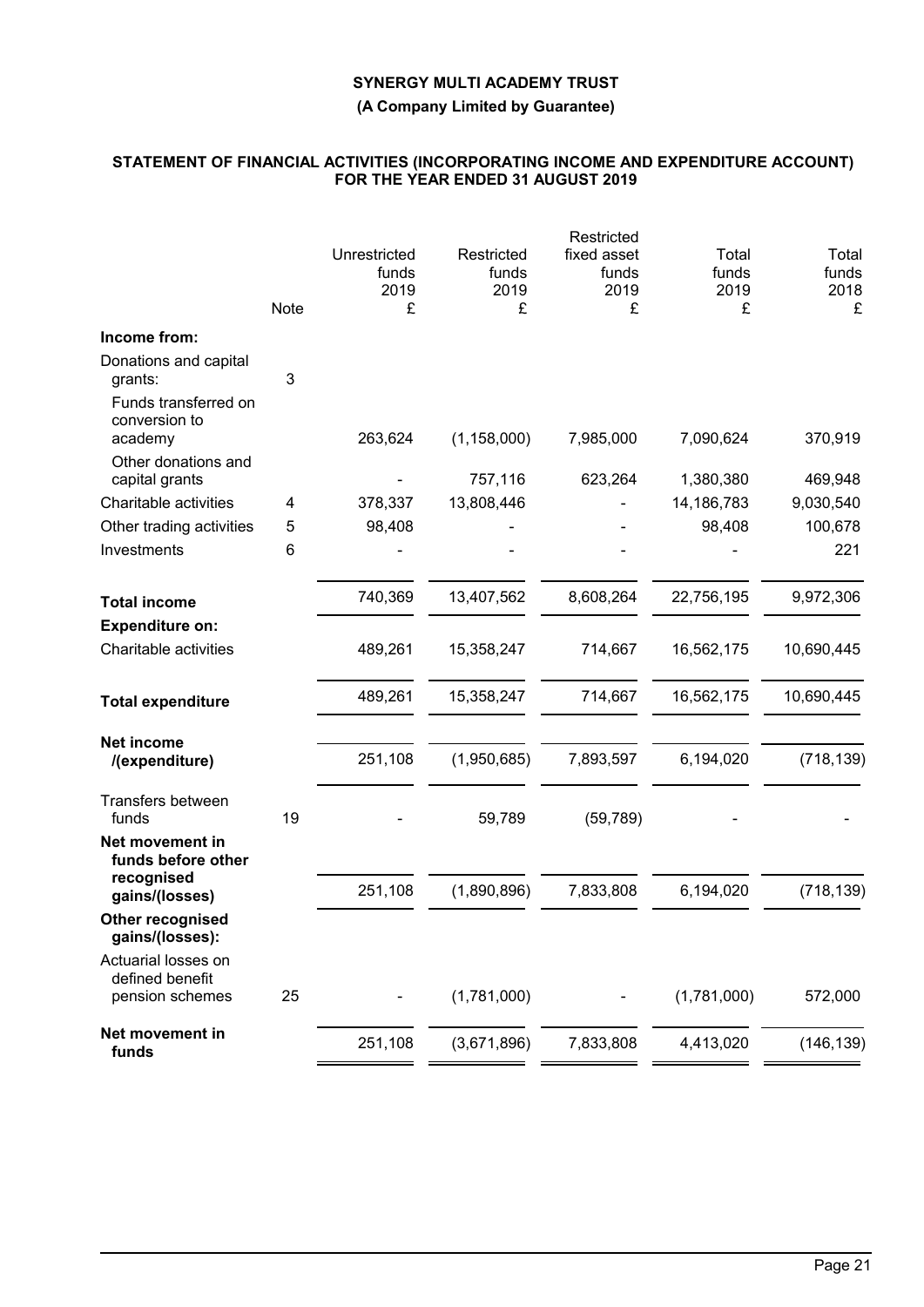**(A Company Limited by Guarantee)**

## **STATEMENT OF FINANCIAL ACTIVITIES (INCORPORATING INCOME AND EXPENDITURE ACCOUNT) (CONTINUED) FOR THE YEAR ENDED 31 AUGUST 2019**

|                                       | <b>Note</b> | Unrestricted<br>funds<br>2019<br>£ | Restricted<br>funds<br>2019<br>£ | Restricted<br>fixed asset<br>funds<br>2019<br>£ | Total<br>funds<br>2019<br>£ | Total<br>funds<br>2018<br>£ |
|---------------------------------------|-------------|------------------------------------|----------------------------------|-------------------------------------------------|-----------------------------|-----------------------------|
| <b>Reconciliation of</b><br>funds:    |             |                                    |                                  |                                                 |                             |                             |
| Total funds brought<br>forward        |             | 497,112                            | (1,727,182)                      | 22,673,558                                      | 21,443,488                  | 21,589,627                  |
| Net movement in funds                 |             | 251,108                            | (3,671,896)                      | 7,833,808                                       | 4,413,020                   | (146, 139)                  |
| <b>Total funds carried</b><br>forward |             | 748,220                            | (5,399,078)                      | 30,507,366                                      | 25,856,508                  | 21,443,488                  |

The Statement of Financial Activities includes all gains and losses recognised in the year.

The notes on pages 25 to 57 form part of these financial statements.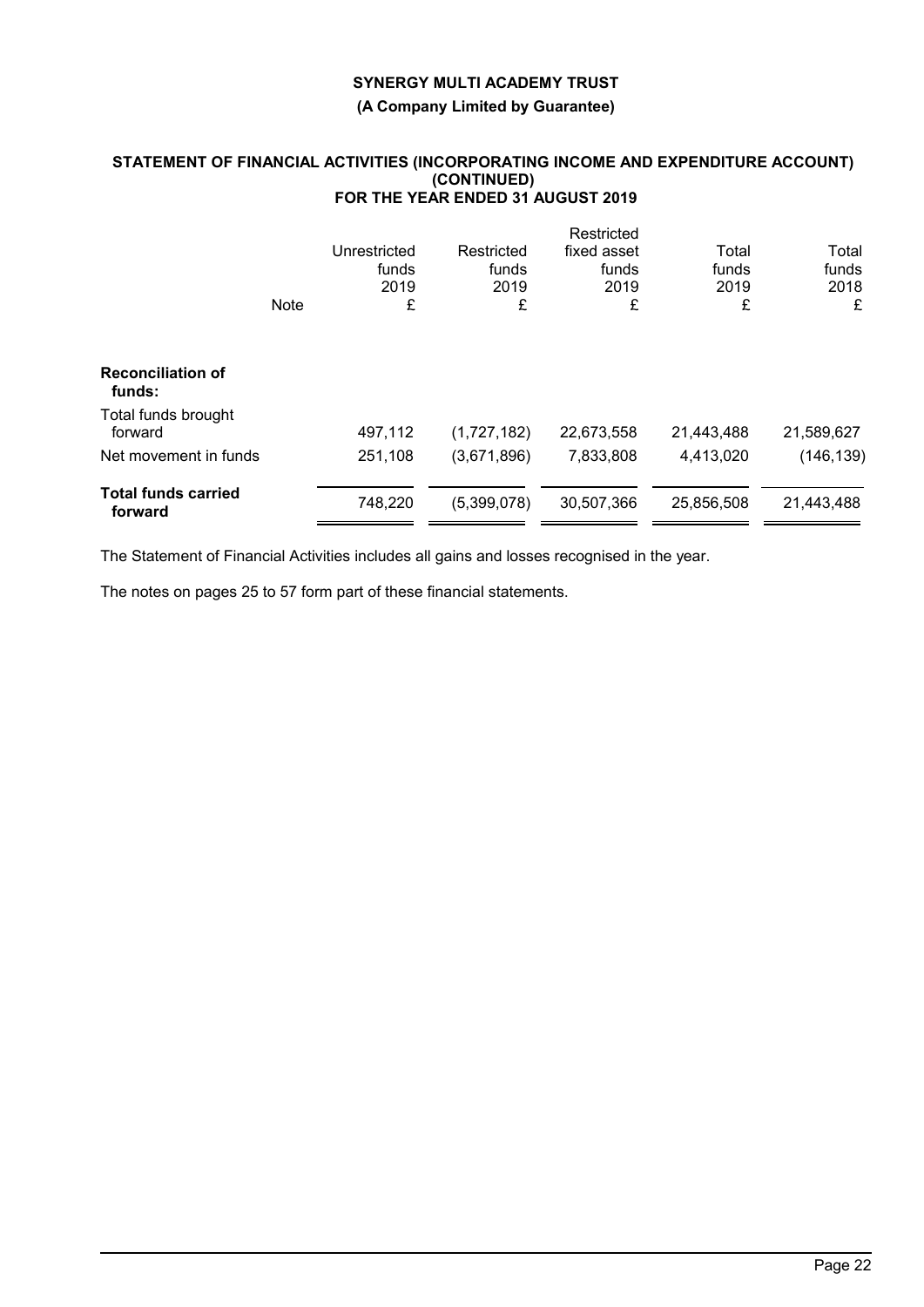**(A Company Limited by Guarantee) REGISTERED NUMBER: 08198980**

# **BALANCE SHEET AS AT 31 AUGUST 2019**

|                                                               | <b>Note</b> |               | 2019<br>£   |               | 2018<br>£     |
|---------------------------------------------------------------|-------------|---------------|-------------|---------------|---------------|
| <b>Fixed assets</b>                                           |             |               |             |               |               |
| Tangible assets                                               | 15          |               | 30,179,169  |               | 22,663,420    |
| <b>Current assets</b>                                         |             |               |             |               |               |
| Debtors                                                       | 16          | 925,722       |             | 519,303       |               |
| Cash at bank and in hand                                      |             | 1,556,073     |             | 1,103,258     |               |
|                                                               |             | 2,481,795     |             | 1,622,561     |               |
| Creditors: amounts falling due within one<br>year             | 17          | (1, 115, 456) |             | (704, 493)    |               |
| <b>Net current assets</b>                                     |             |               | 1,366,339   |               | 918,068       |
| <b>Total assets less current liabilities</b>                  |             |               | 31,545,508  |               | 23,581,488    |
| Net assets excluding pension liability                        |             |               | 31,545,508  |               | 23,581,488    |
| Defined benefit pension scheme liability                      | 25          |               | (5,689,000) |               | (2, 138, 000) |
| <b>Total net assets</b>                                       |             |               | 25,856,508  |               | 21,443,488    |
| <b>Funds of the Academy Trust</b><br><b>Restricted funds:</b> |             |               |             |               |               |
| Fixed asset funds                                             | 19          | 30,507,366    |             | 22,673,558    |               |
| Restricted income funds                                       | 19          | 289,922       |             | 410,818       |               |
| Restricted funds excluding pension asset                      | 19          | 30,797,288    |             | 23,084,376    |               |
| Pension reserve                                               | 19          | (5,689,000)   |             | (2, 138, 000) |               |
| <b>Total restricted funds</b>                                 | 19          |               | 25,108,288  |               | 20,946,376    |
| <b>Unrestricted income funds</b>                              | 19          |               | 748,220     |               | 497,112       |
| <b>Total funds</b>                                            |             |               | 25,856,508  |               | 21,443,488    |

The financial statements on pages 21 to 57 were approved by the Trustees, and authorised for issue on 17 December 2019 and are signed on their behalf, by:

Anthony Williams Chair of Trustees

The notes on pages 25 to 57 form part of these financial statements.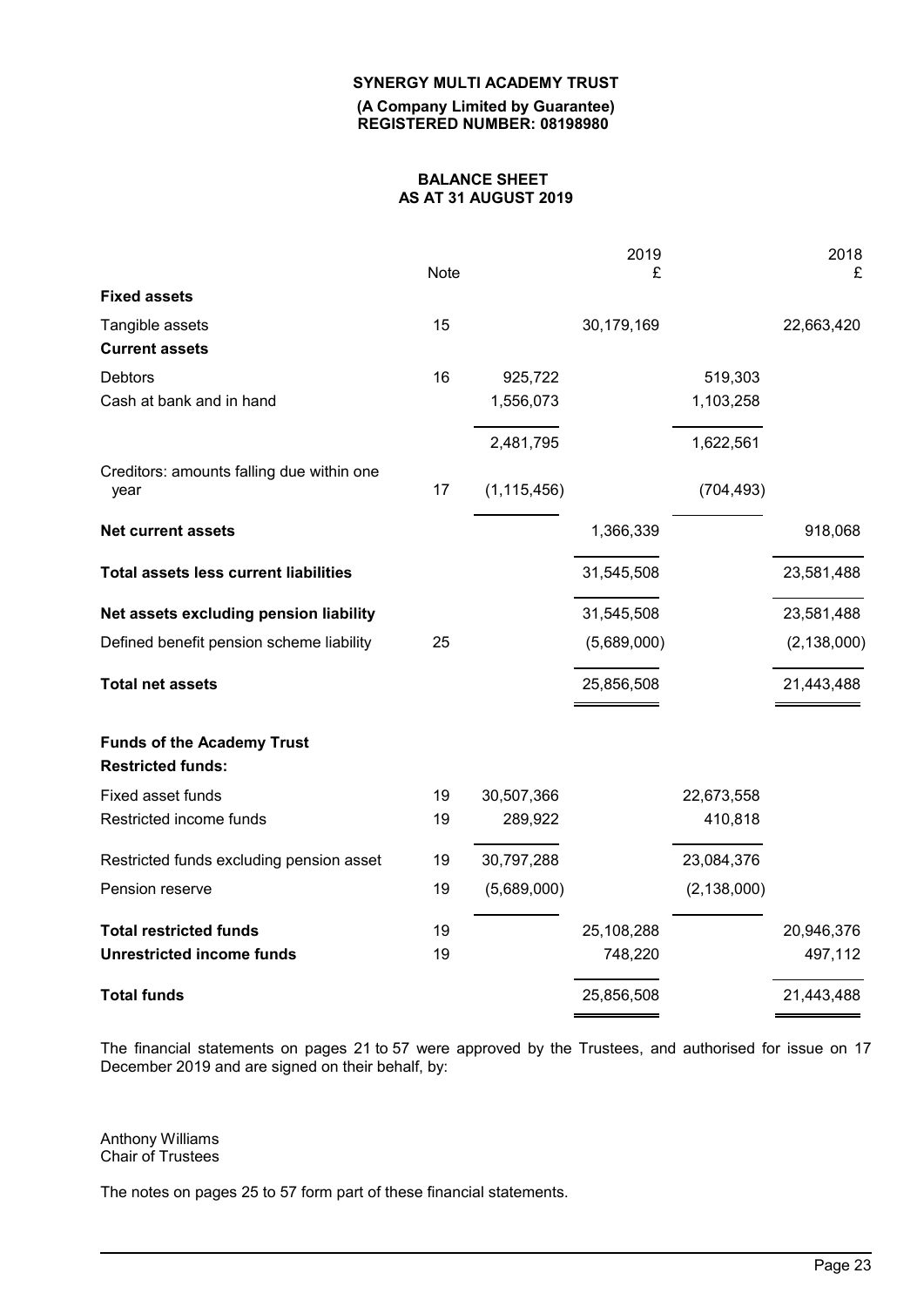# **(A Company Limited by Guarantee)**

## **STATEMENT OF CASH FLOWS FOR THE YEAR ENDED 31 AUGUST 2019**

|                                                        | <b>Note</b> | 2019<br>£  | 2018<br>£  |
|--------------------------------------------------------|-------------|------------|------------|
| Cash flows from operating activities                   |             |            |            |
| Net cash used in operating activities                  | 21          | (106, 503) | (228, 899) |
| Cash flows from investing activities                   | 22          | 559.318    | 5,726      |
|                                                        |             |            |            |
| Change in cash and cash equivalents in the year        |             | 452,815    | (223, 173) |
| Cash and cash equivalents at the beginning of the year |             | 1,103,258  | 1,326,431  |
| Cash and cash equivalents at the end of the year       | 23          | 1,556,073  | 1,103,258  |

The notes on pages 25 to 57 form part of these financial statements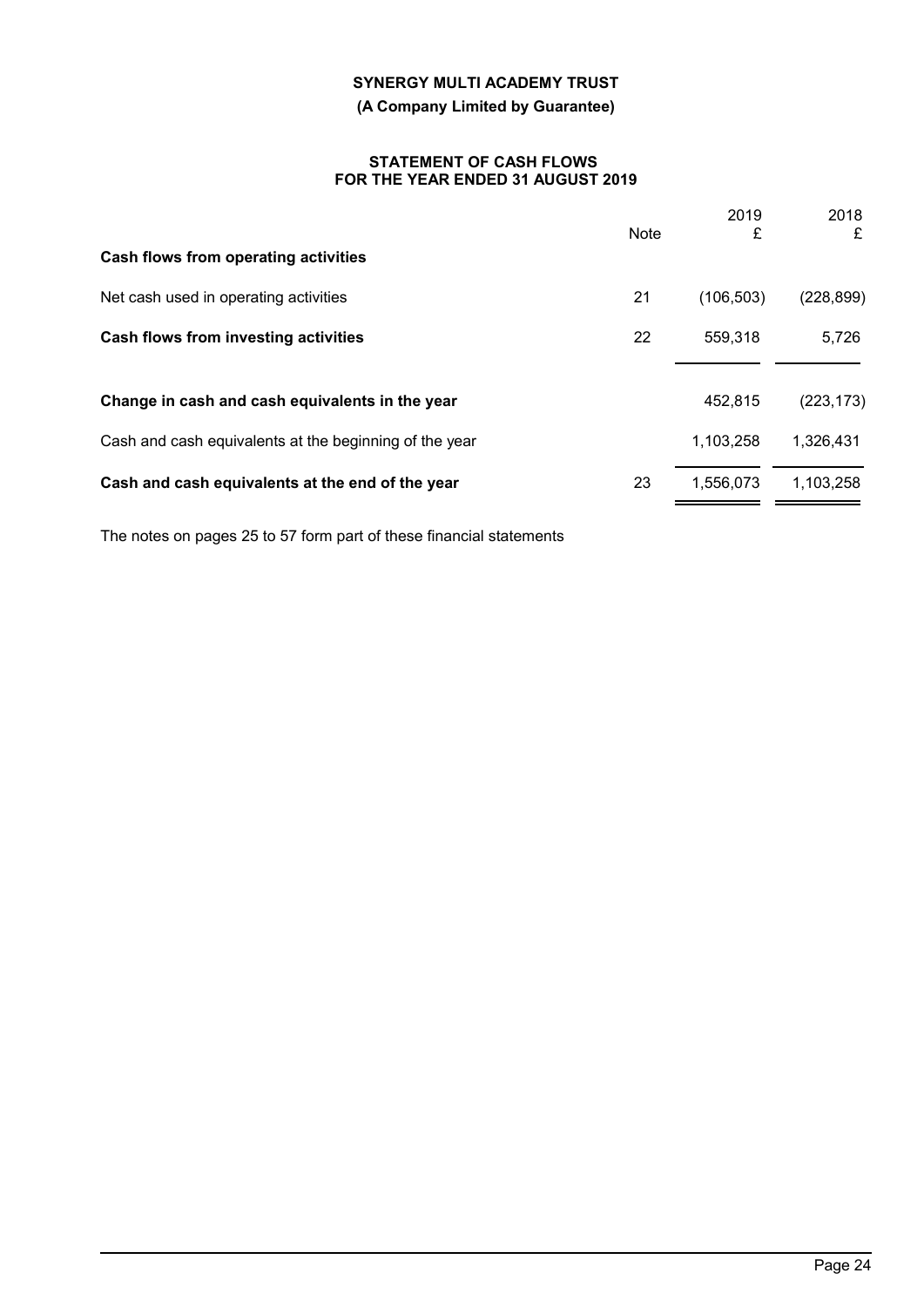## **(A Company Limited by Guarantee)**

#### **NOTES TO THE FINANCIAL STATEMENTS FOR THE YEAR ENDED 31 AUGUST 2019**

## **1. Accounting policies**

A summary of the principal accounting policies adopted (which have been applied consistently, except where noted), judgments and key sources of estimation uncertainty, is set out below.

## **1.1 Basis of preparation of financial statements**

The financial statements of the Academy Trust, which is a public benefit entity under FRS 102, have been prepared under the historic cost convention in accordance with the Financial Reporting Standard Applicable in the UK and Republic of Ireland (FRS 102), the Accounting and Reporting by Charities: Statement of Recommended Practice applicable to charities preparing their accounts in accordance with the Financial Reporting Standard applicable in the UK and Republic of Ireland (FRS 102) (Charities SORP (FRS 102)), the Academies Accounts Direction 2018 to 2019 issued by ESFA, the Charities Act 2011 and the Companies Act 2006.

Synergy Multi Academy Trust meets the definition of a public benefit entity under FRS 102.

Synergy Multi Academy Trust is a private company limited by guarantee incorporated in England and Wales under the Companies Act 2006.

The address of its registered office is: Whitwell Road, Reepham, Norwich, Norfolk, NR10 4JT.

The financial statements have been prepared in pounds sterling and have been rounded to the nearest pound.

## **1.2 Going concern**

The Trustees assess whether the use of going concern is appropriate i.e. whether there are any material uncertainties related to events or conditions that may cast significant doubt on the ability of the Academy Trust to continue as a going concern. The Trustees make this assessment in respect of a period of at least one year from the date of authorisation for issue of the financial statements and have concluded that the Academy Trust has adequate resources to continue in operational existence for the foreseeable future and there are no material uncertainties about the Academy Trust's ability to continue as a going concern, thus they continue to adopt the going concern basis of accounting in preparing the financial statements.

#### **1.3 Income**

All income is recognised when the Academy Trust has entitlement to the funds, the receipt is probable and the amount can be measured reliably.

# **Grants**

Grants are included in the Statement of Financial Activities on a receivable basis. The balance of income received for specific purposes but not expended during the period is shown in the relevant funds on the Balance Sheet. Where income is received in advance of meeting any performancerelated conditions there is not unconditional entitlement to the income and its recognition is deferred and included in creditors as deferred income until the performance-related conditions are met. Where entitlement occurs before income is received, the income is accrued.

General Annual Grant is recognised in full in the Statement of Financial Activities in the year for which it is receivable and any abatement in respect of the year is deducted from income and recognised as a liability.

Capital grants are recognised in full when there is an unconditional entitlement to the grant. Unspent amounts of capital grants are reflected in the Balance Sheet in the restricted fixed asset fund. Capital grants are recognised when there is entitlement and are not deferred over the life of the asset on which they are expended.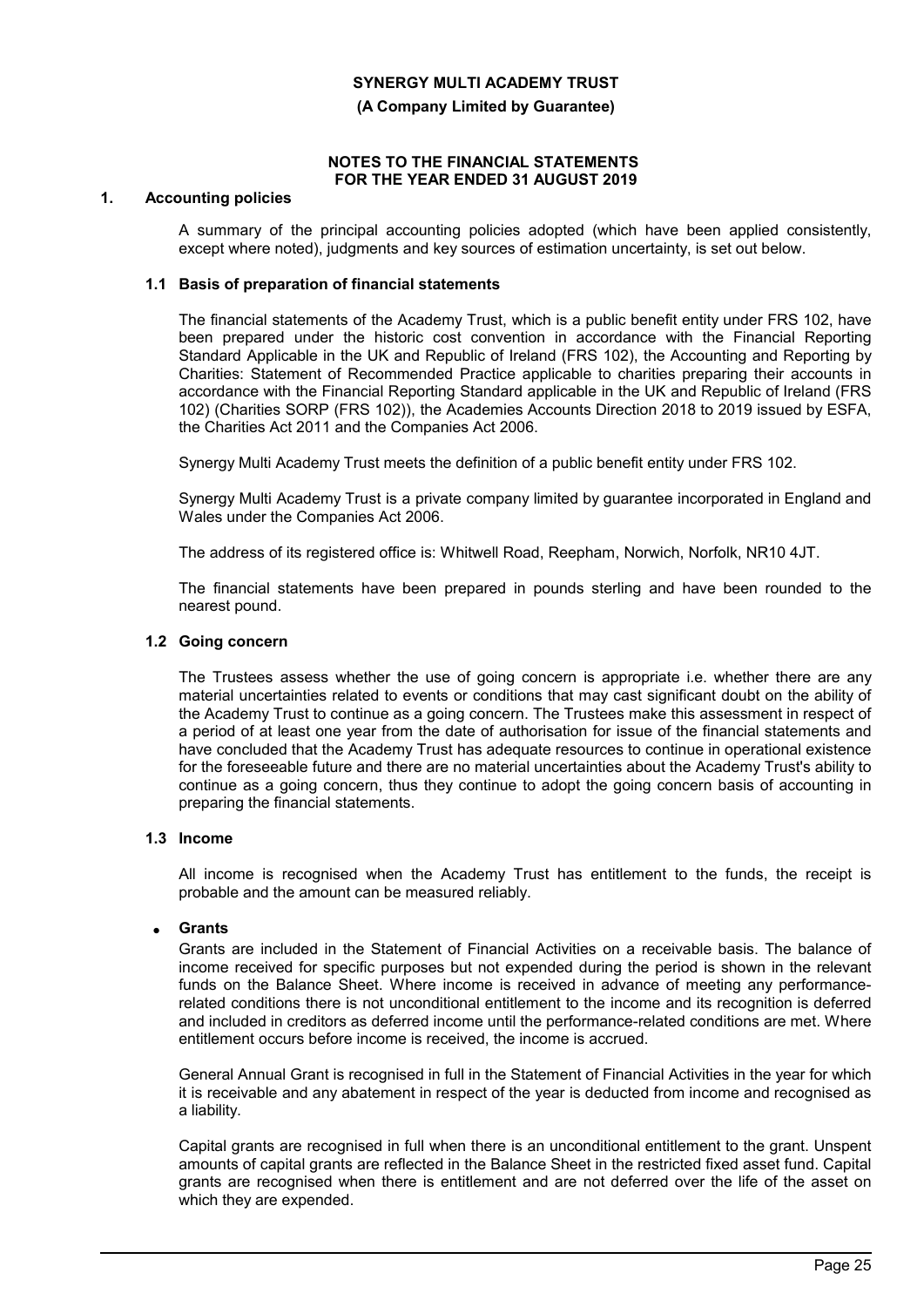**(A Company Limited by Guarantee)**

## **NOTES TO THE FINANCIAL STATEMENTS FOR THE YEAR ENDED 31 AUGUST 2019**

# **1. Accounting policies (continued)**

#### **1.3 Income (continued)**

#### **Donations**

Donations are recognised on a receivable basis (where there are no performance-related conditions) where the receipt is probable and the amount can be reliably measured.

## **Transfer on conversion**

Where assets and liabilities are received by the Academy Trust on conversion to an academy, the transferred assets are measured at fair value and recognised in the Balance Sheet at the point when the risks and rewards of ownership pass to the Academy Trust. An equal amount of income is recognised as a transfer on conversion within 'Income from Donations and Capital Grants' to the net assets received.

## **1.4 Expenditure**

Expenditure is recognised once there is a legal or constructive obligation to transfer economic benefit to a third party, it is probable that a transfer of economic benefits will be required in settlement and the amount of the obligation can be measured reliably. Expenditure is classified by activity. The costs of each activity are made up of the total of direct costs and shared costs, including support costs involved in undertaking each activity. Direct costs attributable to a single activity are allocated directly to that activity. Shared costs which contribute to more than one activity and support costs which are not attributable to a single activity are apportioned between those activities on a basis consistent with the use of resources. Central staff costs are allocated on the basis of time spent, and depreciation charges allocated on the portion of the asset's use.

#### **Charitable activities**

These are costs incurred on the Academy Trust's educational operations, including support costs and costs relating to the governance of the Academy Trust apportioned to charitable activities.

All resources expended are inclusive of irrecoverable VAT.

## **1.5 Redundancy payments**

Redundancy and termination costs are recognised as an expense in the Statement of Financial Activities and a liability on the Balance Sheet immediately at the point the Academy Trust is demonstrably committed to either:

- terminate the employment of an employee or group of employees before normal retirement date; or
- provide termination benefits as a result of an offer made in order to encourage voluntary redundancy.

The Academy Trust is considered to be demonstrably committed only when it has a detailed formal plan for the termination and is without realistic possibility of withdrawal from the plan.

#### **1.6 Interest receivable**

Interest on funds held on deposit is included when receivable and the amount can be measured reliably by the Academy Trust; this is normally upon notification of the interest paid or payable by the institution with whom the funds are deposited.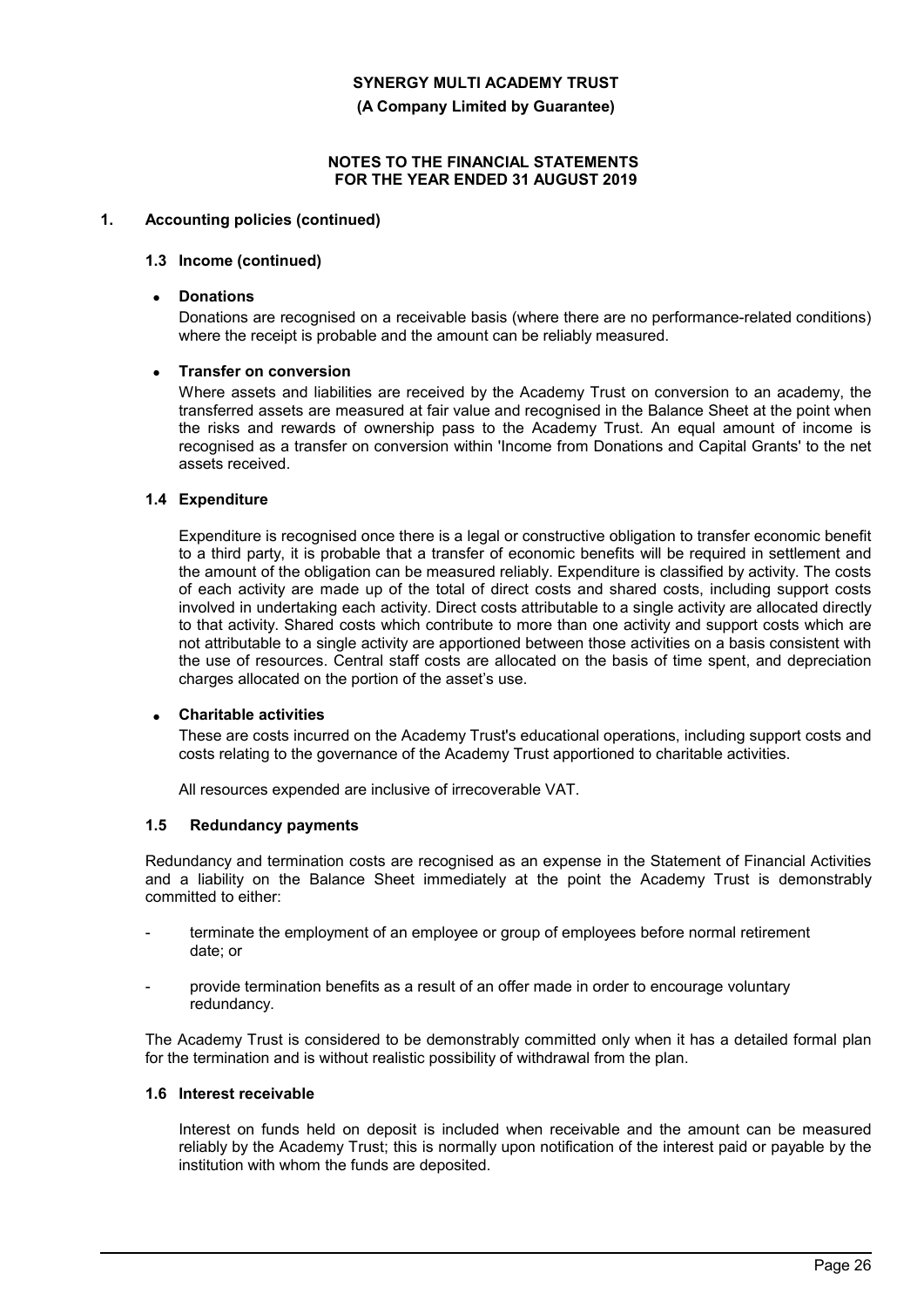**(A Company Limited by Guarantee)**

#### **NOTES TO THE FINANCIAL STATEMENTS FOR THE YEAR ENDED 31 AUGUST 2019**

# **1. Accounting policies (continued)**

#### **1.7 Tangible fixed assets**

Assets costing £1,000 or more are capitalised as tangible fixed assets and are carried at cost, net of depreciation and any provision for impairment.

Where tangible fixed assets have been acquired with the aid of specific grants, either from the government or from the private sector, they are included in the Balance Sheet at cost and depreciated over their expected useful economic life. Where there are specific conditions attached to the funding requiring the continued use of the asset, the related grants are credited to a restricted fixed asset fund in the Statement of Financial Activities and carried forward in the Balance Sheet. Depreciation on the relevant assets is charged directly to the restricted fixed asset fund in the Statement of Financial Activities. Where tangible fixed assets have been acquired with unrestricted funds, depreciation on such assets is charged to the unrestricted fund.

Depreciation is provided on all tangible fixed assets other than freehold land and assets under construction, at rates calculated to write off the cost of each asset on a basis over its expected useful life, as follows:

Depreciation is provided on the following bases:

| Long term leasehold land     | - over the life of the lease (125 years) |
|------------------------------|------------------------------------------|
| Long term leasehold property | - 2% straight line                       |
| Furniture and equipment      | - 20% straight line                      |
| Computer equipment           | - 33% straight line                      |
| Motor vehicles               | - 25% straight line                      |

A review for impairment of a fixed asset is carried out if events or changes in circumstances indicate that the carrying value of any fixed asset may not be recoverable. Shortfalls between the carrying value of fixed assets and their recoverable amounts are recognised as impairments. Impairment losses are recognised in the Statement of Financial Activities.

#### **1.8 Debtors**

Trade and other debtors are recognised at the settlement amount after any trade discount offered. Prepayments are valued at the amount prepaid net of any trade discounts due.

#### **1.9 Cash at bank and in hand**

Cash at bank and in hand includes cash and short-term highly liquid investments with a short maturity of three months or less from the date of acquisition or opening of the deposit or similar account.

# **1.10 Liabilities**

Liabilities are recognised when there is an obligation at the Balance Sheet date as a result of a past event, it is probable that a transfer of economic benefit will be required in settlement, and the amount of the settlement can be estimated reliably. Liabilities are recognised at the amount that the Academy Trust anticipates it will pay to settle the debt or the amount it has received as advanced payments for the goods or services it must provide.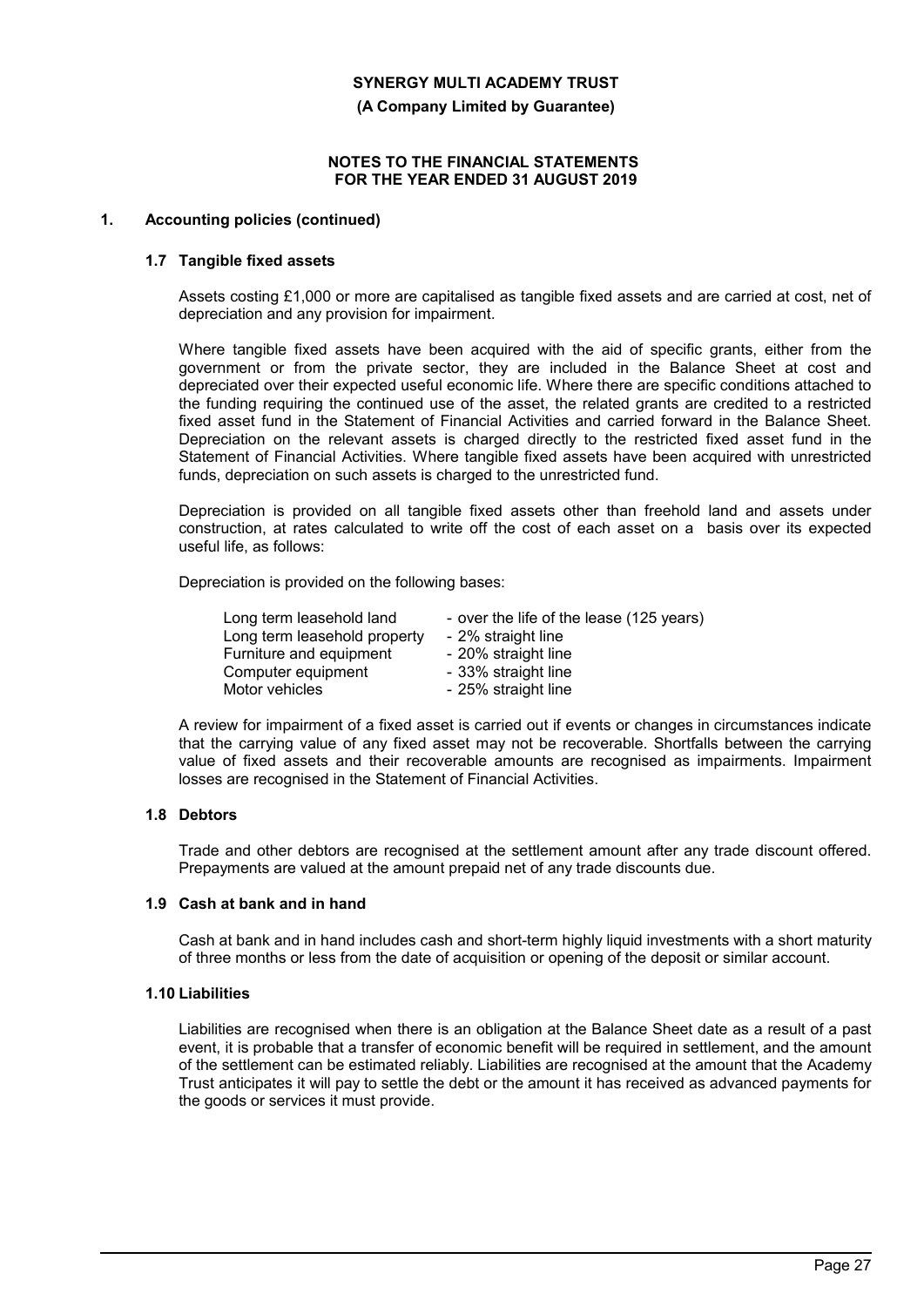**(A Company Limited by Guarantee)**

### **NOTES TO THE FINANCIAL STATEMENTS FOR THE YEAR ENDED 31 AUGUST 2019**

#### **1. Accounting policies (continued)**

#### **1.11 Financial instruments**

The Academy Trust only holds basic financial instruments as defined in FRS 102. The financial assets and financial liabilities of the Academy Trust and their measurement bases are as follows:

*Financial assets* - trade and other debtors are basic financial instruments and are debt instruments measured at amortised cost as detailed in note 16. Prepayments are not financial instruments. Cash at bank is classified as a basic financial instrument and is measured at face value.

*Financial liabilities* - trade creditors, accruals and other creditors are financial instruments, and are measured at amortised cost as detailed in note 17. Taxation and social security are not included in the financial instruments disclosure definition. Deferred income is not deemed to be a financial liability, as the cash settlement has already taken place and there is an obligation to deliver services rather than cash or another financial instrument.

## **1.12 Operating leases**

Rentals paid under operating leases are charged to the Statement of Financial Activities on a straight line basis over the lease term.

#### **1.13 Pensions**

Retirement benefits to employees of the academy trust are provided by the Teachers' Pension Scheme ("TPS") and the Local Government Pension Scheme ("LGPS"). These are defined benefit schemes.

The TPS is an unfunded scheme and contributions are calculated so as to spread the cost of pensions over employees' working lives with the academy trust in such a way that the pension cost is a substantially level percentage of current and future pensionable payroll. The contributions are determined by the Government Actuary on the basis of quadrennial valuations using a prospective unit credit method. TPS is an unfunded multi-employer scheme with no underlying assets to assign between employers. Consequently, the TPS is treated as a defined contribution scheme for accounting purposes and the contributions recognised in the period to which they relate.

The LGPS is a funded multi-employer scheme and the assets are held separately from those of the academy trust in separate trustee administered funds. Pension scheme assets are measured at fair value and liabilities are measured on an actuarial basis using the projected unit credit method and discounted at a rate equivalent to the current rate of return on a high quality corporate bond of equivalent term and currency to the liabilities. The actuarial valuations are obtained at least triennially and are updated at each Balance Sheet date. The amounts charged to operating surplus are the current service costs and the costs of scheme introductions, benefit changes, settlements and curtailments. They are included as part of staff costs as incurred. Net interest on the net defined benefit liability/asset is also recognised in the Statement of Financial Activities and comprises the interest cost on the defined benefit obligation and interest income on the scheme assets, calculated by multiplying the fair value of the scheme assets at the beginning of the period by the rate used to discount the benefit obligations. The difference between the interest income on the scheme assets and the actual return on the scheme assets is recognised in other recognised gains and losses.

Actuarial gains and losses are recognised immediately in other recognised gains and losses.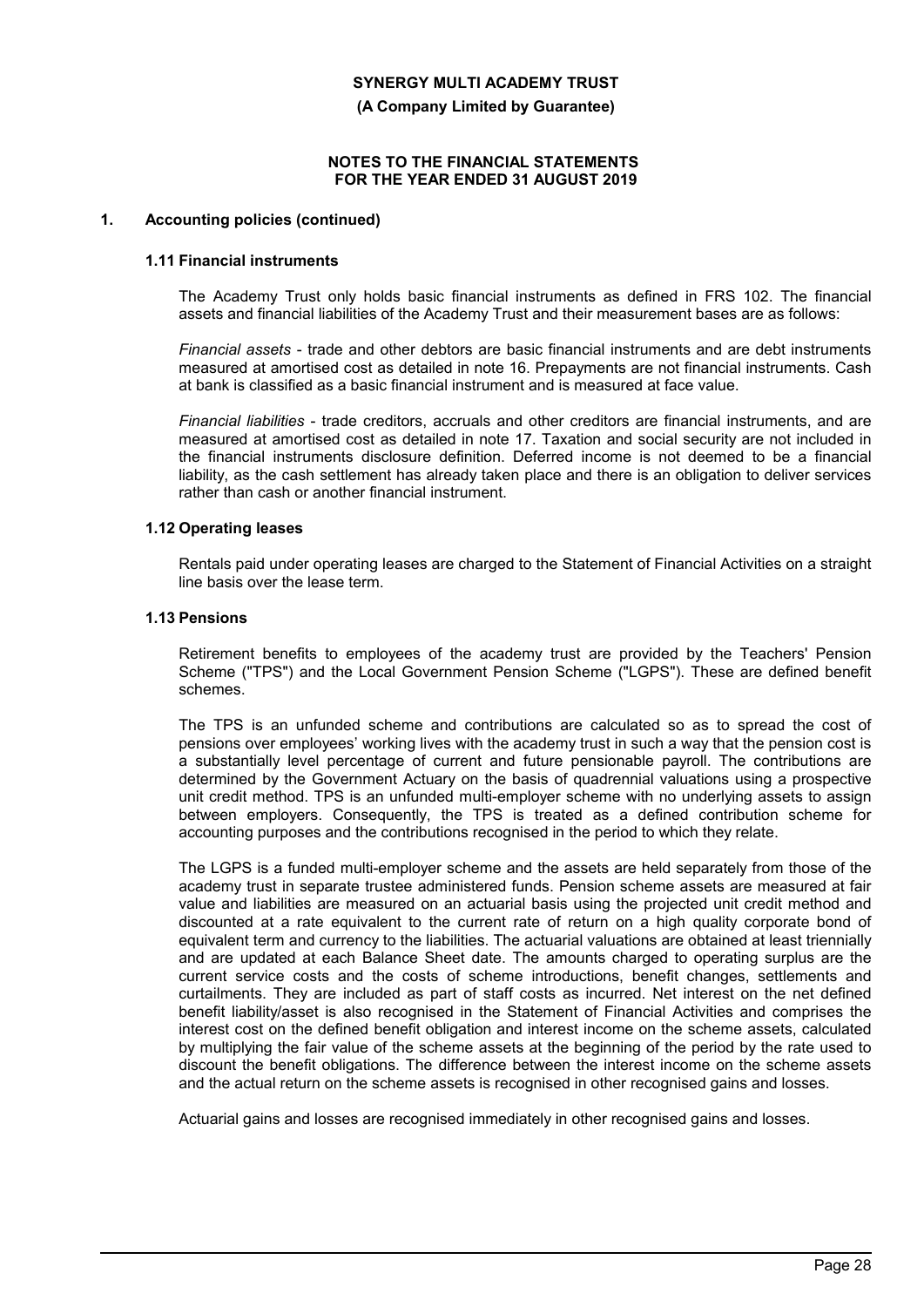**(A Company Limited by Guarantee)**

#### **NOTES TO THE FINANCIAL STATEMENTS FOR THE YEAR ENDED 31 AUGUST 2019**

#### **1. Accounting policies (continued)**

#### **1.14 Conversion to an academy trust**

The conversion from a state maintained school to an Academy Trust involved the transfer of identifiable assets and liabilities and the operation of the school for £NIL consideration. The substance of the transfer is that of a gift and it has been accounted for on that basis as set out below.

The assets and liabilities transferred on conversion from each new conversion to the Academy Trust have been valued at their fair value. The fair value has been derived based on that of equivalent items. The amounts have been recognised under the appropriate Balance Sheet categories, with a corresponding amount recognised in Income from Donations and Capital Grants in the Statement of Financial Activities and analysed under unrestricted funds, restricted general funds and restricted fixed asset funds.

Further details of the transaction are set out in note 24.

## **1.15 Agency arrangements**

The academy trust acts as an agent in distributing 16-19 bursary funds from ESFA. Payments received from ESFA and subsequent disbursements to students are excluded from the statement of financial activities as the trust does not have control over the charitable application of the funds. The trust does not use any of the allocation towards its own administration costs and so none is recognised in the statement of financial activities. The funds received and paid and any balances held are disclosed in note 29.

# **1.16 Fund accounting**

Unrestricted income funds represent those resources which may be used towards meeting any of the charitable objects of the Academy Trust at the discretion of the Trustees.

Restricted fixed asset funds are resources which are to be applied to specific capital purposes imposed by the funders where the asset acquired or created is held for a specific purpose.

Restricted general funds comprise all other restricted funds received with restrictions imposed by the funder/donor and include grants from the Department for Education Group.

Investment income, gains and losses are allocated to the appropriate fund.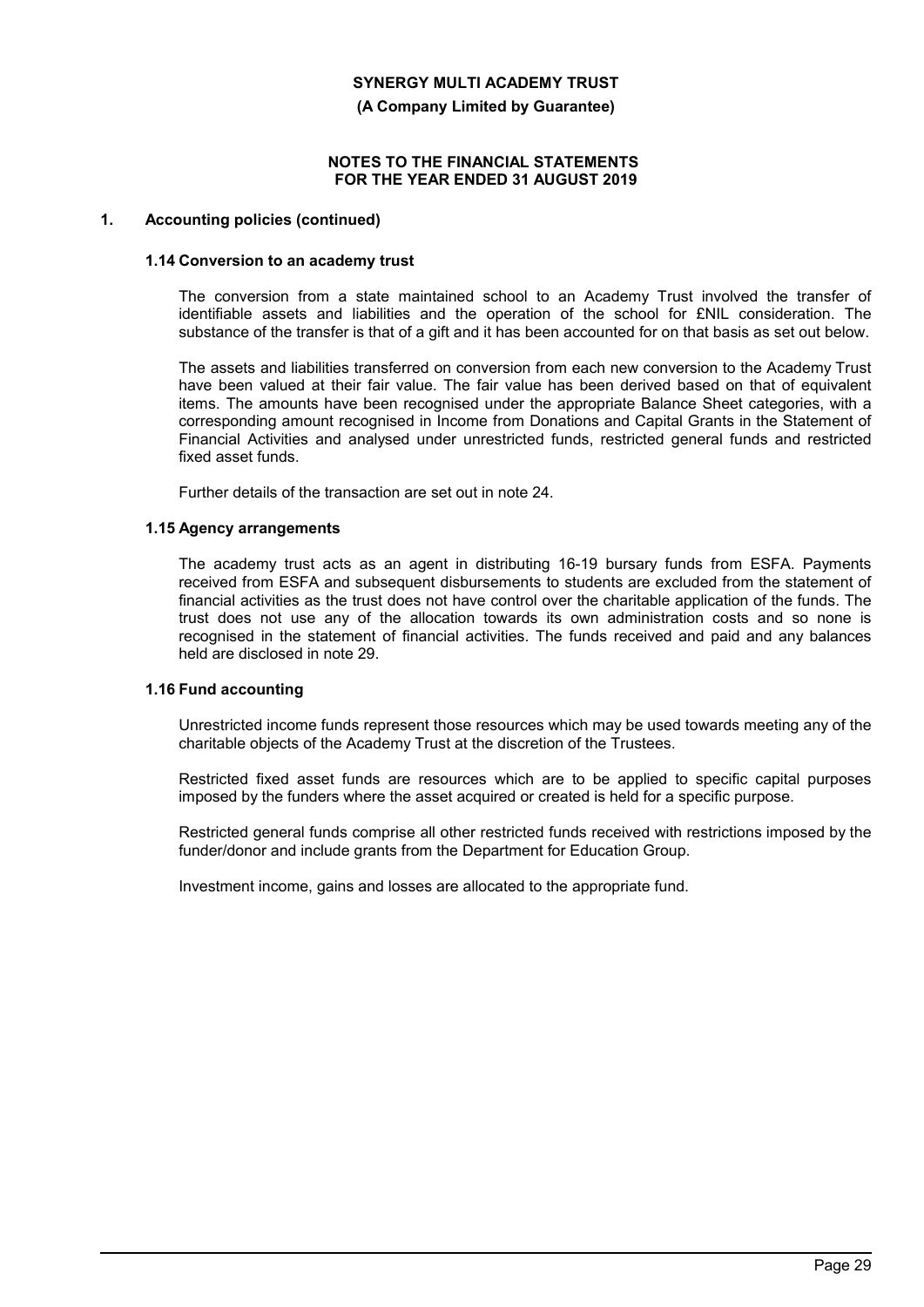#### **(A Company Limited by Guarantee)**

#### **NOTES TO THE FINANCIAL STATEMENTS FOR THE YEAR ENDED 31 AUGUST 2019**

## **2. Critical accounting estimates and areas of judgment**

Estimates and judgments are continually evaluated and are based on historical experience and other factors, including expectations of future events that are believed to be reasonable under the circumstances.

Critical accounting estimates and assumptions:

The Academy Trust trust makes estimates and assumptions concerning the future. The resulting accounting estimates and assumptions will, by definition, seldom equal the related actual results. The estimates and assumptions that have a significant risk of causing a material adjustment to the carrying amounts of assets and liabilities within the next financial year are discussed below.

#### LGPS pension

The present value of the Local Government Pension Scheme defined benefit liability depends on a number of factors that are determined on an actuarial basis using a variety of assumptions. The assumptions used in determining the net cost or income for pensions include the discount rate. Any changes in these assumptions, which are disclosed in note 25, will impact the carrying amount of the pension liability. Furthermore a roll forward approach which projects results from the latest full actuarial valuation performed at 31 March 2016 has been used by the actuary in valuing the pensions liability at 31 August 2019. Any differences between the figures derived from the roll forward approach and a full actuarial valuation would impact on the carrying amount of the pension liability.

#### Assets on conversion

The valuation of the land and buildings on conversion is a material estimate in the financial statements. The amount is based on the valuation carried out by a third party independent valuer.

#### **Depreciation**

Depreciation is a material estimate which is calculated based on the estimated useful economic life of the assets.

Critical areas of judgment:

No judgments were made in the preparation of these financial statements.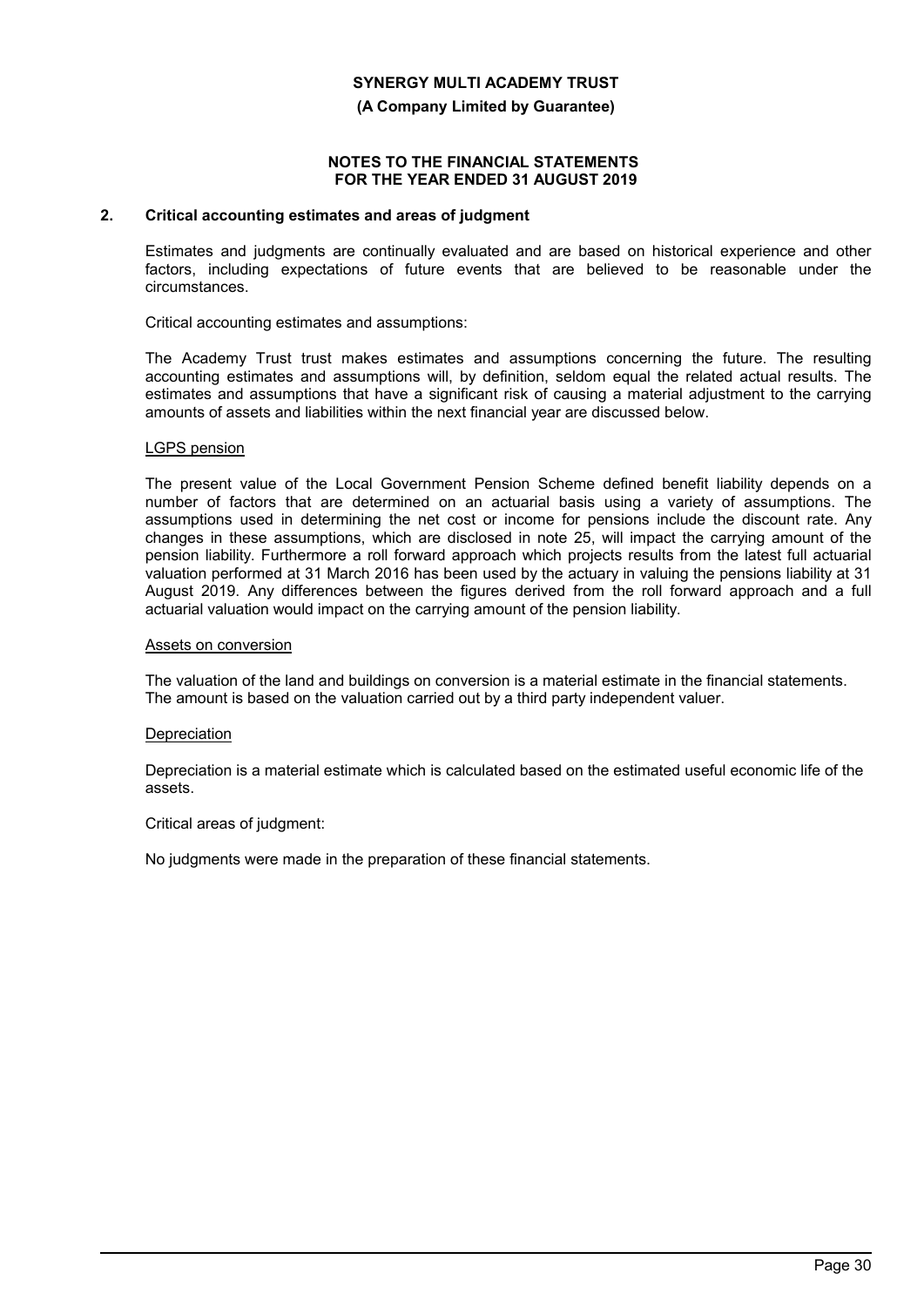**(A Company Limited by Guarantee)**

## **NOTES TO THE FINANCIAL STATEMENTS FOR THE YEAR ENDED 31 AUGUST 2019**

# **3. Income from donations and capital grants**

|                                            | Unrestricted<br>funds<br>2019<br>£ | Restricted<br>and<br>restricted<br>fixed asset<br>funds<br>2019<br>£ | Total<br>funds<br>2019<br>£ | Total<br>funds<br>2018<br>£ |
|--------------------------------------------|------------------------------------|----------------------------------------------------------------------|-----------------------------|-----------------------------|
| <b>Donations</b>                           |                                    |                                                                      |                             |                             |
| Funds transferred on conversion to academy | 263,624                            | 6,827,000                                                            | 7,090,624                   | 370,919                     |
| Donations including school fund            |                                    | 764,408                                                              | 764,408                     | 390,453                     |
| Capital grants                             |                                    | 615,972                                                              | 615,972                     | 62,326                      |
| Other amounts on conversion                |                                    |                                                                      |                             | 17,169                      |
| <b>Subtotal</b>                            |                                    | 1,380,380                                                            | 1,380,380                   | 469,948                     |
|                                            | 263,624                            | 8,207,380                                                            | 8,471,004                   | 840,867                     |
| <b>Total 2018</b>                          | 63,338                             | 777,529                                                              | 840,867                     |                             |

In 2018, income transferred on conversion was £370,919 of which £46,169 was unrestricted, £(75,000) was restricted and £399,750 was restricted fixed assets.

In 2018, income from donations was £390,453 were in relation to restricted funds.

In 2018, capital grants of £62,326 were in relation to restricted fixed asset funds.

In 2018, other amounts on conversion was £17,169 were in relation to unrestricted funds.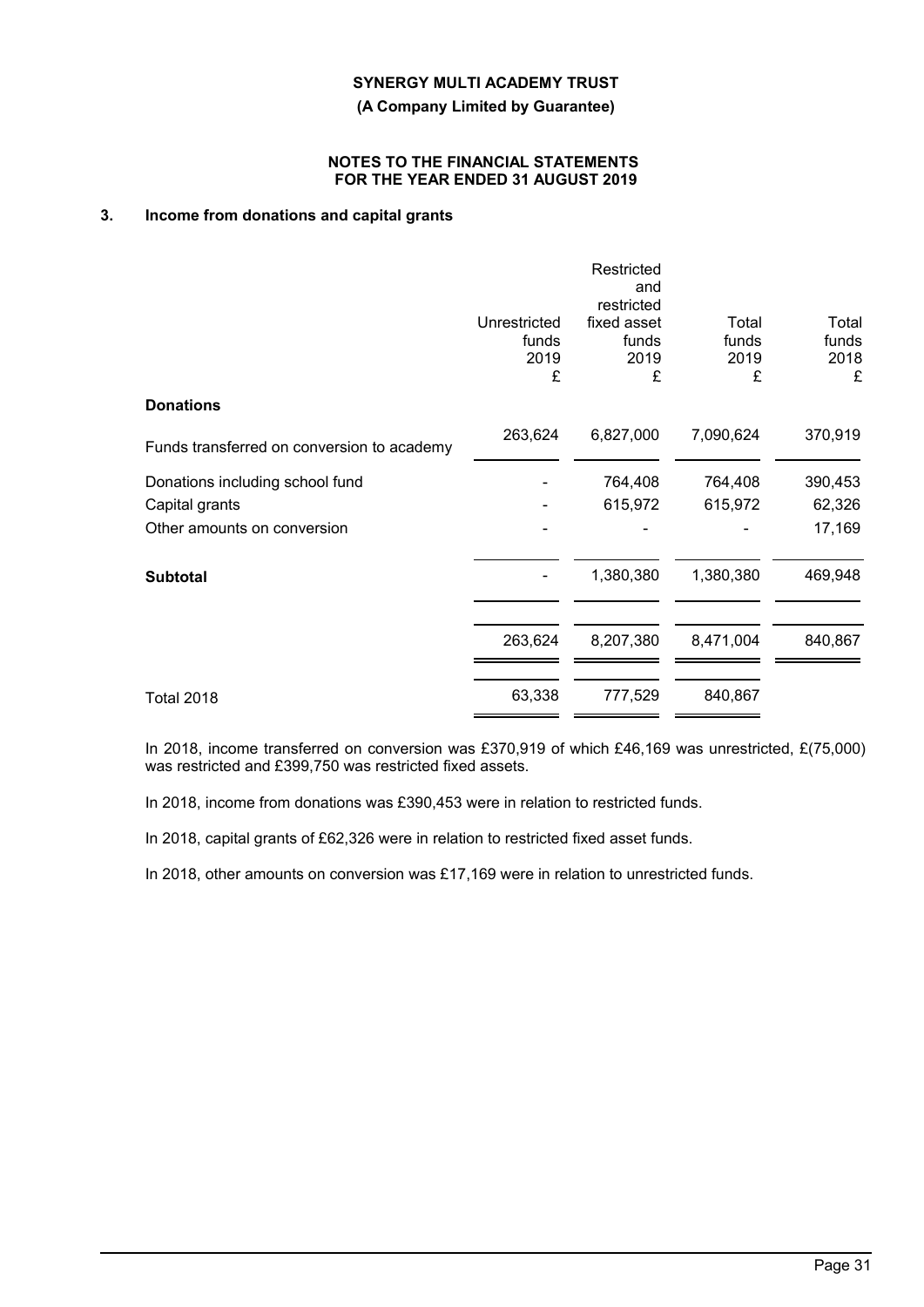**(A Company Limited by Guarantee)**

## **NOTES TO THE FINANCIAL STATEMENTS FOR THE YEAR ENDED 31 AUGUST 2019**

# **4. Funding for the Academy Trust's provision of education**

|                                                                  | Unrestricted<br>funds<br>2019<br>£ | Restricted<br>funds<br>2019<br>£ | Total<br>funds<br>2019<br>£ | Total<br>funds<br>2018<br>£ |
|------------------------------------------------------------------|------------------------------------|----------------------------------|-----------------------------|-----------------------------|
| DfE/ESFA grants                                                  |                                    |                                  |                             |                             |
| General Annual Grant (GAG)                                       |                                    | 12,223,989                       | 12,223,989                  | 7,395,778                   |
| Other DfE/ESFA grants                                            |                                    | 1,192,108                        | 1,192,108                   | 1,339,330                   |
| Start up grant                                                   |                                    | 50,000                           | 50,000                      | 50,000                      |
|                                                                  |                                    | 13,466,097                       | 13,466,097                  | 8,785,108                   |
| Other government grants                                          |                                    |                                  |                             |                             |
| Local authority grants                                           |                                    | 278,275                          | 278,275                     | 67,868                      |
| Other grants                                                     |                                    | 47,494                           | 47,494                      | 8,291                       |
|                                                                  |                                    | 325,769                          | 325,769                     | 76,159                      |
| Other funding from the academy trust's<br>educational operations |                                    |                                  |                             |                             |
| Catering income                                                  | 198,370                            |                                  | 198,370                     | 67,844                      |
| Music income                                                     | 45,004                             |                                  | 45,004                      | 35,695                      |
| Income from services provided                                    | 134,963                            | 16,580                           | 151,543                     | 65,734                      |
|                                                                  | 378,337                            | 16,580                           | 394,917                     | 169,273                     |
|                                                                  | 378,337                            | 13,808,446                       | 14,186,783                  | 9,030,540                   |
| <b>Total 2018</b>                                                | 169,273                            | 8,861,267                        | 9,030,540                   |                             |

In 2018, income from DfE/ESFA grants was £8,785,108 which all was restricted.

In 2018, income from other government grants was £76,159 which was all restricted.

In 2018, income from other academy trust's educational operations amounted to £169,273 which all was unrestricted.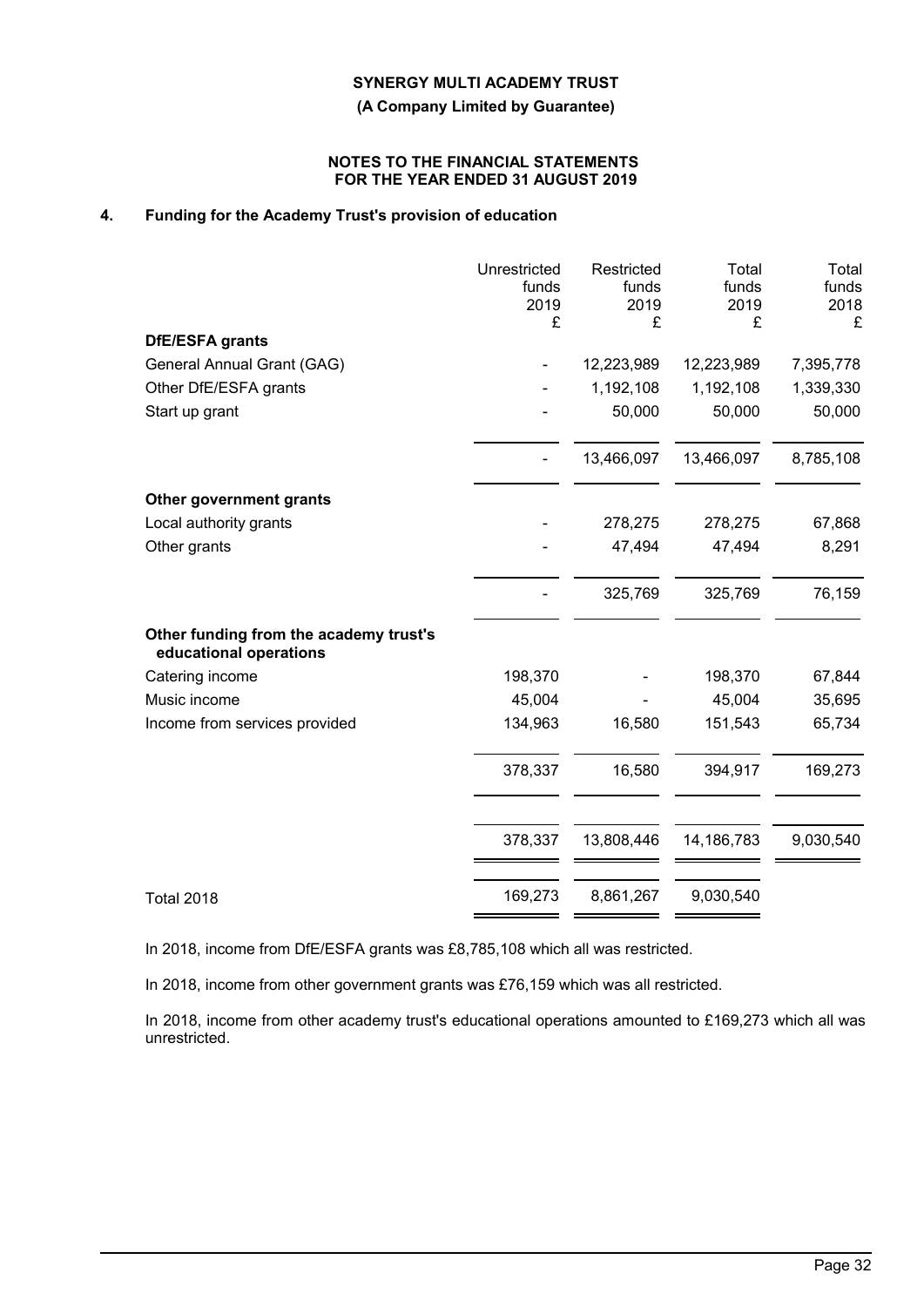**(A Company Limited by Guarantee)**

## **NOTES TO THE FINANCIAL STATEMENTS FOR THE YEAR ENDED 31 AUGUST 2019**

# **5. Income from other trading activities**

|                    | Unrestricted<br>funds<br>2019<br>£ | Total<br>funds<br>2019<br>£ | Total<br>funds<br>2018<br>£ |
|--------------------|------------------------------------|-----------------------------|-----------------------------|
| Hire of facilities | 10,284                             | 10,284                      | 7,078                       |
| Other Income       | 88,124                             | 88,124                      | 93,600                      |
|                    | 98,408                             | 98,408                      | 100,678                     |

In 2018, all income from other trading activities was unrestricted.

# **6. Investment income**

|                      | Unrestricted | Total | Total |
|----------------------|--------------|-------|-------|
|                      | funds        | funds | funds |
|                      | 2019         | 2019  | 2018  |
|                      | ₽            | c     | £     |
| <b>Bank Interest</b> | -            | ۰     | 221   |

In 2018, all investment income was in relation to unrestricted funds.

# **7. Expenditure**

|                         | <b>Staff Costs</b><br>2019<br>£ | Premises<br>2019<br>£ | Other<br>2019<br>£ | Total<br>2019<br>£ | Total<br>2018<br>£ |
|-------------------------|---------------------------------|-----------------------|--------------------|--------------------|--------------------|
| Provision of Education: |                                 |                       |                    |                    |                    |
| Direct costs            | 10.290.061                      |                       | 1,364,724          | 11,654,785         | 7,508,498          |
| Allocated support costs | 2,188,136                       | 1,389,704             | 1,329,550          | 4,907,390          | 3,181,947          |
|                         | 12,478,197                      | 1,389,704             | 2,694,274          | 16,562,175         | 10,690,445         |
| <b>Total 2018</b>       | 8,021,947                       | 837,038               | 1,831,460          | 10,690,445         |                    |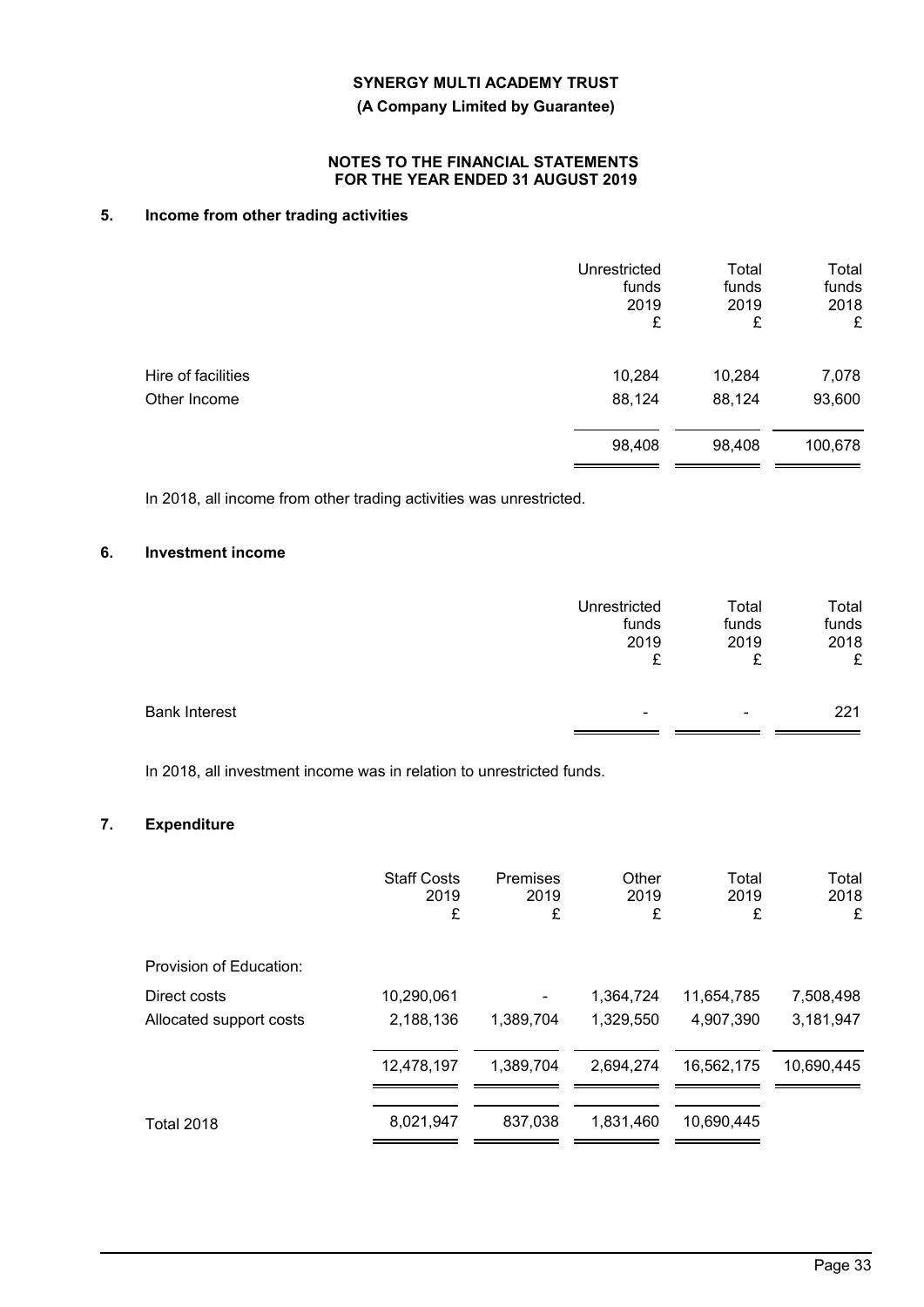**(A Company Limited by Guarantee)**

### **NOTES TO THE FINANCIAL STATEMENTS FOR THE YEAR ENDED 31 AUGUST 2019**

# **7. Expenditure (continued)**

In 2018, direct expenditure consisted of £6,623,049 staff costs and £885,449 other costs.

In 2018, support expenditure consisted of £1,398,898 staff costs, £837,038 premises costs and £946,011 other costs.

In 2019, of the total expenditure £489,261 (2018 - £251,797) was to unrestricted funds, £15,358,247 (2018 - £9,881,660) was to restricted funds and £714,667 (2018 - £556,988) was to restricted fixed asset funds)

## **8. Charitable Activities**

|                           | 2019<br>£  | 2018<br>£  |
|---------------------------|------------|------------|
| Direct costs              | 11,654,785 | 7,508,498  |
| Support costs             | 4,907,390  | 3,181,947  |
|                           | 16,562,175 | 10,690,445 |
| Analysis of support costs |            |            |
|                           | 2019<br>£  | 2018<br>£  |
| Support staff costs       | 2,188,136  | 1,398,898  |
| Depreciation              | 714,667    | 556,988    |
| Technology costs          | 97,966     | 85,039     |
| Premises costs            | 830,184    | 398,998    |
| Other support costs       | 1,033,871  | 711,234    |
| Governance costs          | 42,566     | 30,790     |
|                           | 4,907,390  | 3,181,947  |

#### **9. Net income/(expenditure)**

Net income/(expenditure) for the year includes:

|                                       | 2019    | 2018    |
|---------------------------------------|---------|---------|
| Operating lease rentals               | 33.668  | 23,674  |
| Depreciation of tangible fixed assets | 714.667 | 556.988 |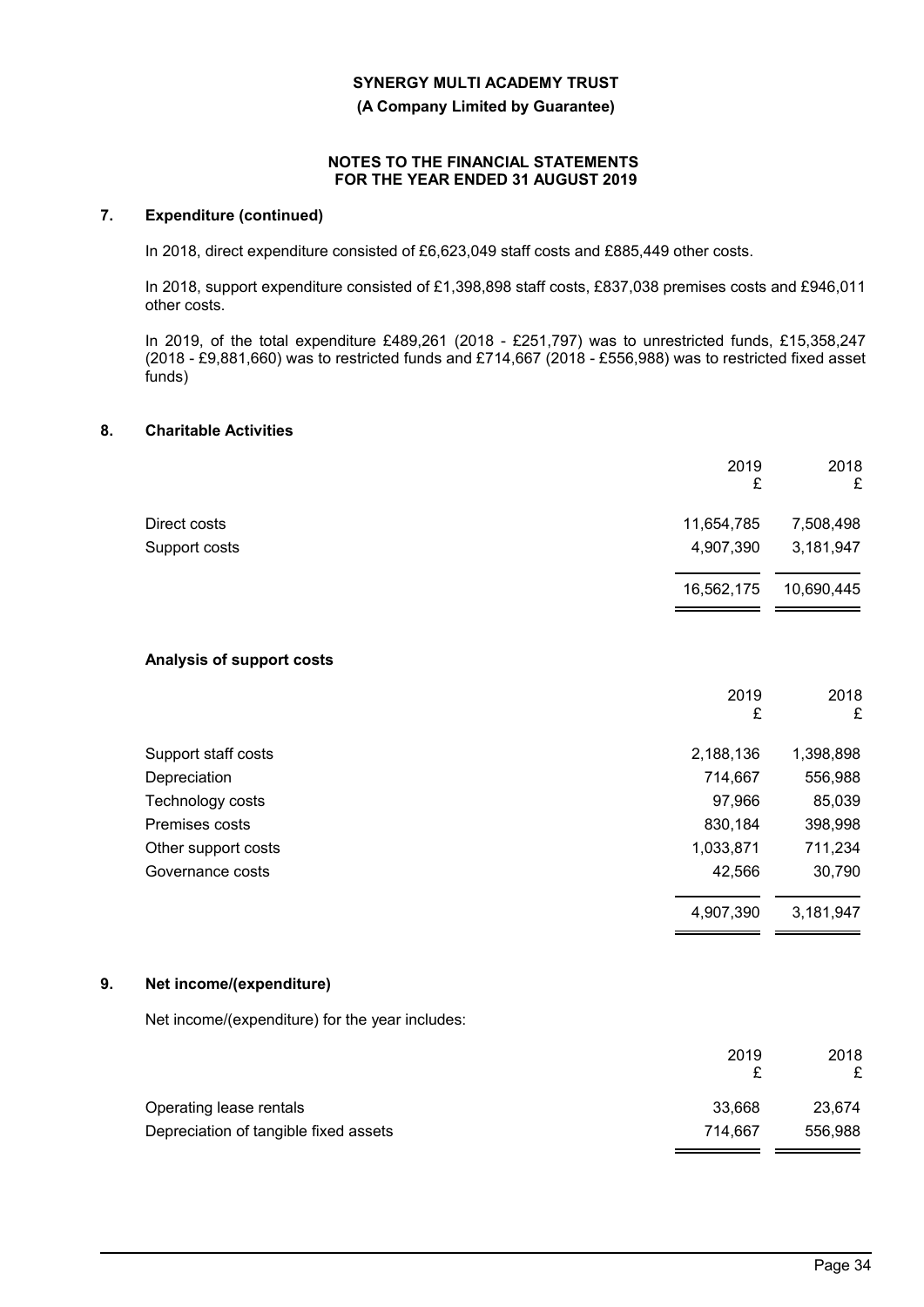**(A Company Limited by Guarantee)**

## **NOTES TO THE FINANCIAL STATEMENTS FOR THE YEAR ENDED 31 AUGUST 2019**

# **10. Auditors' remuneration**

| 2019<br>£ | 2018<br>£ |
|-----------|-----------|
| 15.150    | 12.180    |
|           |           |
| 1.870     | 1.495     |
| 8.275     | 11.665    |
|           |           |
| 6,320     | 5.250     |
|           |           |

# **11. Central services**

The Academy Trust has provided the following central services to its academies during the year:

- **•** Human Resources
- Legal Services
- Financial Services
- Educational Support Services

The Academy Trust charges for these services on the following basis:

5% of GAG income (except for Litcham School which is 2.5%).

The actual amounts charged during the year were as follows:

|                                    | 2019<br>£ | 2018<br>£ |
|------------------------------------|-----------|-----------|
| <b>Astley Primary School</b>       | 38,256    | 37,689    |
| <b>Bawdeswell Primary School</b>   | 19,524    | 21,628    |
| <b>Corpusty Primary School</b>     | 19,044    | 13,957    |
| Fakenham Infant and Nursery School | 18,368    |           |
| Fakenham Junior School             | 24,828    |           |
| Foulsham Primary School            | 19,344    | 19,726    |
| Litcham School                     | 79,644    |           |
| <b>Mattishall Primary School</b>   | 38,916    | 38,562    |
| Reepham High School and College    | 237,192   | 234,983   |
| Reepham Primary School             | 38,028    | 38,113    |
| Total                              | 533,144   | 404,658   |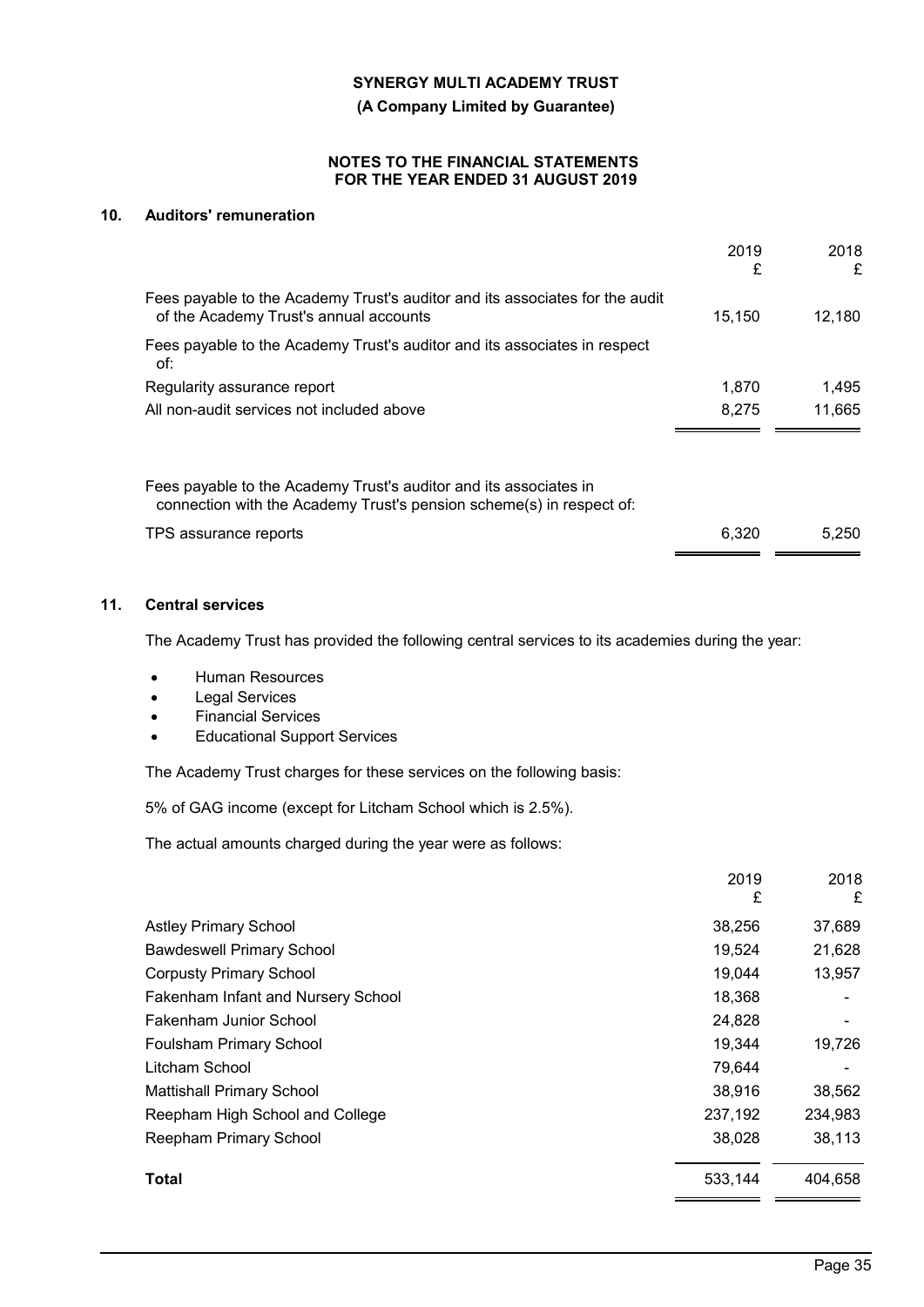# **(A Company Limited by Guarantee)**

## **NOTES TO THE FINANCIAL STATEMENTS FOR THE YEAR ENDED 31 AUGUST 2019**

# **12. Staff costs**

## **a. Staff costs**

Staff costs during the year were as follows:

|                                     | 2019<br>£  | 2018<br>£ |
|-------------------------------------|------------|-----------|
| Wages and salaries                  | 9,323,119  | 6,010,821 |
| Social security costs               | 814,997    | 536,879   |
| Pension costs                       | 2,124,539  | 1,385,796 |
|                                     | 12,262,655 | 7,933,496 |
| Agency staff costs                  | 118,129    | 47,866    |
| Staff restructuring costs           | 97,413     | 40,585    |
|                                     | 12,478,197 | 8,021,947 |
| Staff restructuring costs comprise: |            |           |
|                                     | 2019<br>£  | 2018<br>£ |
| Redundancy payments                 | 39,077     | 26,485    |
| Severance payments                  | 58,336     | 14,100    |
|                                     | 97,413     | 40,585    |

## **b. Non-statutory/non-contractual staff severance payments**

Included in staff restructuring costs are five (2018 - one) non statutory, non-contractual amounts totaling £58,336 (2018 £14,100). The individual amounts were £21,160, £15,000, £13,135, £4,741 and £4,300.

#### **c. Staff numbers**

The average number of persons employed by the Academy Trust during the year was as follows:

|                            | 2019<br>No. | 2018<br>No. |
|----------------------------|-------------|-------------|
| <b>Teachers</b>            | 167         | 121         |
| Administration and support | 248         | 149         |
| Management                 | 12          | 8           |
|                            | 427         | 278         |
|                            |             |             |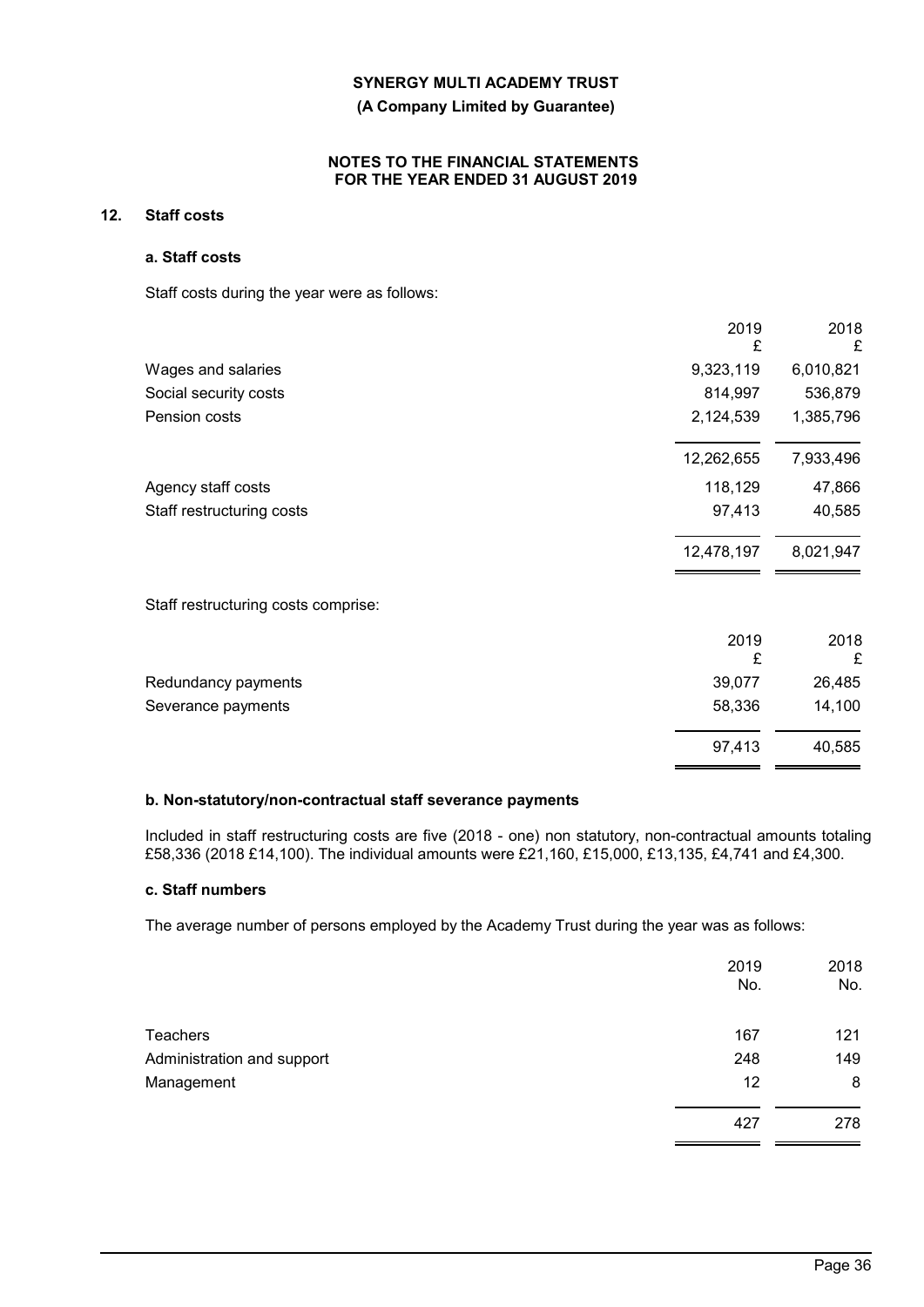#### **(A Company Limited by Guarantee)**

#### **NOTES TO THE FINANCIAL STATEMENTS FOR THE YEAR ENDED 31 AUGUST 2019**

# **12. Staff costs (continued)**

## **c. Staff numbers (continued)**

The average headcount expressed as full-time equivalents was:

|                            | 2019<br>No. | 2018<br>No. |
|----------------------------|-------------|-------------|
| Teachers                   | 154         | 107         |
| Administration and support | 145         | 90          |
| Management                 | 10          | 8           |
|                            | 309         | 205         |

## **d. Higher paid staff**

The number of employees whose employee benefits (excluding employer pension costs) exceeded £60,000 was:

|                               | 2019<br>No. | 2018<br>No.   |
|-------------------------------|-------------|---------------|
| In the band £60,001 - £70,000 |             | $\mathcal{P}$ |
| In the band £70,001 - £80,000 |             | $\mathbf{1}$  |
| In the band £80,001 - £90,000 |             |               |

#### **e. Key management personnel**

The key management personnel of the academy trust comprise the trustees and the senior management team. The total amount of employee benefits (including employer pension contributions and employer national insurance contributions) received by key management personnel for their services to the academy trust was £863,091 (2018: £549,404).

Included in the above are employer national insurance contributions of £80,090 (2018: £50,859).

Included in the above are employer pension contributions of £107,223 (2018: £64,099).

# **13. Trustees' remuneration and expenses**

One or more Trustees has been paid remuneration or has received other benefits from an employment with the Academy Trust. The principal and other staff Trustees only receive remuneration in respect of services they provide undertaking the roles of principal and staff members under their contracts of employment. The value of Trustees' remuneration and other benefits was as follows:

|                                                             | 2019                              | 2018       |
|-------------------------------------------------------------|-----------------------------------|------------|
|                                                             |                                   |            |
| Mark Farrar, Chief Executive Officer (resigned Remuneration | $55.000 -$                        | $50.000 -$ |
| 31 August 2019)                                             | 60.000                            | 55,000     |
|                                                             | Pension contributions paid<br>Nil | Nil        |

During the year, retirement benefits were accruing to no Trustees *(2018 - none)* in respect of defined contribution pension schemes.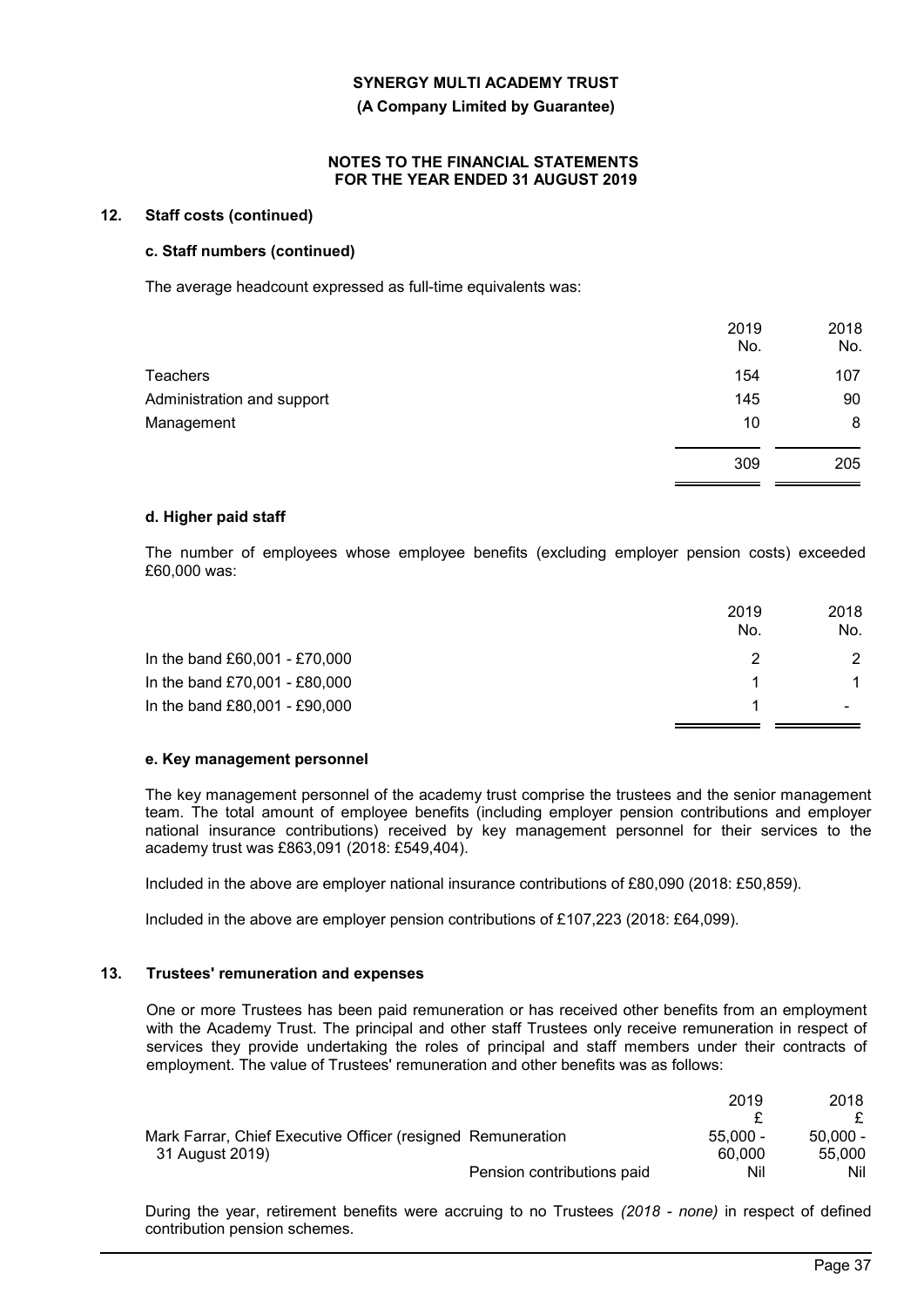**(A Company Limited by Guarantee)**

#### **NOTES TO THE FINANCIAL STATEMENTS FOR THE YEAR ENDED 31 AUGUST 2019**

# **13. Trustees' remuneration and expenses (continued)**

During the year ended 31 August 2019, expenses totalling £118 were reimbursed or paid directly to 1 Trustee *(2018 - £910 to 2 Trustees)*.

## **14. Trustees' and Officers' insurance**

The Academy Trust has opted into the Department of Education's risk protection arrangement (RPA), an alternative to insurance where UK government funds cover losses that arise. This scheme protects Trustees and officers from claims arising from negligent acts, errors or omissions occurring whilst on academy business, and provides cover up to £10,000,000. It is not possible to quantify the Trustees and officers indemnity element from the overall cost of the RPA scheme membership.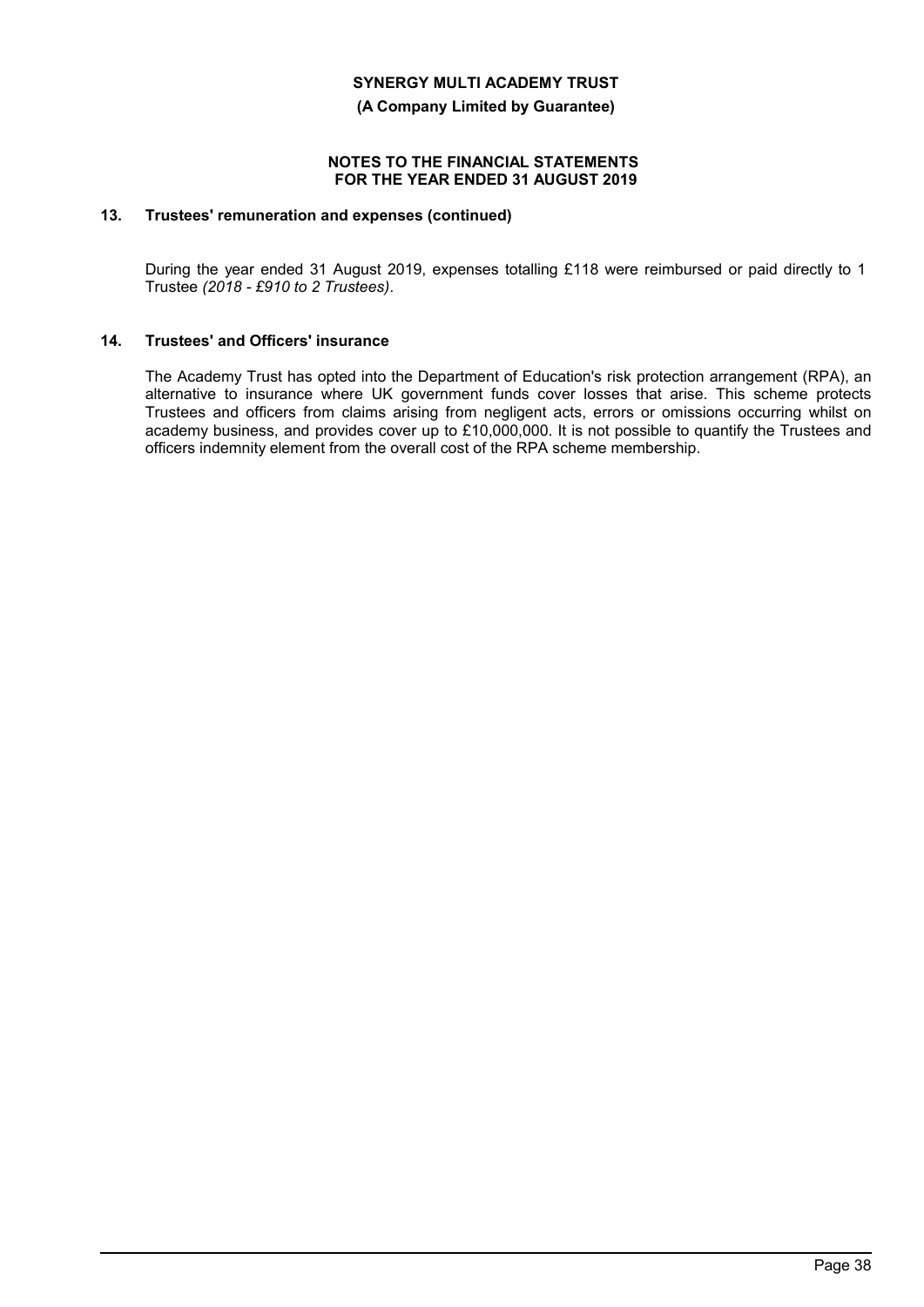**(A Company Limited by Guarantee)**

## **NOTES TO THE FINANCIAL STATEMENTS FOR THE YEAR ENDED 31 AUGUST 2019**

# **15. Tangible fixed assets**

|                          | Long-term<br>leasehold<br>property<br>£ | Furniture and<br>equipment<br>£ | Computer<br>equipment<br>£ | Motor<br>vehicles<br>£ | Total<br>£ |
|--------------------------|-----------------------------------------|---------------------------------|----------------------------|------------------------|------------|
| <b>Cost or valuation</b> |                                         |                                 |                            |                        |            |
| At 1 September 2018      | 24,411,202                              | 467,988                         | 390,419                    | 92,239                 | 25,361,848 |
| Additions                | 60,997                                  | 89,658                          | 94,761                     |                        | 245,416    |
| Assets on conversion     | 7,815,000                               | 90,000                          | 80,000                     |                        | 7,985,000  |
| Disposals                |                                         |                                 |                            | (83,200)               | (83, 200)  |
| At 31 August 2019        | 32,287,199                              | 647,646                         | 565,180                    | 9,039                  | 33,509,064 |
| <b>Depreciation</b>      |                                         |                                 |                            |                        |            |
| At 1 September 2018      | 1,939,602                               | 373,410                         | 298,309                    | 87,107                 | 2,698,428  |
| Charge for the year      | 559,570                                 | 56,585                          | 96,252                     | 2,260                  | 714,667    |
| On disposals             |                                         |                                 |                            | (83, 200)              | (83, 200)  |
| At 31 August 2019        | 2,499,172                               | 429,995                         | 394,561                    | 6,167                  | 3,329,895  |
| Net book value           |                                         |                                 |                            |                        |            |
| At 31 August 2019        | 29,788,027                              | 217,651                         | 170,619                    | 2,872                  | 30,179,169 |
| At 31 August 2018        | 22,471,600                              | 94,578                          | 92,110                     | 5,132                  | 22,663,420 |

## **16. Debtors**

|                                | 2019<br>£ | 2018<br>£ |
|--------------------------------|-----------|-----------|
| Due within one year            |           |           |
| Trade debtors                  | 22,076    | 20,131    |
| VAT recoverable                | 492,114   | 296,732   |
| Other debtors                  | 3,251     | 45,578    |
| Prepayments and accrued income | 408,281   | 156,862   |
|                                | 925,722   | 519,303   |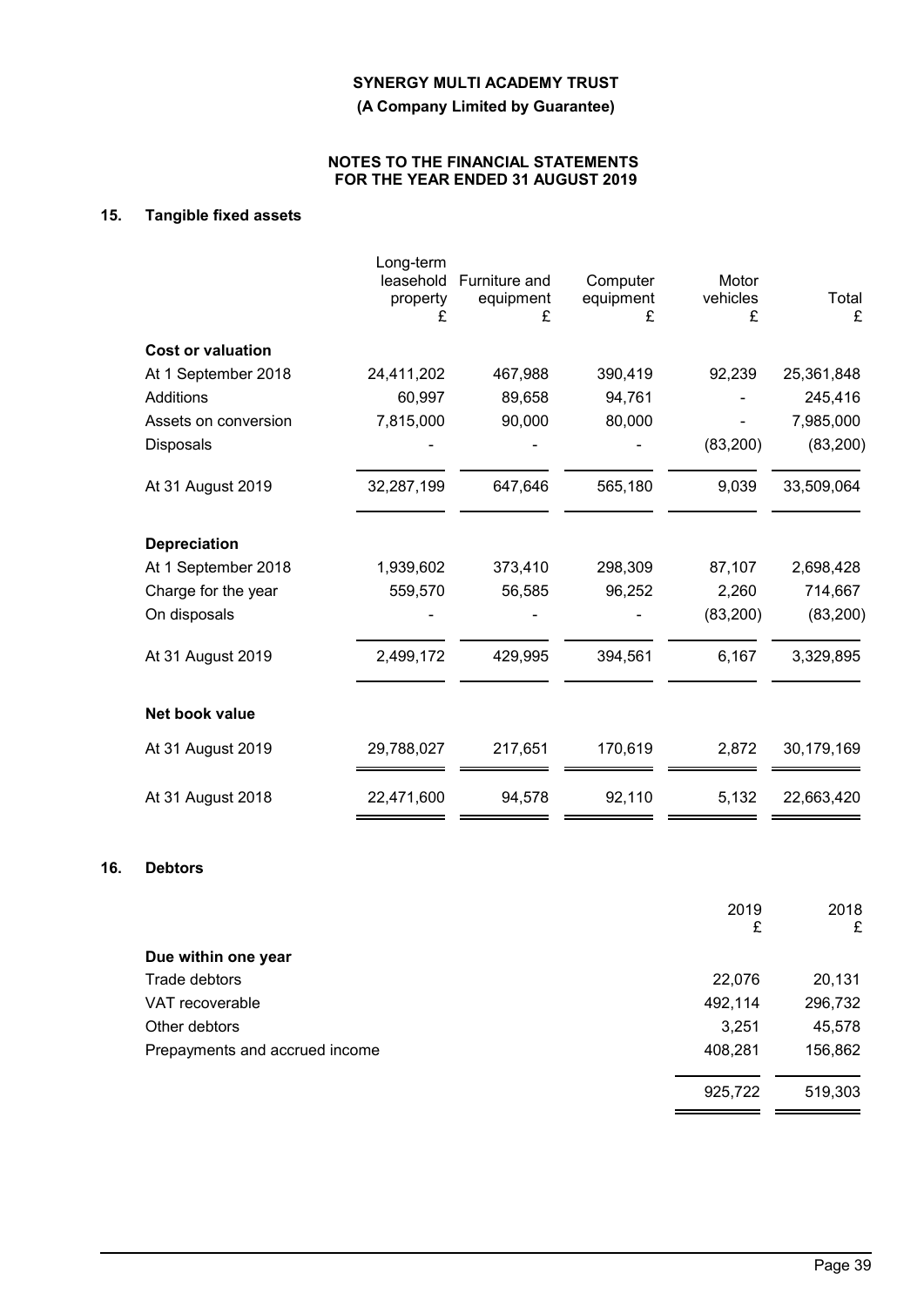**(A Company Limited by Guarantee)**

## **NOTES TO THE FINANCIAL STATEMENTS FOR THE YEAR ENDED 31 AUGUST 2019**

# **17. Creditors: Amounts falling due within one year**

|                                        | 2019<br>£  | 2018<br>£  |
|----------------------------------------|------------|------------|
| Trade creditors                        | 483,373    | 283,981    |
| Other taxation and social security     | 219,396    | 139,741    |
| Other creditors                        | 33,754     | 24,109     |
| Accruals and deferred income           | 378,933    | 256,662    |
|                                        | 1,115,456  | 704,493    |
|                                        | 2019<br>£  | 2018<br>£  |
| Deferred income at 1 September 2018    | 125,371    | 174,292    |
| Resources deferred during the year     | 263,404    | 125,371    |
| Amounts released from previous periods | (125, 371) | (174, 292) |
|                                        | 263,404    | 125,371    |
|                                        |            |            |

Deferred income relates to UIFSM, trip income and rates rebate.

## **18. Financial instruments**

|                                                                       | 2019<br>£  | 2018<br>£  |
|-----------------------------------------------------------------------|------------|------------|
| <b>Financial assets</b>                                               |            |            |
| Financial assets that are debt instruments measured at amortised cost | 1,884,228  | 1,298,465  |
|                                                                       |            |            |
|                                                                       |            |            |
|                                                                       | 2019       | 2018       |
| <b>Financial liabilities</b>                                          | £          | £          |
| Financial liabilities measured at amortised cost                      | (632, 655) | (439, 381) |

Financial assets that are debt instruments measured at amortised cost comprise trade debtors, accrued income, cash balances and other debtors.

Financial liabilities measured at amortised cost comprise trade creditors, payments due to pension schemes, accruals and other creditors.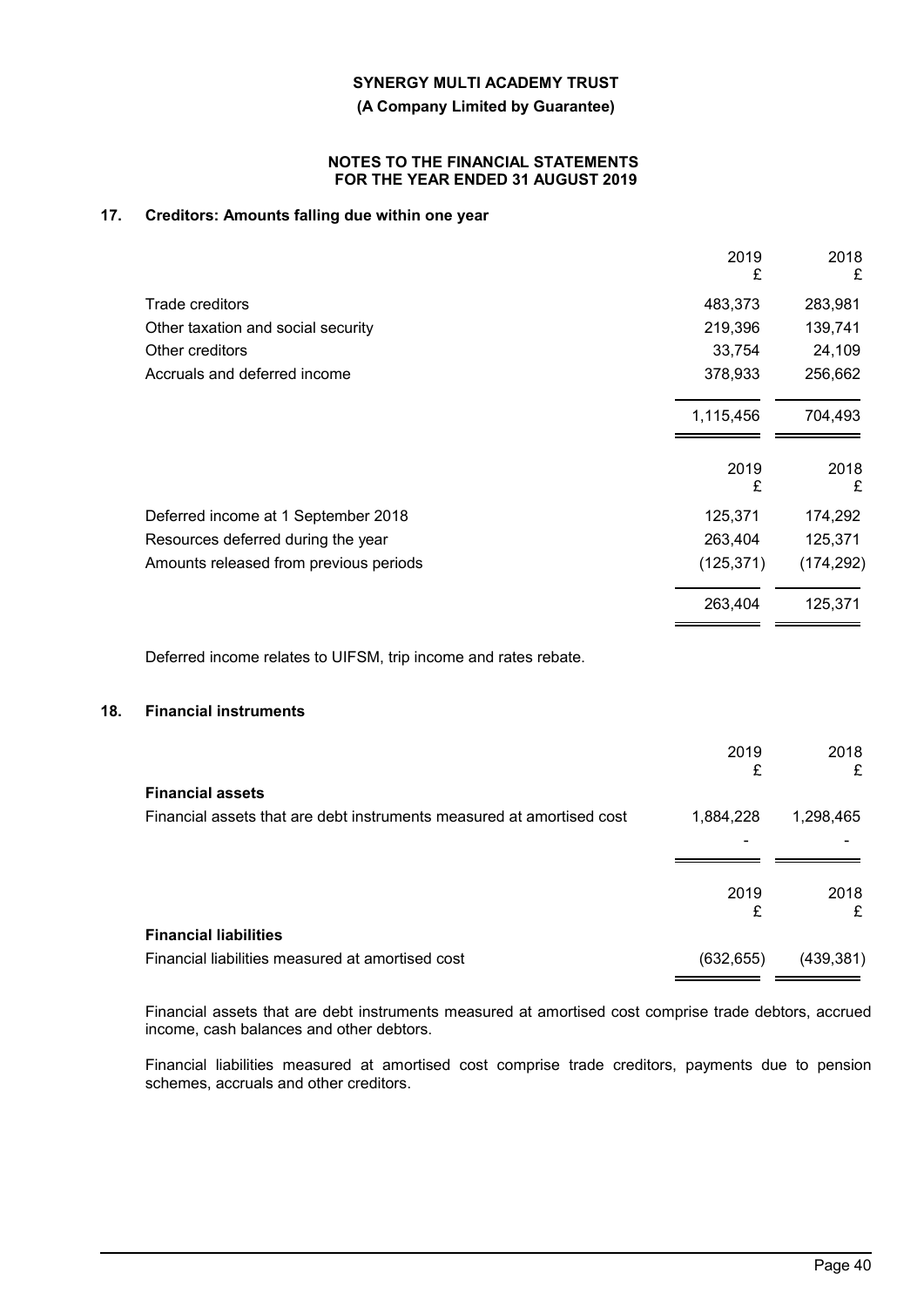**(A Company Limited by Guarantee)**

# **NOTES TO THE FINANCIAL STATEMENTS FOR THE YEAR ENDED 31 AUGUST 2019**

# **19. Statement of funds**

|                                        | Balance at 1<br>September<br>2018<br>£ | Income<br>£       | Expenditure<br>£        | <b>Transfers</b><br>in/out<br>£ | Gains/<br>(Losses)<br>£ | Balance at<br>31 August<br>2019<br>£ |
|----------------------------------------|----------------------------------------|-------------------|-------------------------|---------------------------------|-------------------------|--------------------------------------|
| <b>Unrestricted</b><br>funds           |                                        |                   |                         |                                 |                         |                                      |
| <b>General Funds</b>                   | 497,112                                | 740,369           | (489, 261)              |                                 |                         | 748,220                              |
| <b>Restricted</b><br>general funds     |                                        |                   |                         |                                 |                         |                                      |
| <b>General Annual</b><br>Grant         | 168,847                                | 12,223,989        | (12,308,015)            | (50, 482)                       |                         | 34,339                               |
| Educational<br>visits                  | 165,120                                | 710,503           | (627, 565)              |                                 |                         | 248,058                              |
| Other DfE/ESFA                         | 66,851                                 | 638,940           | (702, 809)              |                                 |                         | 2,982                                |
| Pupil Premium                          |                                        | 649,977           | (649, 977)              |                                 |                         |                                      |
| Other<br>government                    |                                        |                   |                         |                                 |                         |                                      |
| grants<br>Other restricted             | 10,000                                 | 278,960<br>63,193 | (232, 421)<br>(68, 650) | (46, 539)                       |                         | 4,543                                |
| Capital used as<br>revenue             |                                        |                   | (156, 810)              | 156,810                         |                         |                                      |
| Pension reserve                        | (2, 138, 000)                          | (1, 158, 000)     | (612,000)               |                                 | (1,781,000)             | (5,689,000)                          |
|                                        | (1,727,182)                            | 13,407,562        | (15, 358, 247)          | 59,789                          | (1,781,000)             | (5,399,078)                          |
| <b>Restricted fixed</b><br>asset funds |                                        |                   |                         |                                 |                         |                                      |
| Restricted fixed<br>asset fund         | 22,546,629                             | 7,985,000         | (679, 346)              | 194,935                         |                         | 30,047,218                           |
| DfE/ESFA<br>capital grants             | 10,137                                 | 615,972           |                         | (297, 914)                      |                         | 328,195                              |
| Donated assets<br>Capital              |                                        | 7,292             |                         | (7, 292)                        |                         |                                      |
| Expenditure<br>from GAG                | 116,792                                |                   | (35, 321)               | 50,482                          |                         | 131,953                              |
|                                        | 22,673,558                             | 8,608,264         | (714, 667)              | (59, 789)                       |                         | 30,507,366                           |
| <b>Total Restricted</b><br>funds       | 20,946,376                             | 22,015,826        | (16,072,914)            |                                 | (1,781,000)             | 25,108,288                           |
| <b>Total funds</b>                     | 21,443,488                             | 22,756,195        | (16, 562, 175)          |                                 | (1,781,000)             | 25,856,508                           |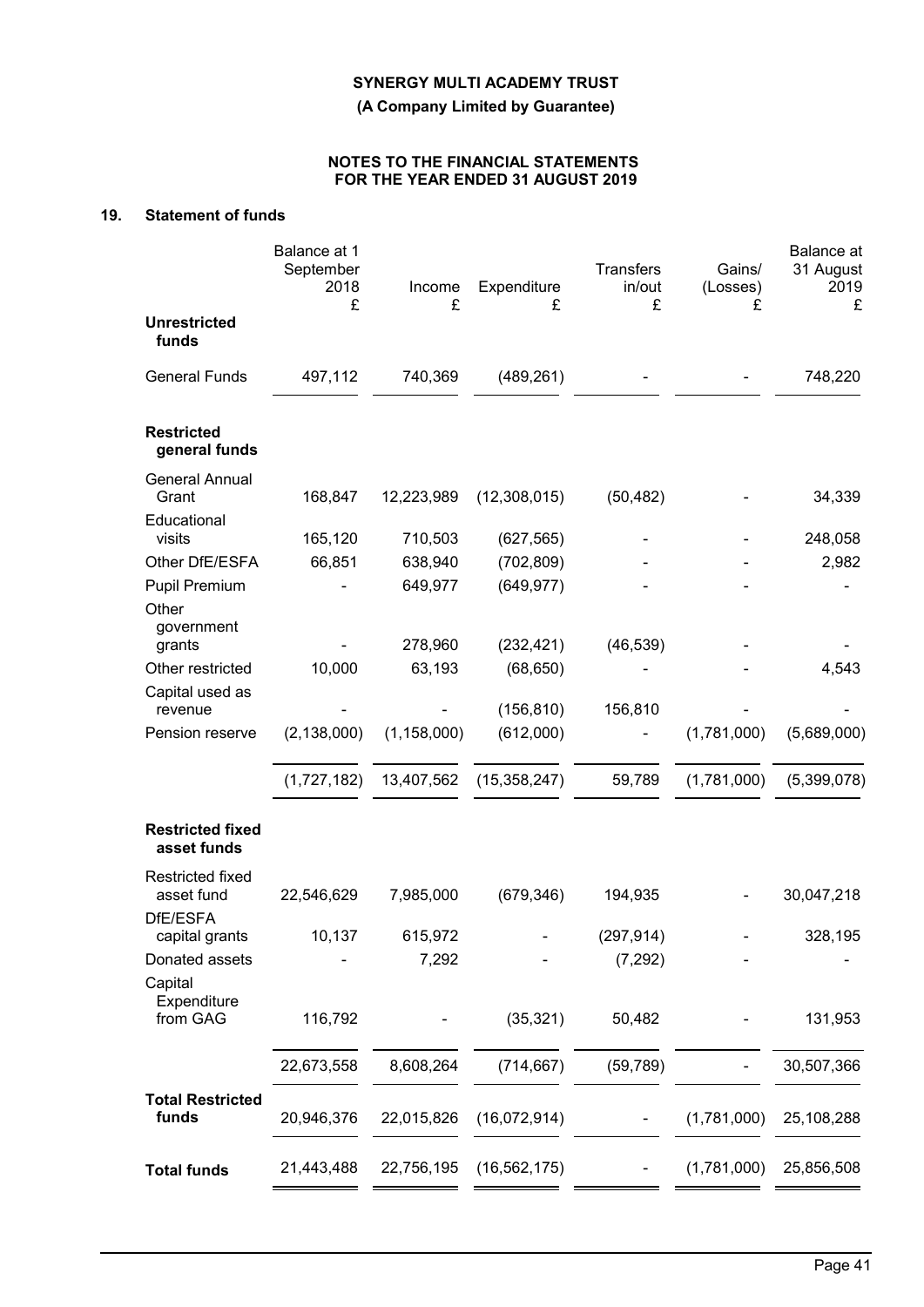**(A Company Limited by Guarantee)**

## **NOTES TO THE FINANCIAL STATEMENTS FOR THE YEAR ENDED 31 AUGUST 2019**

## **19. Statement of funds (continued)**

The specific purposes for which the funds are to be applied are as follows:

## **Unrestricted funds**

This represents income in the period over which there are no spending restrictions.

## **General Annual Grant (GAG)**

This represents funding from the ESFA to cover the costs of recurrent expenditure.

The transfer from GAG relates to the contribution from GAG funding towards capital assets during the year.

Under the funding agreement with the Secretary of State, the academy was not subject to a limit on the amount of GAG that it could carry forward at 31 August 2019.

# **Other DfE/ESFA grants**

This funding includes amounts to be used to raise achievement and improve outcomes for pupils from low-income families who are eligible for free school meals, looked after children and those from families with parents in the Armed Forces.

This funding also includes PE & Sports Grants and Start-up Grants received from the DfE.

#### **Other government grants**

This represents other funding from the government towards the provision of education.

#### **Educational Visits**

This represents contributions made by parents to the running of educational visits for the pupils of the Academy and the associated costs of running the trips.

# **Other Restricted**

This represents funding received in the form of donations for a specific purpose.

## **Pension reserve**

This fund represents the Trust's share of the deficit on the Local Government Pension Scheme (LGPS) transferred to the academy on conversion from a state controlled school. The restricted pension fund is materially in deficit and plans to eliminate the liability on the defined benefit pension scheme are set out in note 20 based on the period end valuation.

#### **Restricted fixed asset fund**

Restricted fixed asset funds are resources which are to be applied to specific capital purposes imposed by the DfE where the asset acquired or created is held for a purpose.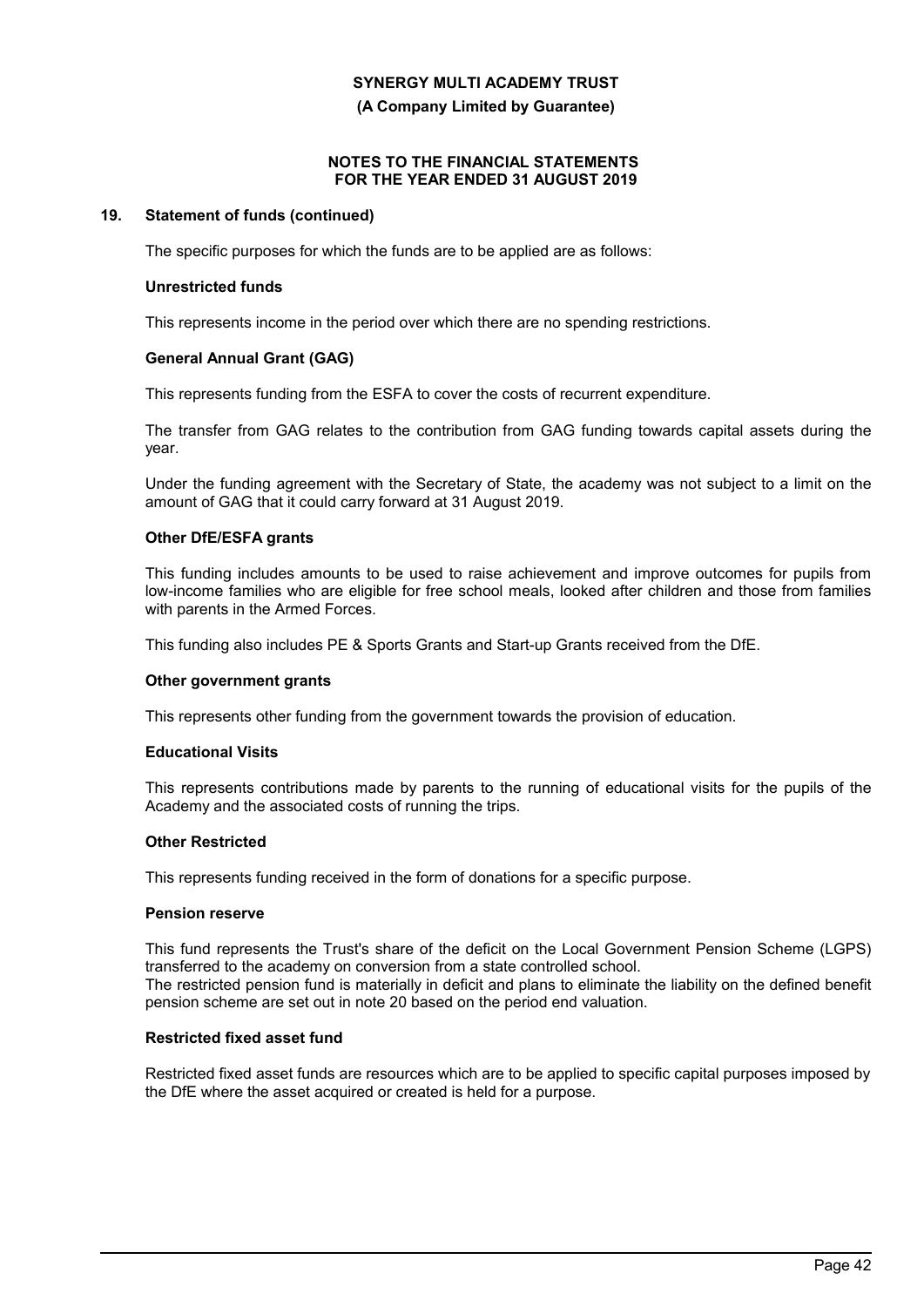**(A Company Limited by Guarantee)**

## **NOTES TO THE FINANCIAL STATEMENTS FOR THE YEAR ENDED 31 AUGUST 2019**

# **19. Statement of funds (continued)**

# **Total funds analysis by academy**

Fund balances at 31 August 2019 were allocated as follows:

|                                                                 | 2019<br>£  | 2018<br>£     |
|-----------------------------------------------------------------|------------|---------------|
| <b>Astley Primary School</b>                                    | 54,740     | (30, 992)     |
| <b>Bawdeswell Primary School</b>                                | (103, 660) | (52, 988)     |
| <b>Corpusty Primary School</b>                                  | 60,114     | 103,686       |
| <b>Fakenham Infants and Nursery School</b>                      | 80,196     |               |
| <b>Fakenham Junior School</b>                                   | 60,064     |               |
| <b>Foulsham Primary School</b>                                  | 104,352    | 125,903       |
| Litcham School                                                  | 225,403    |               |
| <b>Mattishall Primary</b>                                       | (2,776)    | 36,959        |
| Reepham High School and College                                 | 534,832    | 606,554       |
| Reepham Primary School                                          | (19, 724)  | 87,364        |
| Synergy Multi Academy Trust                                     | 44,601     | 31,444        |
| Total before fixed asset funds and pension reserve<br>1,038,142 |            | 907,930       |
| Restricted fixed asset fund<br>30,507,366                       |            | 22,673,558    |
| (5,689,000)<br>Pension reserve                                  |            | (2, 138, 000) |
| 25,856,508<br>Total                                             |            | 21,443,488    |

The following academies are carrying a net deficit on their portion of the funds as follows:

|                                  | Deficit<br>£ |
|----------------------------------|--------------|
| <b>Bawdeswell Primary School</b> | (150, 199)   |
| Mattishall Primary               | (2, 515)     |
| Reepham Primary School           | (19, 724)    |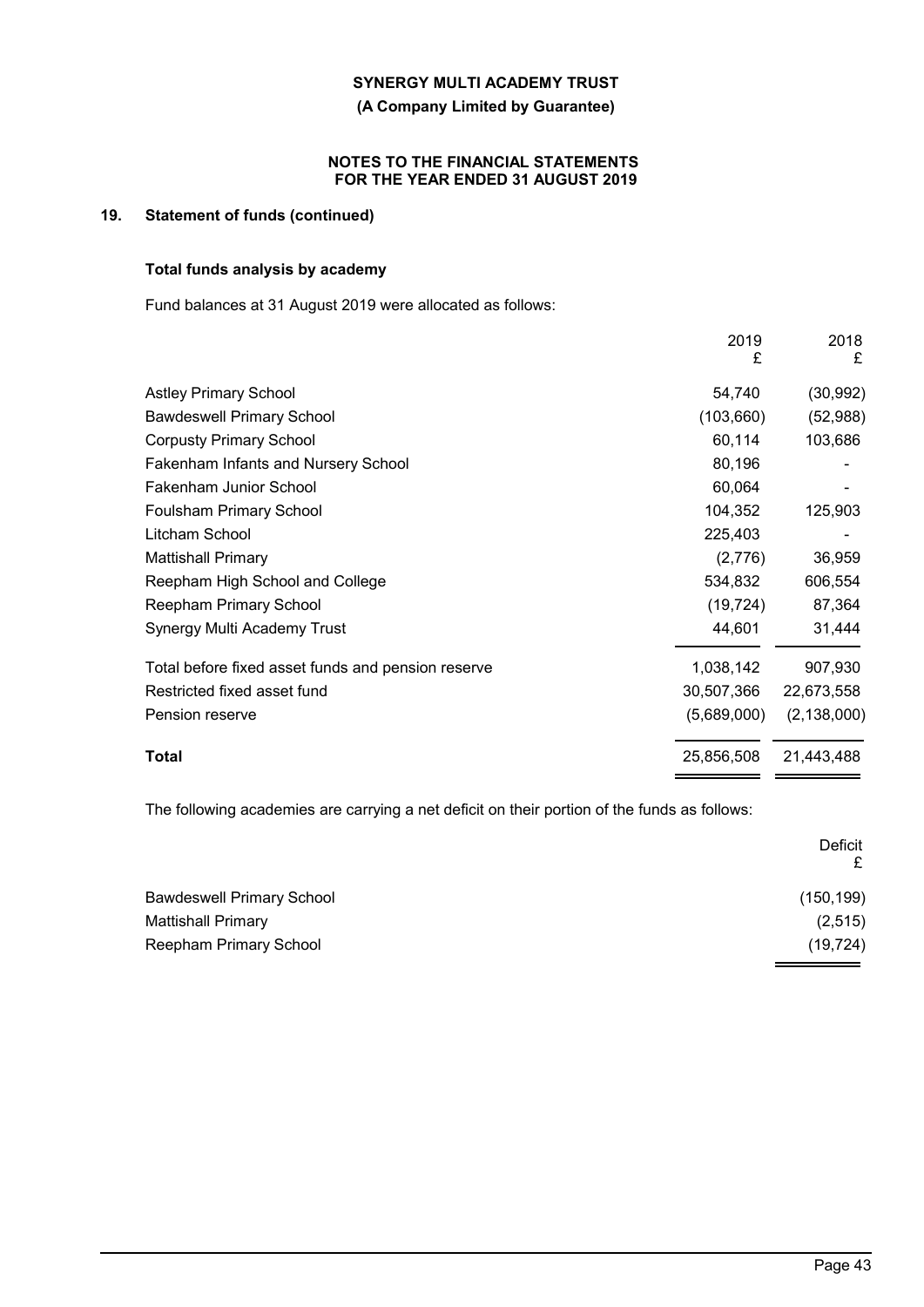**(A Company Limited by Guarantee)**

### **NOTES TO THE FINANCIAL STATEMENTS FOR THE YEAR ENDED 31 AUGUST 2019**

## **19. Statement of funds (continued)**

Bawdeswell Primary School deficit is an ongoing issue and arises from a number of factors including; continuing to have a high proportion of pupils with significant needs, instability in pupil numbers as a result of numerous changes of Head over recent years, long term staff sickness and the impact of redundancy as a result of staff restructures.

Both Mattishall and Reepham Primary School deficits are a combination of pupil number changes and the cost of redundancy following staff restructures.

The Academy Trust is taking the following action to return the academies to surplus:

Staff restructures took place in all three schools and were finally completed by the end of the 1819 academic year. This has resulted in a reduced cost base for each organisation. Secondly, the introduction of the National Funding Formula is expected to direct more income to all our schools which will help to improve the current financial situation. The Trust will continue to monitor the position.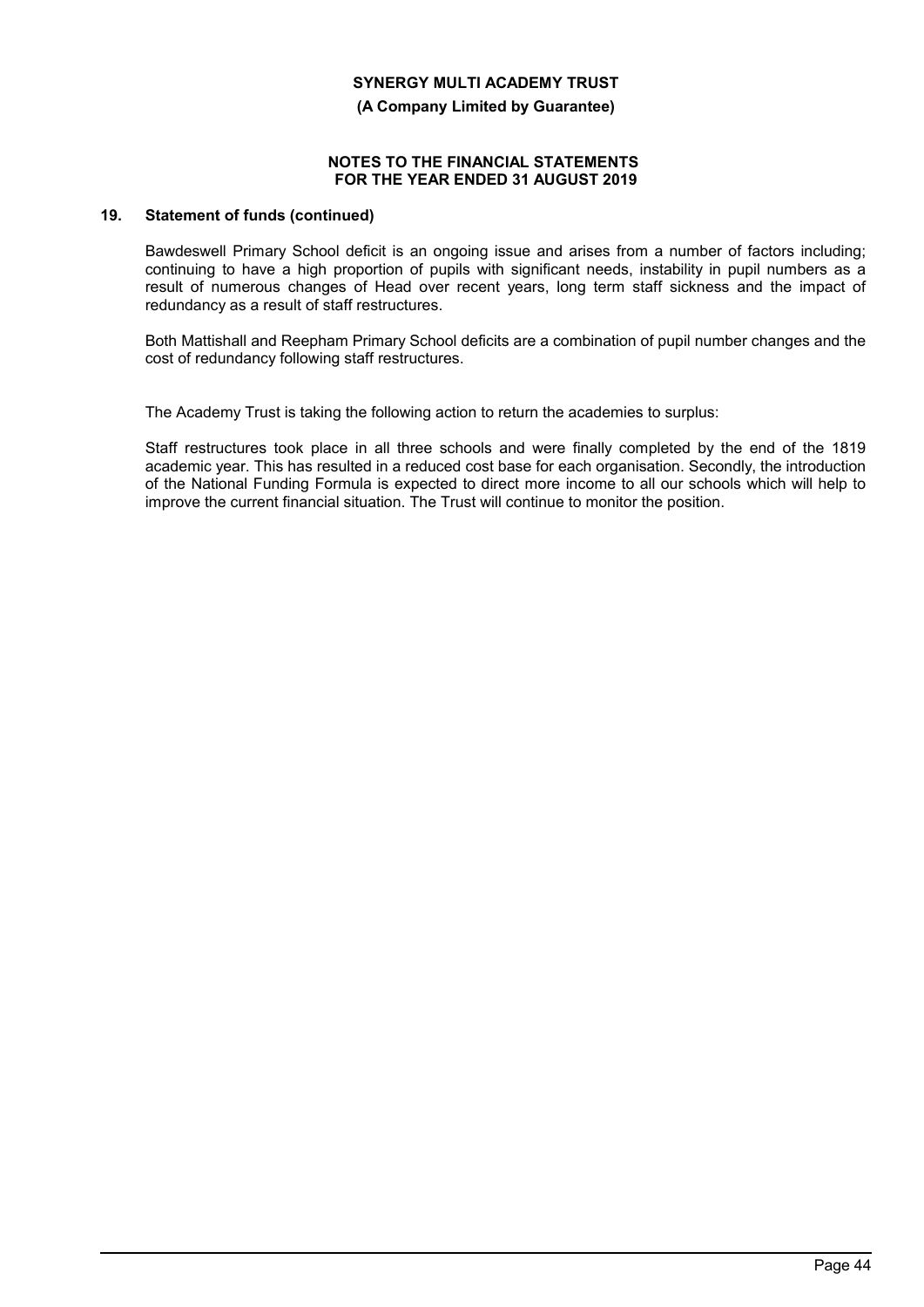**(A Company Limited by Guarantee)**

## **NOTES TO THE FINANCIAL STATEMENTS FOR THE YEAR ENDED 31 AUGUST 2019**

# **19. Statement of funds (continued)**

# **Total cost analysis by academy**

Expenditure incurred by each academy during the year was as follows:

|                                              | Teaching<br>and<br>educational<br>support staff<br>costs<br>£ | Other<br>support staff<br>costs<br>£ | Educational<br>supplies<br>£ | Other costs<br>excluding<br>depreciation<br>£ | Total<br>2019<br>£ | Total<br>2018<br>£ |
|----------------------------------------------|---------------------------------------------------------------|--------------------------------------|------------------------------|-----------------------------------------------|--------------------|--------------------|
| <b>Astley Primary</b><br>School              | 611,565                                                       | 89,895                               | 77,045                       | 162,876                                       | 941,381            | 971,361            |
| <b>Bawdeswell</b><br><b>Primary School</b>   | 342,973                                                       | 61,470                               | 41,787                       | 66,990                                        | 513,220            | 543,814            |
| Corpusty<br><b>Primary School</b>            | 321,361                                                       | 44,301                               | 29,515                       | 78,455                                        | 473,632            | 287,784            |
| Fakenham Infant<br>and Nursery<br>School     | 371,223                                                       | 41,404                               | 22,166                       | 79,877                                        | 514,670            |                    |
| Fakenham<br>Junior School                    | 400,614                                                       | 50,040                               | 20,262                       | 54,846                                        | 525,762            |                    |
| Foulsham<br><b>Primary School</b>            | 320,422                                                       | 41,142                               | 33,942                       | 72,322                                        | 467,828            | 415,414            |
| Litcham School                               | 2,571,130                                                     | 350,145                              | 365,343                      | 351,669                                       | 3,638,287          |                    |
| Mattishall<br><b>Primary School</b>          | 635,654                                                       | 108,748                              | 71,893                       | 152,576                                       | 968,871            | 908,487            |
| Reepham High<br>School and<br>College        | 3,753,008                                                     | 541,216                              | 623,256                      | 623,408                                       | 5,540,888          | 5,200,513          |
| Reepham<br><b>Primary School</b>             | 692,083                                                       | 98,174                               | 101,283                      | 122,939                                       | 1,014,479          | 922,342            |
| <b>Synergy Multi</b><br><b>Academy Trust</b> | 270,028                                                       | 243,602                              | 2,773                        | 120,088                                       | 636,491            | 467,742            |
| <b>Academy Trust</b>                         | 10,290,061                                                    | 1,670,137                            | 1,389,265                    | 1,886,046                                     | 15,235,509         | 9,717,457          |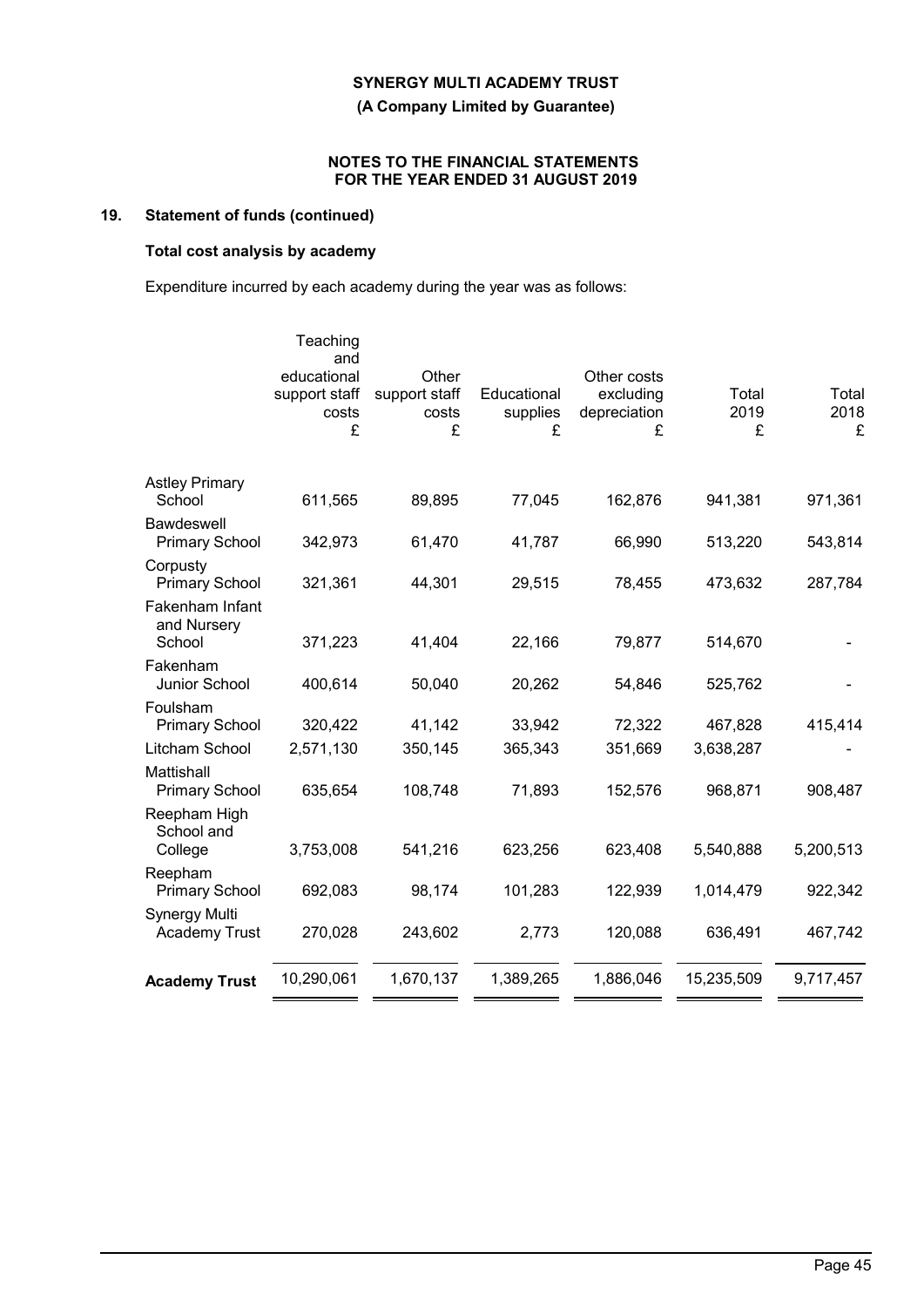**(A Company Limited by Guarantee)**

## **NOTES TO THE FINANCIAL STATEMENTS FOR THE YEAR ENDED 31 AUGUST 2019**

# **19. Statement of funds (continued)**

Comparative information in respect of the preceding year is as follows:

|                                      | <b>Balance</b> at<br>1 September<br>2017<br>£ | Income<br>£ | Expenditure<br>£ | <b>Transfers</b><br>in/out<br>£ | Gains/<br>(Losses)<br>£ | Balance at<br>31 August<br>2018<br>£ |
|--------------------------------------|-----------------------------------------------|-------------|------------------|---------------------------------|-------------------------|--------------------------------------|
| <b>Unrestricted</b><br>funds         |                                               |             |                  |                                 |                         |                                      |
| Unrestricted<br>fund                 | 434,309                                       | 333,510     | (251, 797)       | (18, 910)                       |                         | 497,112                              |
| <b>Restricted</b><br>general funds   |                                               |             |                  |                                 |                         |                                      |
| <b>General Annual</b><br>Grant (GAG) | 314,901                                       | 8,160,169   | (8, 253, 043)    | (53, 180)                       |                         | 168,847                              |
| Educational<br>visits                | 124,070                                       | 376,614     | (356, 852)       | 21,288                          |                         | 165,120                              |
| Other DfE/ESFA<br>grants             | 176,967                                       | 624,939     | (735, 055)       |                                 |                         | 66,851                               |
| Other<br>government<br>grants        | 18,780                                        | 76,159      | (94, 939)        |                                 |                         |                                      |
| Other restricted                     | 21,932                                        | 13,839      | (25, 771)        |                                 |                         | 10,000                               |
| Pension reserve                      | (2,219,000)                                   | (75,000)    | (416,000)        |                                 | 572,000                 | (2, 138, 000)                        |
|                                      | (1,562,350)                                   | 9,176,720   | (9,881,660)      | (31, 892)                       | 572,000                 | (1,727,182)                          |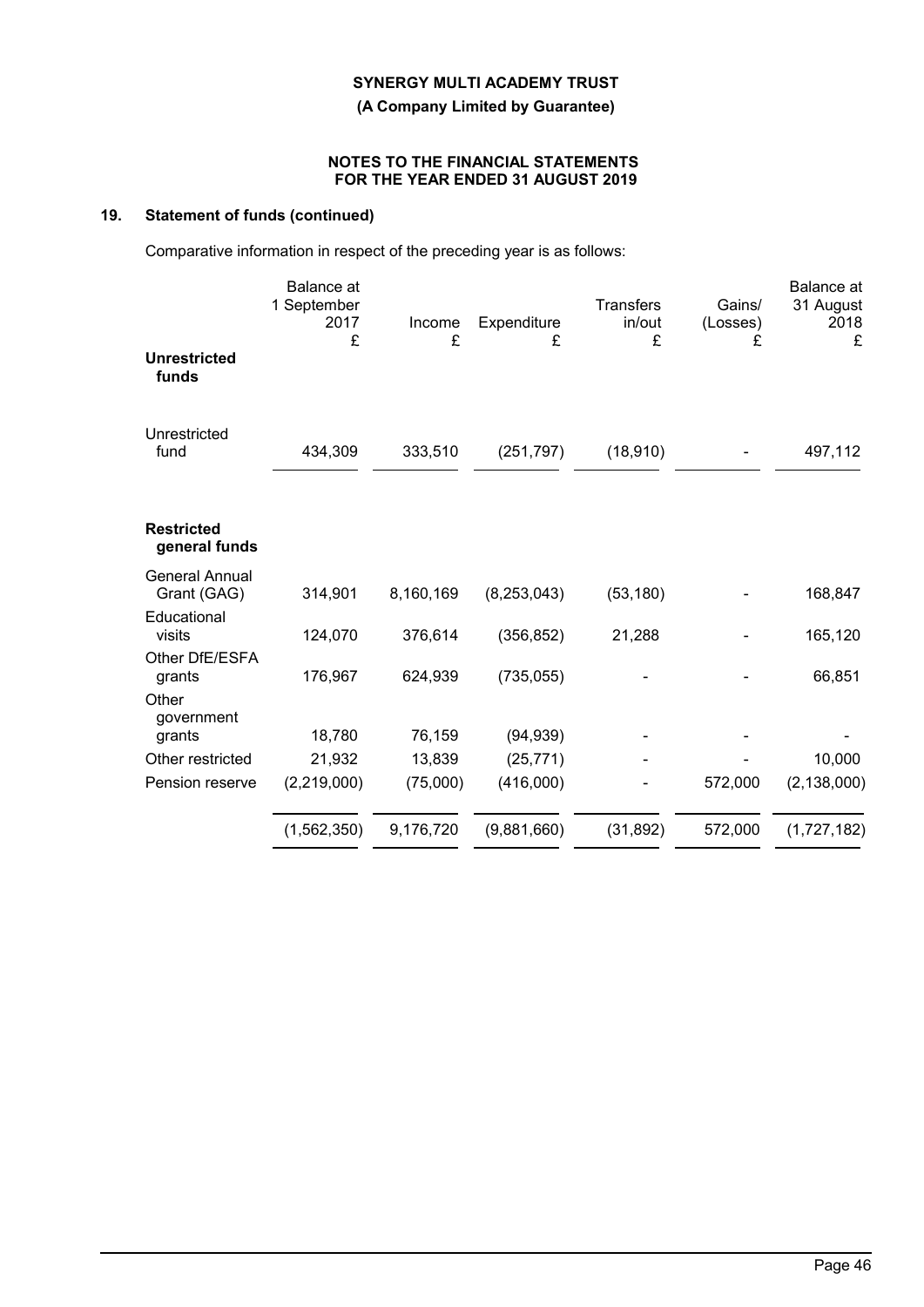**(A Company Limited by Guarantee)**

## **NOTES TO THE FINANCIAL STATEMENTS FOR THE YEAR ENDED 31 AUGUST 2019**

# **19. Statement of funds (continued)**

|                                        | Balance at<br>1 September<br>2017<br>£ | Income<br>£ | Expenditure<br>£ | <b>Transfers</b><br>in/out<br>£ | Gains/<br>(Losses)<br>£ | <b>Balance</b> at<br>31 August<br>2018<br>£ |
|----------------------------------------|----------------------------------------|-------------|------------------|---------------------------------|-------------------------|---------------------------------------------|
| <b>Restricted fixed</b><br>asset funds |                                        |             |                  |                                 |                         |                                             |
| <b>Restricted fixed</b><br>asset fund  | 22,651,678                             | 399,750     | (556, 988)       | 52,188                          |                         | 22,546,628                                  |
| Devolved<br>Formula<br>Capital (DFC)   |                                        | 62,326      |                  | (52, 188)                       |                         | 10,138                                      |
| Capital<br>expenditure<br>from GAG     | 65,990                                 |             |                  | 50,802                          |                         | 116,792                                     |
|                                        | 22,717,668                             | 462,076     | (556,988)        | 50,802                          |                         | 22,673,558                                  |
| <b>Total Restricted</b><br>funds       | 21,155,318                             | 9,638,796   | (10, 438, 648)   | 18,910                          | 572,000                 | 20,946,376                                  |
| <b>Total funds</b>                     | 21,589,627                             | 9,972,306   | (10,690,445)     |                                 | 572,000                 | 21,443,488                                  |

# **20. Analysis of net assets between funds**

# **Analysis of net assets between funds - current year**

|                                        |              |             | Restricted  |               |
|----------------------------------------|--------------|-------------|-------------|---------------|
|                                        | Unrestricted | Restricted  | fixed asset | Total         |
|                                        | funds        | funds       | funds       | funds         |
|                                        | 2019         | 2019        | 2019        | 2019          |
|                                        | £            | £           | £           | £             |
| Tangible fixed assets                  | ۰            |             | 30,179,169  | 30,179,169    |
| <b>Current assets</b>                  | 783,082      | 1,370,516   | 328,197     | 2,481,795     |
| Creditors due within one year          | (34, 862)    | (1,080,594) | ۰           | (1, 115, 456) |
| Provisions for liabilities and charges |              | (5,689,000) | ۰           | (5,689,000)   |
| <b>Total</b>                           | 748,220      | (5,399,078) | 30,507,366  | 25,856,508    |
|                                        |              |             |             |               |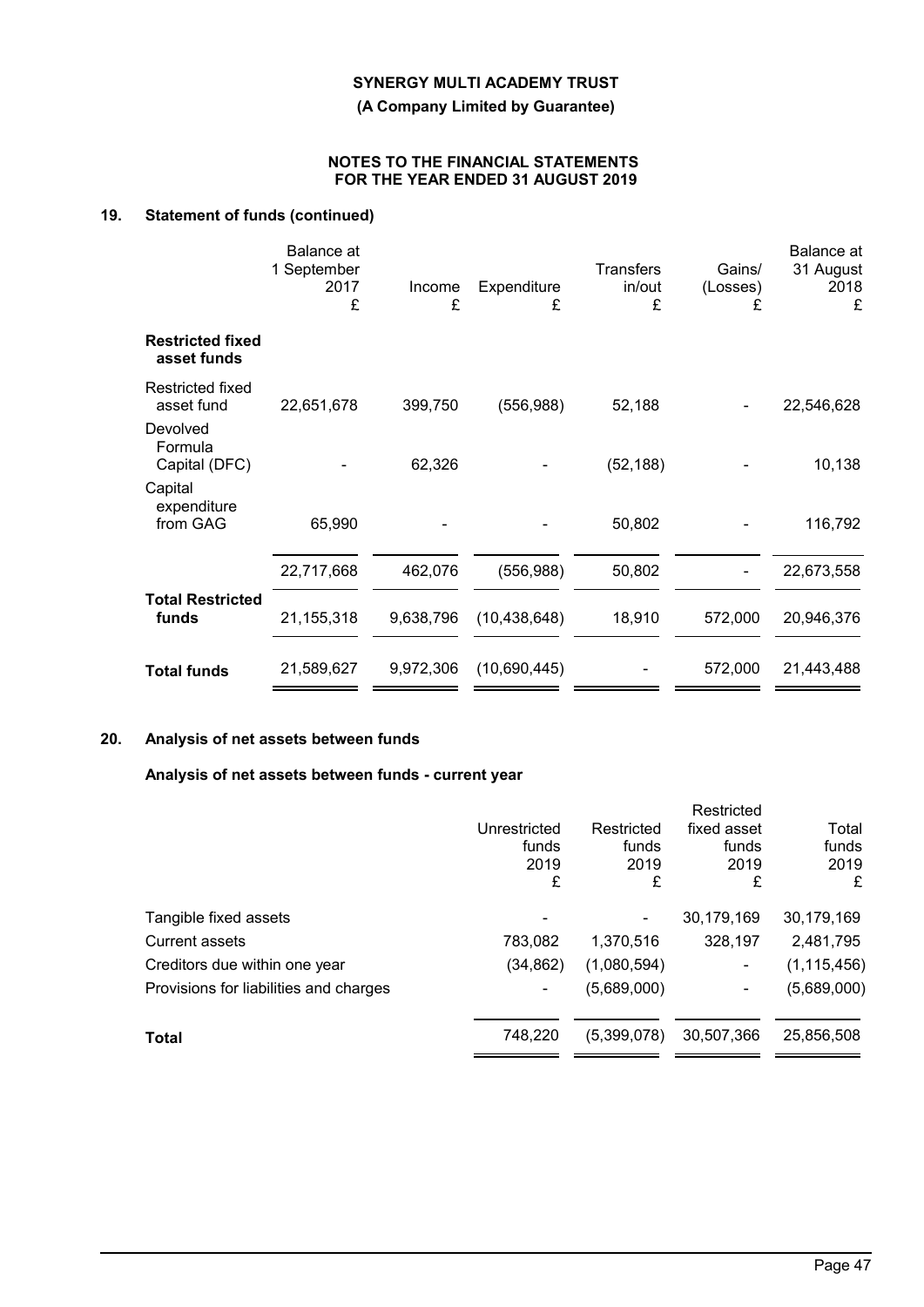# **(A Company Limited by Guarantee)**

## **NOTES TO THE FINANCIAL STATEMENTS FOR THE YEAR ENDED 31 AUGUST 2019**

# **20. Analysis of net assets between funds (continued)**

# **Analysis of net assets between funds - prior year**

|                                        |              |               | Restricted               |               |
|----------------------------------------|--------------|---------------|--------------------------|---------------|
|                                        | Unrestricted | Restricted    | fixed asset              | Total         |
|                                        | funds        | funds         | funds                    | funds         |
|                                        | 2018         | 2018          | 2018                     | 2018          |
|                                        | £            | £             | £                        | £             |
| Tangible fixed assets                  |              |               | 22,663,420               | 22,663,420    |
| <b>Current assets</b>                  | 624,692      | 987,731       | 10,138                   | 1,622,561     |
| Creditors due within one year          | (127, 580)   | (576, 913)    | -                        | (704, 493)    |
| Provisions for liabilities and charges |              | (2, 138, 000) | $\overline{\phantom{0}}$ | (2, 138, 000) |
| Total                                  | 497.112      | (1,727,182)   | 22,673,558               | 21,443,488    |
|                                        |              |               |                          |               |

# **21. Reconciliation of net income/(expenditure) to net cash flow from operating activities**

|                                                                                     | 2019<br>£   | 2018<br>£  |
|-------------------------------------------------------------------------------------|-------------|------------|
| Net income/(expenditure) for the year (as per Statement of Financial<br>Activities) | 6,194,020   | (718, 139) |
|                                                                                     |             |            |
| <b>Adjustments for:</b>                                                             |             |            |
| Depreciation                                                                        | 714,667     | 556,988    |
| Capital grants from DfE and other capital income                                    | (623, 264)  | (62, 326)  |
| Interest receivable                                                                 |             | (221)      |
| Increase in debtors                                                                 | (207, 964)  | (4,389)    |
| Increase/(decrease) in creditors                                                    | 257,063     | (45, 893)  |
| Assets on conversion                                                                | (8,211,025) | (445, 919) |
| Defined pension scheme obligation taken on conversion                               | 1,158,000   | 75,000     |
| Pension adjustment                                                                  | 612,000     | 416,000    |
| Net cash used in operating activities                                               | (106, 503)  | (228, 899) |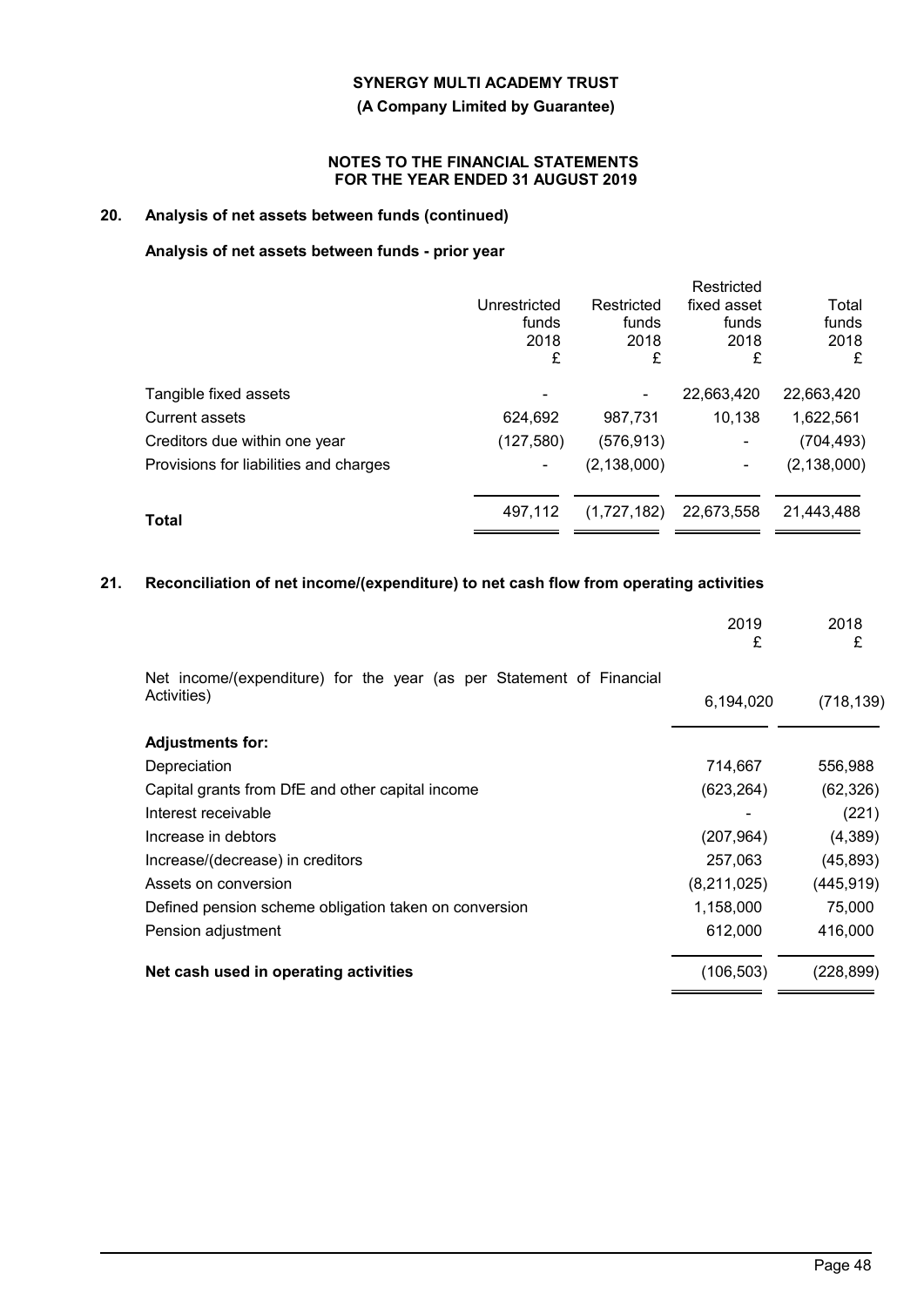**(A Company Limited by Guarantee)**

## **NOTES TO THE FINANCIAL STATEMENTS FOR THE YEAR ENDED 31 AUGUST 2019**

# **22. Cash flows from investing activities**

|                                                | 2019      | 2018       |
|------------------------------------------------|-----------|------------|
|                                                | £         | £          |
| Dividends, interest and rents from investments | -         | 221        |
| Purchase of tangible fixed assets              | (91, 516) | (102, 990) |
| Capital grants from DfE Group                  | 374,405   | 62,326     |
| Capital income on conversion                   | 50.404    |            |
| Cash received on conversion                    | 226,025   | 46.169     |
| Net cash provided by investing activities      | 559,318   | 5.726      |

# **23. Analysis of cash and cash equivalents**

|                                 | 2019      | 2018<br>£ |
|---------------------------------|-----------|-----------|
| Cash in hand                    | 1.556.073 | 1.103.258 |
| Total cash and cash equivalents | 1.556.073 | 1,103,258 |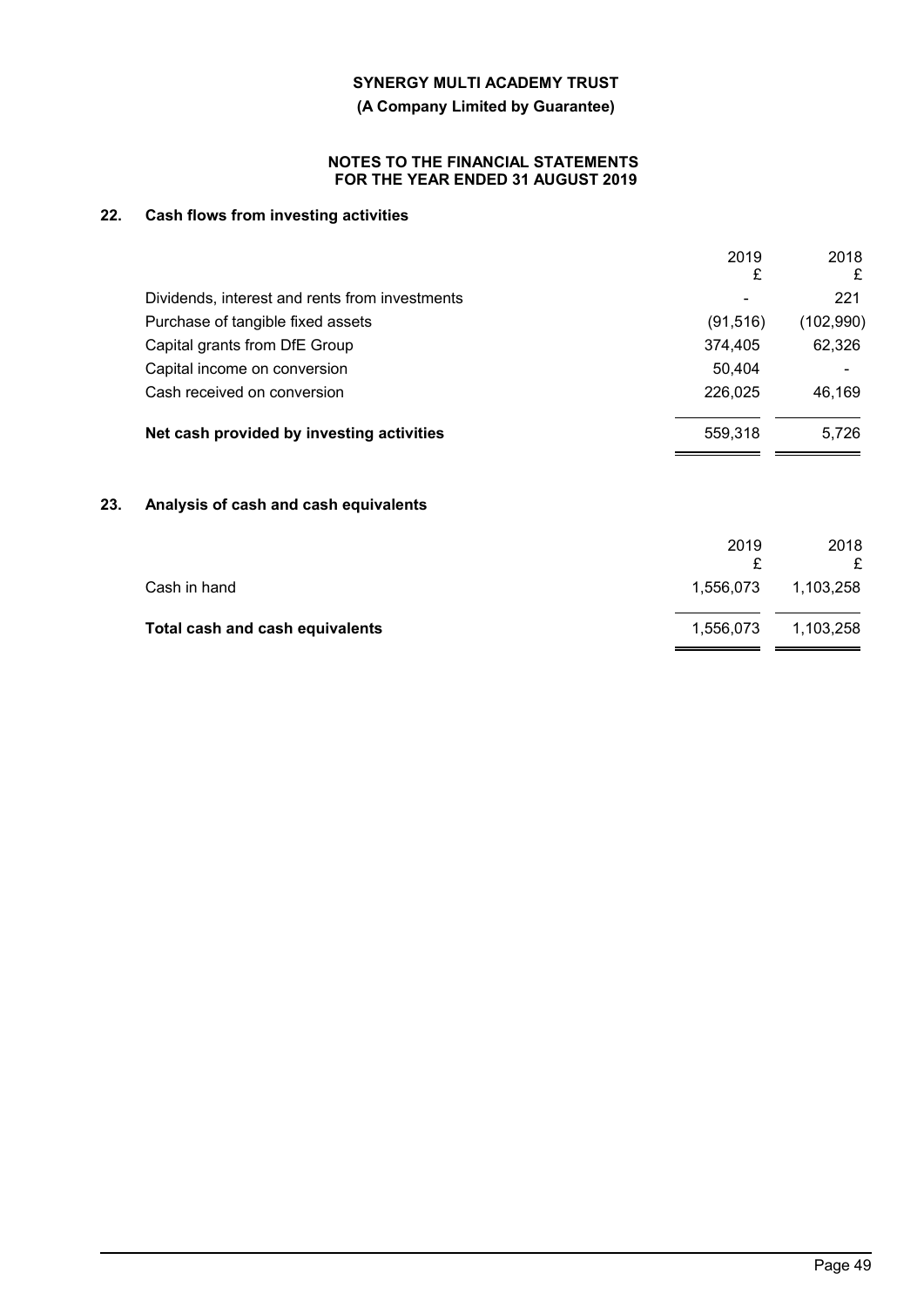**(A Company Limited by Guarantee)**

#### **NOTES TO THE FINANCIAL STATEMENTS FOR THE YEAR ENDED 31 AUGUST 2019**

#### **24. Conversion to an academy trust**

On 1 September 2018 Litcham School converted to academy trust status under the Academies Act 2010 and all the operations and assets and liabilities were transferred to Synergy Multi Academy Trust from Norfolk County Council for £NIL consideration.

The transfer has been accounted for as a combination that is in substance a gift. The assets and liabilities transferred were valued at their fair value and recognised in the Balance Sheet under the appropriate heading with a corresponding net amount recognised as a net gain in the Statement of Financial Activities as Income from Donations and Capital Grants - transfer from local authority on conversion.

The following table sets out the fair values of the identifiable assets and liabilities transferred and an analysis of their recognition in the Statement of Financial Activities.

| <b>Tangible fixed assets</b>                   | Unrestricted<br>funds<br>£ | Restricted<br>fixed asset<br>funds<br>£ | Total<br>funds<br>£ |
|------------------------------------------------|----------------------------|-----------------------------------------|---------------------|
| Leasehold land and buildings                   | ۰                          | 5,490,000                               | 5,490,000           |
| Other tangible fixed assets                    |                            | 120,000                                 | 120,000             |
| <b>Current assets</b>                          |                            |                                         |                     |
| Cash - representing budget surplus on LA funds | 101,678                    | 24.345                                  | 126,023             |
| <b>Net assets</b>                              | 101,678                    | 5.634.345                               | 5,736,023           |

On 1 April 2019 Fakenham Infant and Nursery School converted to academy trust status under the Academies Act 2010 and all the operations and assets and liabilities were transferred to Synergy Multi Academy Trust from Norfolk County Council for £NIL consideration.

The transfer has been accounted for as a combination that is in substance a gift. The assets and liabilities transferred were valued at their fair value and recognised in the Balance Sheet under the appropriate heading with a corresponding net amount recognised as a net gain in the Statement of Financial Activities as Income from Donations and Capital Grants - transfer from local authority on conversion.

The following table sets out the fair values of the identifiable assets and liabilities transferred and an analysis of their recognition in the Statement of Financial Activities.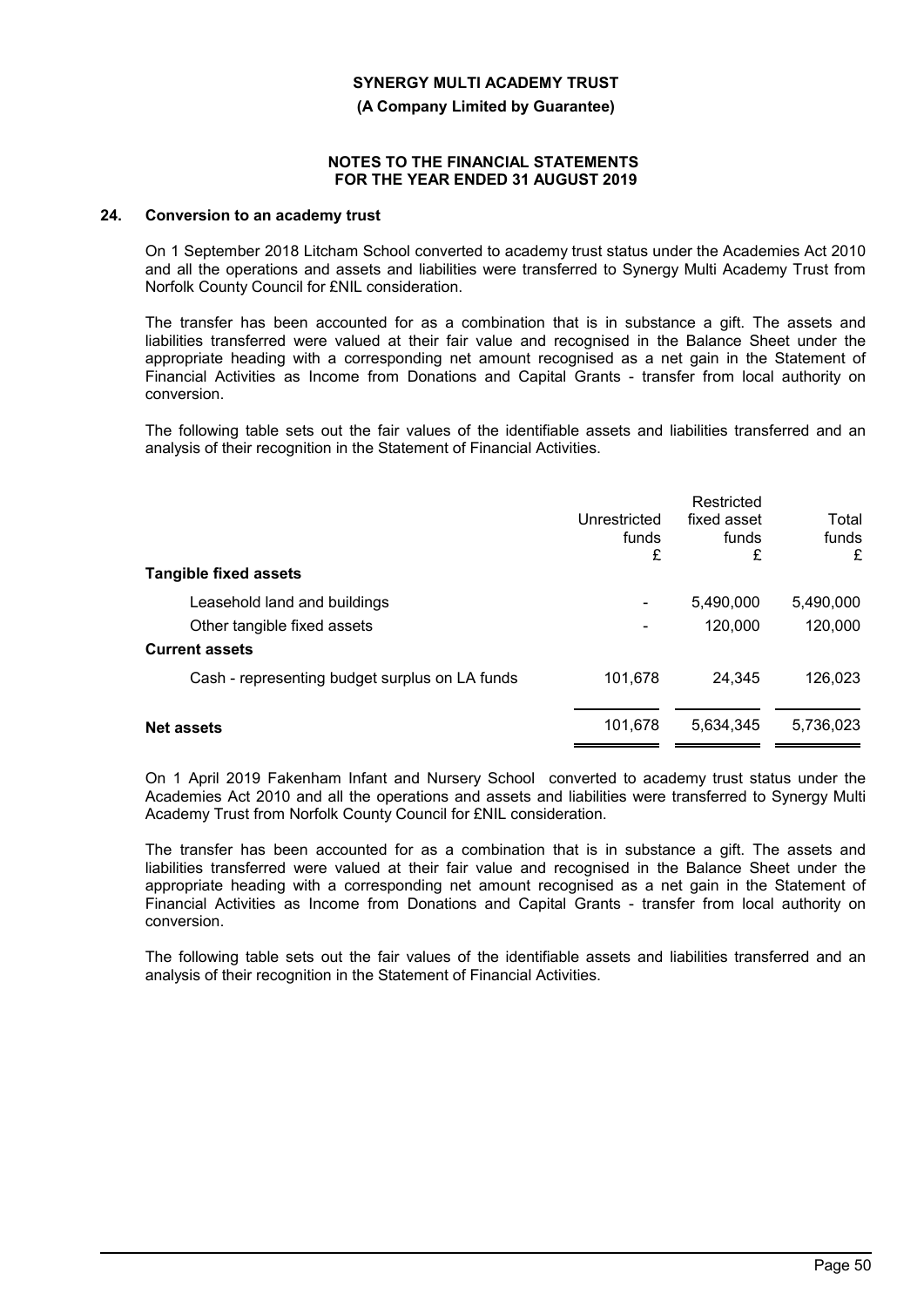**(A Company Limited by Guarantee)**

#### **NOTES TO THE FINANCIAL STATEMENTS FOR THE YEAR ENDED 31 AUGUST 2019**

# **24. Conversion to an academy trust (continued)**

| <b>Tangible fixed assets</b>                   | Unrestricted<br>funds<br>£ | Restricted<br>fixed asset<br>funds<br>£ | Total<br>funds<br>£ |
|------------------------------------------------|----------------------------|-----------------------------------------|---------------------|
|                                                |                            |                                         |                     |
| Leasehold land and buildings                   |                            | 1,125,000                               | 1,125,000           |
| Other tangible fixed assets                    |                            | 25,000                                  | 25,000              |
| <b>Current assets</b>                          |                            |                                         |                     |
| Cash - representing budget surplus on LA funds | 86,865                     |                                         | 86,865              |
|                                                |                            |                                         |                     |
| <b>Net assets</b>                              | 86,865                     | 1,150,000                               | 1,236,865           |
|                                                |                            |                                         |                     |

On 1 April 2019 Fakenham Junior School converted to academy trust status under the Academies Act 2010 and all the operations and assets and liabilities were transferred to Synergy Multi Academy Trust from Norfolk County Council for £NIL consideration.

The transfer has been accounted for as a combination that is in substance a gift. The assets and liabilities transferred were valued at their fair value and recognised in the Balance Sheet under the appropriate heading with a corresponding net amount recognised as a net gain in the Statement of Financial Activities as Income from Donations and Capital Grants - transfer from local authority on conversion.

The following table sets out the fair values of the identifiable assets and liabilities transferred and an analysis of their recognition in the Statement of Financial Activities.

| <b>Tangible fixed assets</b>                                | Unrestricted<br>funds<br>£ | Restricted<br>fixed asset<br>funds<br>£ | Total<br>funds<br>£ |
|-------------------------------------------------------------|----------------------------|-----------------------------------------|---------------------|
| Leasehold land and buildings<br>Other tangible fixed assets |                            | 1,200,000<br>25,000                     | 1,200,000<br>25,000 |
| <b>Current assets</b>                                       |                            |                                         |                     |
| Cash - representing budget surplus on LA funds              | 30,933                     | 26,059                                  | 56,992              |
| <b>Net assets</b>                                           | 30,933                     | 1,251,059                               | 1,281,992           |

On conversion, the three schools brought with them a deficit on the LGPS pension fund totalling £1,158,000.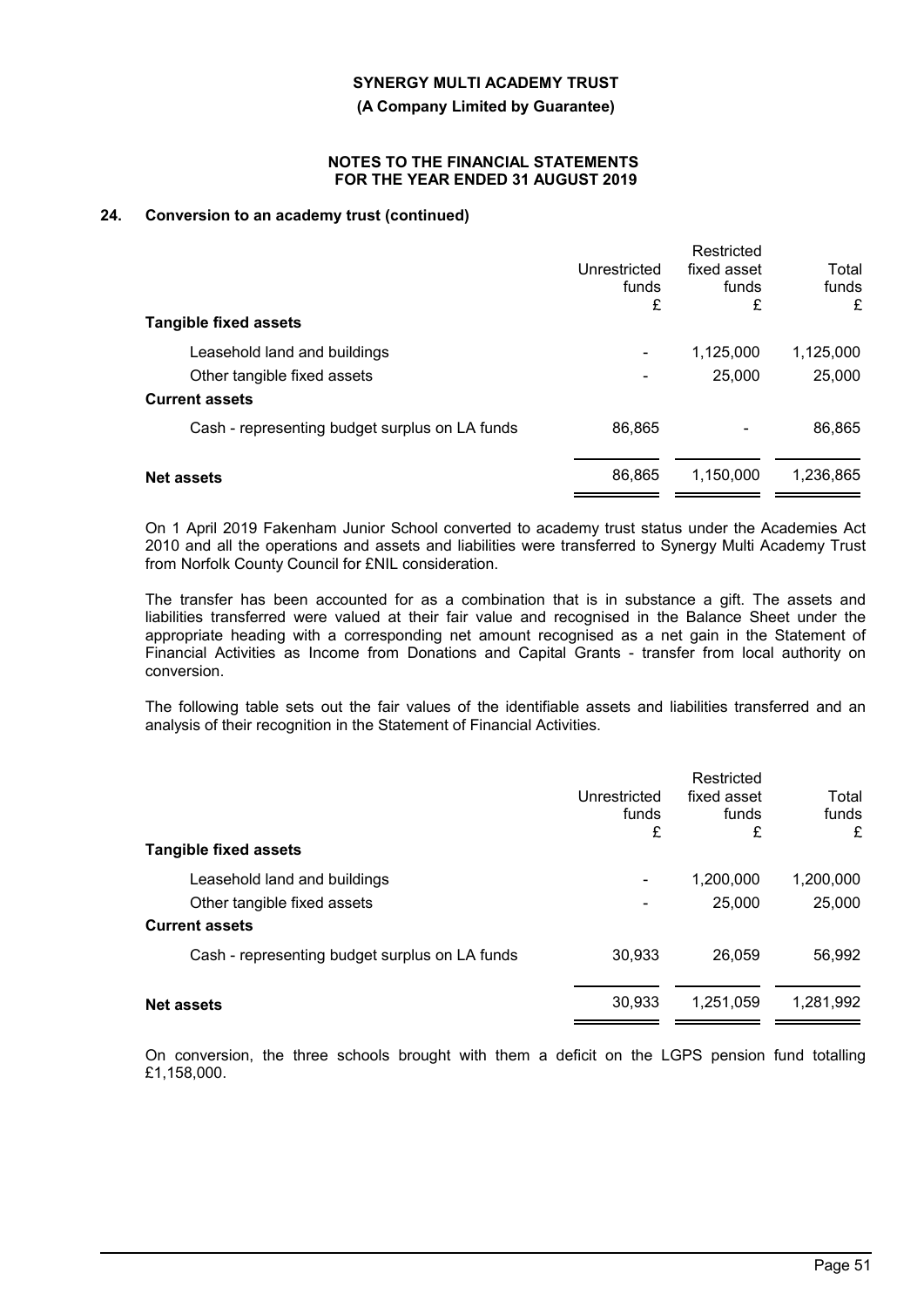**(A Company Limited by Guarantee)**

#### **NOTES TO THE FINANCIAL STATEMENTS FOR THE YEAR ENDED 31 AUGUST 2019**

## **25. Pension commitments**

The Academy Trust's employees belong to two principal pension schemes: the Teachers' Pension Scheme for England and Wales (TPS) for academic and related staff; and the Local Government Pension Scheme (LGPS) for non-teaching staff, which is managed by Norfolk County Council. Both are multiemployer defined benefit schemes.

The latest actuarial valuation of the TPS related to the period ended 31 March 2016 and of the LGPS 31 March 2016.

There were no outstanding or prepaid contributions at either the beginning or the end of the financial year.

#### **Teachers' Pension Scheme**

The Teachers' Pension Scheme (TPS or scheme) is a statutory, unfunded, defined benefit occupational scheme, governed by the Teachers' Pensions Regulations 2010 (as amended), and the Teachers' Pension Scheme Regulations 2014 (as amended). These regulations apply to teachers in schools and other educational establishments, including academies, in England and Wales that are maintained by local authorities. In addition, teachers in many independent and voluntary-aided schools and teachers and lecturers in some establishments of further and higher education may be eligible for membership. Membership is automatic for full-time teachers and lecturers and, from 1 January 2007, automatic too for teachers and lecturers in part-time employment following appointment or a change of contract. Teachers and lecturers are able to opt out of the TPS.

#### **The Teachers' Pension Budgeting and Valuation Account**

Although members may be employed by various bodies, their retirement and other pension benefits are set out in regulations made under the Superannuation Act (1972) and Public Service Pensions Act (2013) and are paid by public funds provided by Parliament. The TPS is an unfunded scheme and members contribute on a 'pay as you go 'basis – contributions from members, along with those made by employers, are credited to the Exchequer under arrangements governed by the above Acts.

The Teachers' Pensions Regulations 2010 require an annual account, the Teachers' Pension Budgeting and Valuation Account, to be kept of receipts and expenditure (including the cost of pension increases). From 1 April 2001, the Account has been credited with a real rate of return, which is equivalent to assuming that the balance in the Account is invested in notional investments that produce that real rate of return.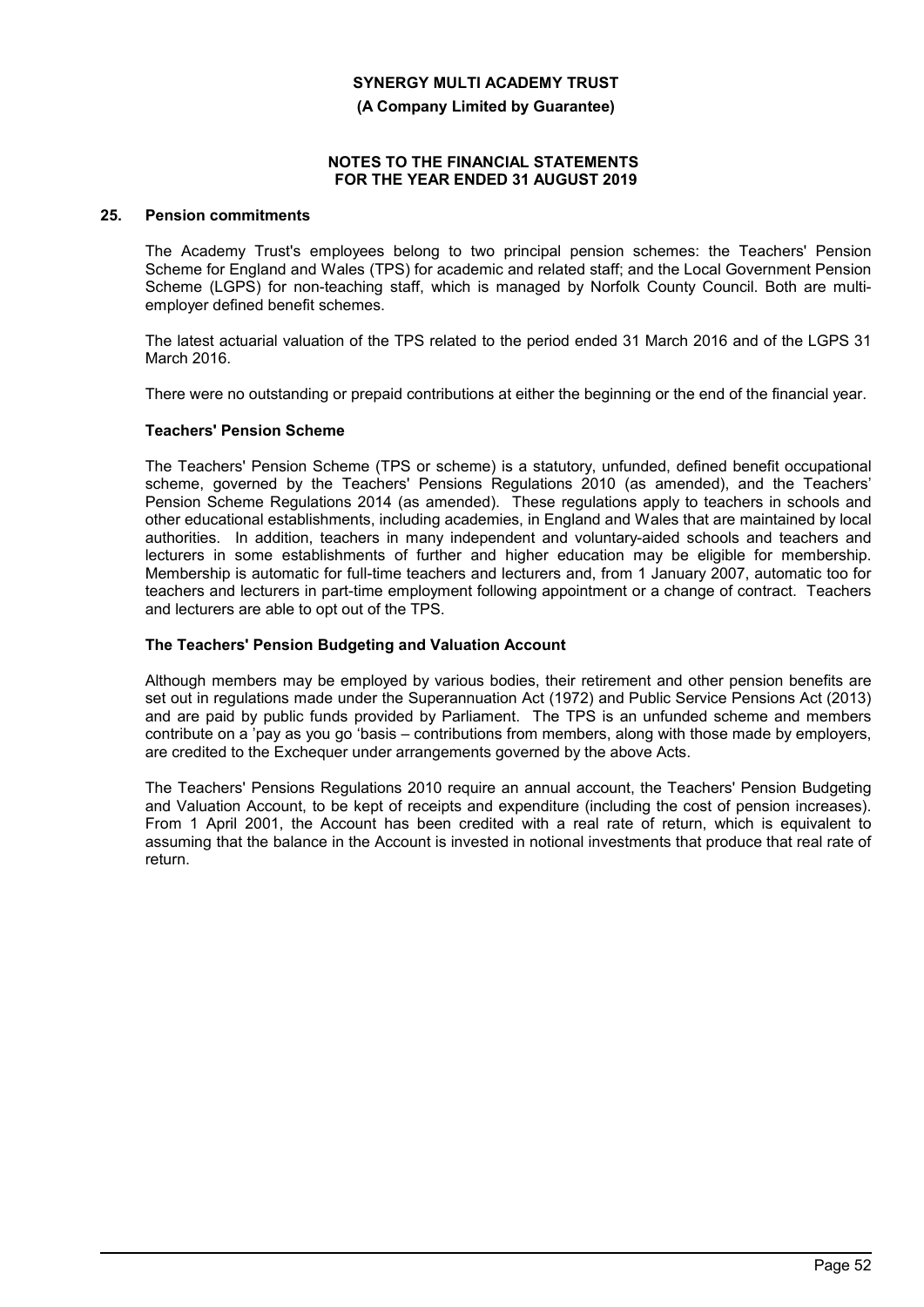**(A Company Limited by Guarantee)**

#### **NOTES TO THE FINANCIAL STATEMENTS FOR THE YEAR ENDED 31 AUGUST 2019**

## **25. Pension commitments (continued)**

### **Valuation of the Teachers' Pension Scheme**

The latest valuation of the Teachers' Pension Scheme has now taken place, in line with directions issued by HM Treasury and using membership data as at 31 March 2016. As a result of this valuation TPS employers will pay an increased contribution rate of 23.68% from September 2019 (this includes the administration levy of 0.8%). The timing of the implementation is to align its introduction with employers' budget planning cycles. Until then, employers will pay the current rate of 16.48%.

#### **Scheme Changes**

The arrangements for a reformed Teachers' Pension Scheme, in line with the recommendations made by Lord Hutton, in particular the introduction of a Career Average Revalued Earnings (CARE) scheme, were implemented from 1 April 2015.

In December 2018, the Court of Appeal held that transitional protection provisions contained in the reformed judicial and firefighter pension schemes, introduced as part of public service pension reforms in 2015, gave rise to direct age discrimination and were therefore unlawful. The Supreme Court, in a decision made in June 2019, have rejected the Government's application for permission to appeal the Court of Appeal's ruling. The case will now be referred to an Employment Tribunal for a decision regarding the remedy which will need to be offered to those members of the two schemes who were subject of the age discrimination.

HM Treasury are clear that the ruling has implications for the other public service schemes, including the Teachers' Pension Scheme. Those implications are currently being considered and any impact on scheme costs is expected to be looked at within the next scheme valuation, which is currently scheduled to be based on April 2020 data and implemented in April 2023.

The employer's pension costs paid to TPS in the year amounted to £1,010,464 *(2018 - £676,315)*.

A copy of the valuation report and supporting documentation is on the Teachers' Pensions website.

Under the definitions set out in FRS 102, the TPS is an unfunded multi-employer pension scheme. The Academy Trust has accounted for its contributions to the scheme as if it were a defined contribution scheme. The Academy Trust has set out above the information available on the scheme.

## **Local Government Pension Scheme**

The LGPS is a funded defined benefit pension scheme, with the assets held in separate trusteeadministered funds. The total contribution made for the year ended 31 August 2019 was £755,000 *(2018 - £446,000)*, of which employer's contributions totalled £593,000 *(2018 - £350,000)* and employees' contributions totalled £ 162,000 *(2018 - £96,000)*. The agreed contribution rates for future years for employers are specific to each individual academy within the Trust and range between 19.8% and 21.8% plus an additional deficit contribution in aggregate of £11,000 to 31 March 2020. The agreed future contribution rate for employees is tiered based on salary levels between the following rates, 5.5% and 12.5%.

Parliament has agreed, at the request of the Secretary of State for Education, to a guarantee that, in the event of academy closure, outstanding Local Government Pension Scheme liabilities would be met by the Department for Education. The guarantee came into force on 18 July 2013.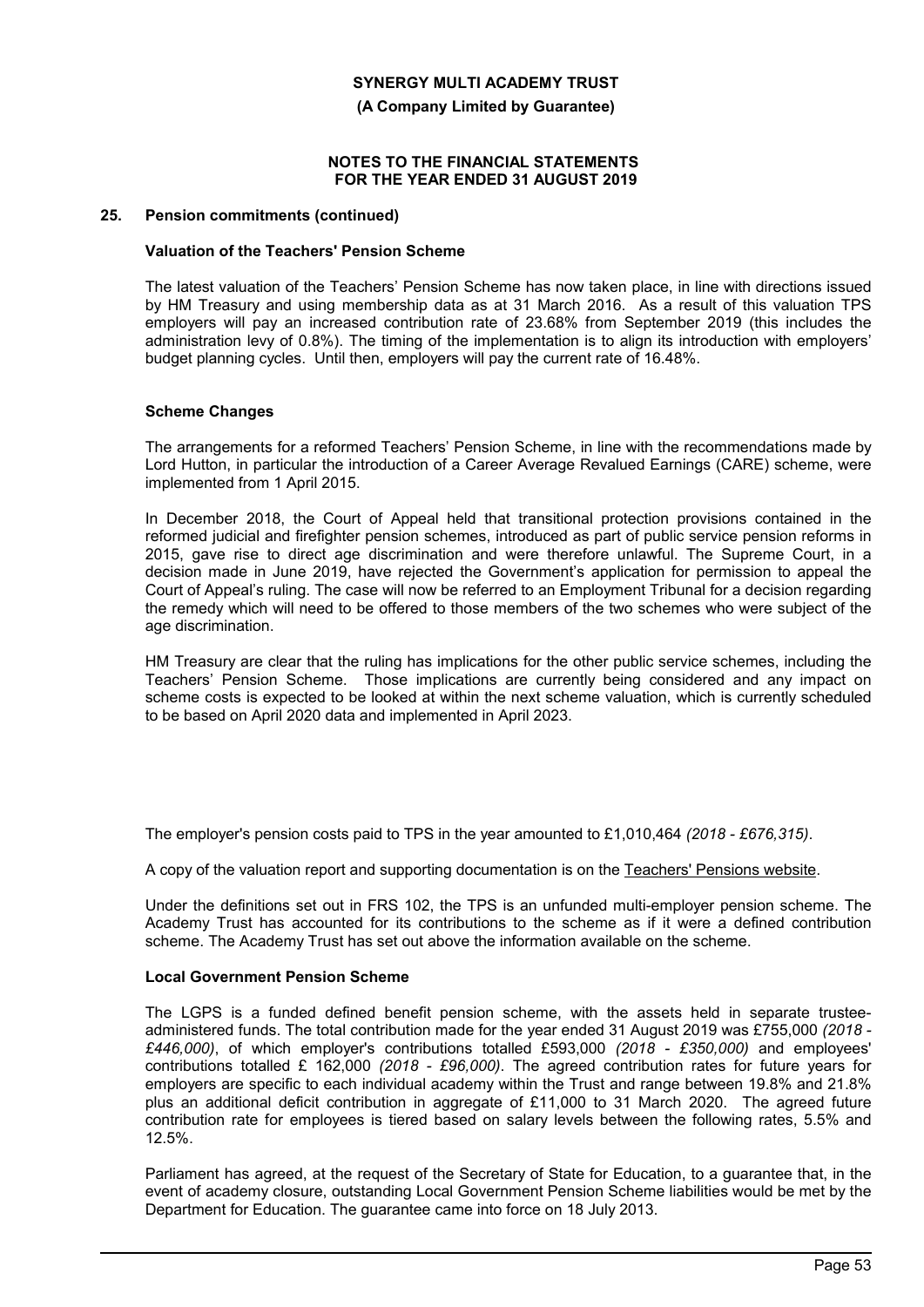**(A Company Limited by Guarantee)**

## **NOTES TO THE FINANCIAL STATEMENTS FOR THE YEAR ENDED 31 AUGUST 2019**

## **25. Pension commitments (continued)**

#### **Principal actuarial assumptions**

|                                                    | 2019<br>$\%$ | 2018<br>% |
|----------------------------------------------------|--------------|-----------|
| Rate of increase in salaries                       | 26           | 27        |
| Rate of increase for pensions in payment/inflation | 2.3          | 2.4       |
| Discount rate for scheme liabilities               | 1.8          | 2.8       |
| Commutation of pensions to lump sums               | 50           | 50        |

The commutation rate of 50% relates to pre April 2008 service and increased to 75% for post April 2008 service.

The current mortality assumptions include sufficient allowance for future improvements in mortality rates. The assumed life expectations on retirement age 65 are:

|                       | 2019  | 2018  |
|-----------------------|-------|-------|
|                       | Years | Years |
| <b>Retiring today</b> |       |       |
| Males                 | 21.1  | 22.1  |
| Females               | 23.5  | 24.4  |
| Retiring in 20 years  |       |       |
| Males                 | 22.4  | 24.1  |
| Females               | 25    | 26.4  |

As at the 31 August 2019 the Trust had a pension liability of £5,689,000 (2018 - £2,138,000). The sensitivity analysis detailed below would increase/(decrease) the closing defined obligation in the following way;

#### **Sensitivity analysis**

|                                        | 2019<br>£  | 2018<br>£  |
|----------------------------------------|------------|------------|
| Discount rate $+0.1\%$                 | (341, 712) | (150, 228) |
| Discount rate -0.1%                    | 341,712    | 150,228    |
| Mortality assumption - 1 year increase | 97,632     | 46,224     |
| Mortality assumption - 1 year decrease | (97, 632)  | (46, 224)  |
| CPI rate $+0.1\%$                      | 268,488    | 127,116    |
| CPI rate $-0.1\%$                      | (268, 488) | (127, 116) |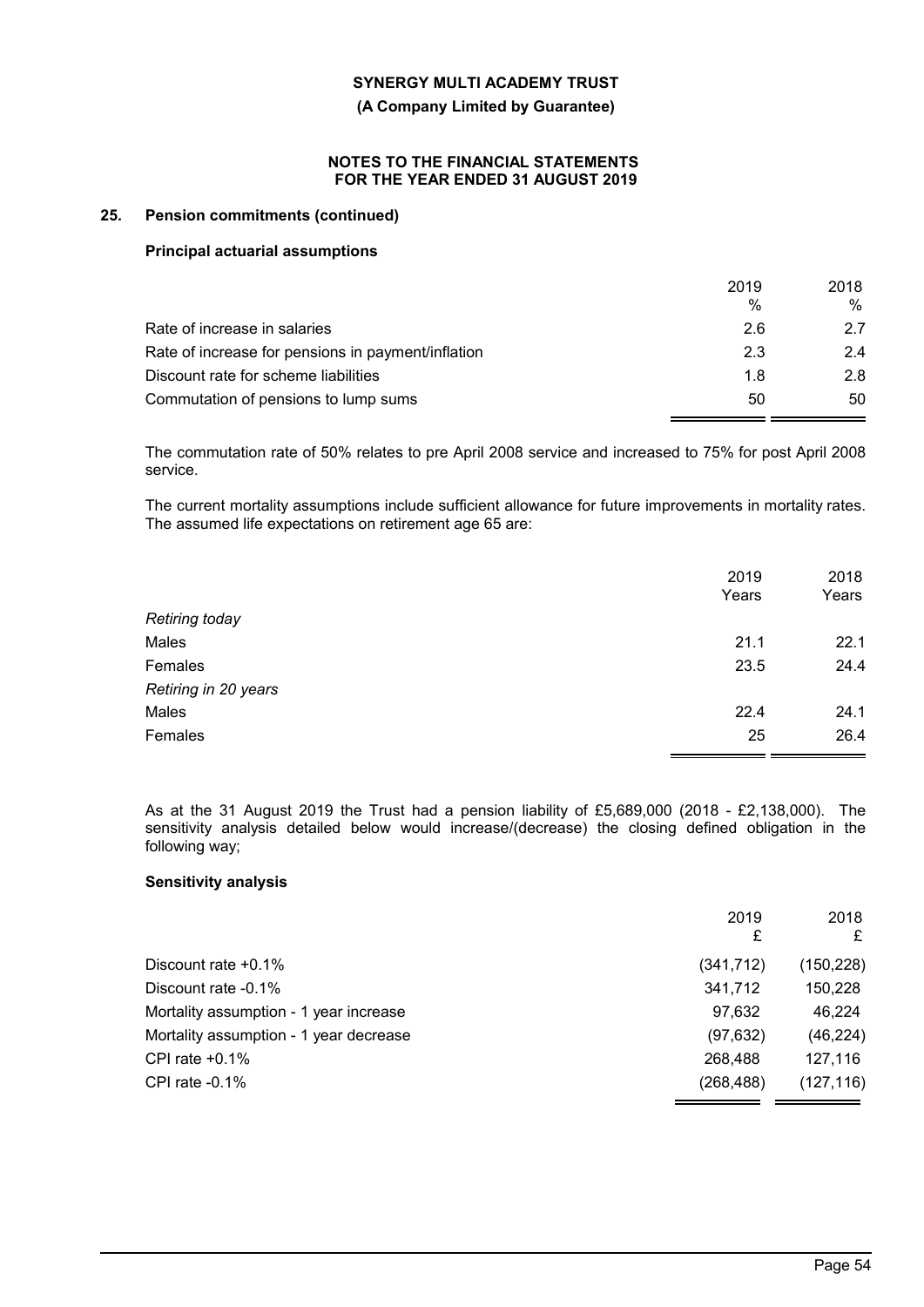# **(A Company Limited by Guarantee)**

## **NOTES TO THE FINANCIAL STATEMENTS FOR THE YEAR ENDED 31 AUGUST 2019**

# **25. Pension commitments (continued)**

The Academy Trust's share of the assets in the scheme was:

|                                     | At 31 August At 31 August<br>2019<br>£ | 2018<br>£ |
|-------------------------------------|----------------------------------------|-----------|
| Equities                            | 3,192,350                              | 1,856,400 |
| <b>Bonds</b>                        | 2,345,400                              | 1,237,600 |
| Property                            | 781,800                                | 436,800   |
| Cash                                | 195,450                                | 109,200   |
| <b>Total market value of assets</b> | 6,515,000                              | 3,640,000 |

The actual return on scheme assets was £316,000 *(2018 - £198,000)*.

The amounts recognised in the Statement of Financial Activities are as follows:

|                                                                  | 2019        | 2018<br>£ |
|------------------------------------------------------------------|-------------|-----------|
| Current service cost                                             | (1,066,000) | (705,000) |
| Past service cost                                                | (45,000)    |           |
| Interest income                                                  | 151,000     | 80,000    |
| Interest cost                                                    | (245,000)   | (141,000) |
| Total amount recognised in the Statement of Financial Activities | (1,205,000) | (766,000) |

Changes in the present value of the defined benefit obligations were as follows:

|                          | 2019<br>£  | 2018<br>£ |
|--------------------------|------------|-----------|
| At 1 September           | 5,778,000  | 5,178,000 |
| Upon conversion          | 2,996,000  | 142,000   |
| Current service cost     | 1,066,000  | 705,000   |
| Interest cost            | 245,000    | 141,000   |
| Employee contributions   | 162,000    | 96,000    |
| Actuarial losses/(gains) | 1,946,000  | (454,000) |
| Benefits paid            | (34,000)   | (30,000)  |
| Past service costs       | 45,000     |           |
| At 31 August             | 12,204,000 | 5,778,000 |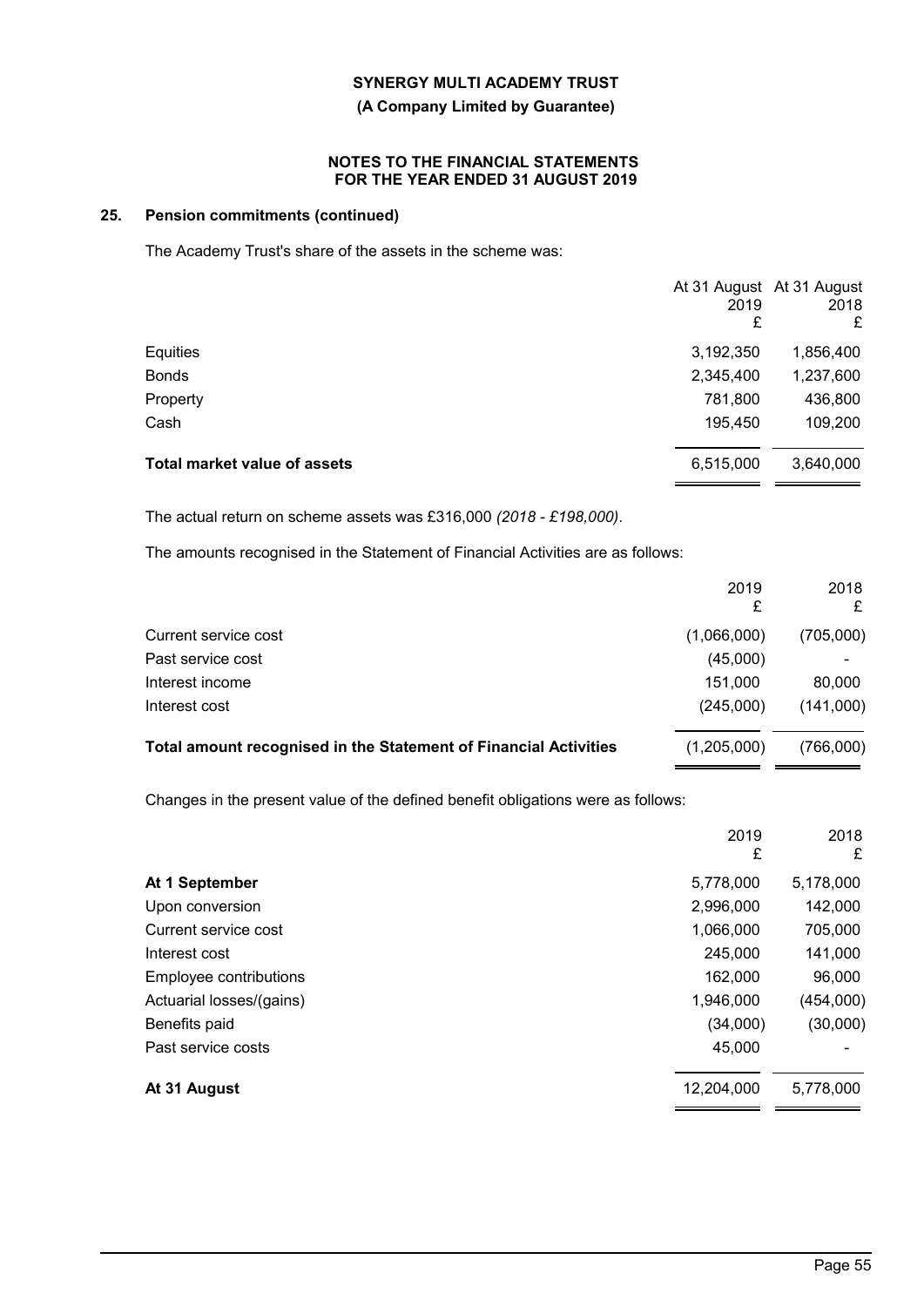#### **(A Company Limited by Guarantee)**

#### **NOTES TO THE FINANCIAL STATEMENTS FOR THE YEAR ENDED 31 AUGUST 2019**

## **25. Pension commitments (continued)**

Changes in the fair value of the Academy Trust's share of scheme assets were as follows:

|                               | 2019<br>£ | 2018<br>£ |
|-------------------------------|-----------|-----------|
| At 1 September                | 3,640,000 | 2,959,000 |
| Upon conversion               | 1,838,000 | 67,000    |
| Interest income               | 151,000   | 80,000    |
| Actuarial gains               | 165,000   | 118,000   |
| <b>Employer contributions</b> | 593,000   | 350,000   |
| Employee contributions        | 162,000   | 96,000    |
| Benefits paid                 | (34,000)  | (30,000)  |
| At 31 August                  | 6,515,000 | 3,640,000 |

## **26. Operating lease commitments**

At 31 August 2019 the Academy Trust had commitments to make future minimum lease payments under non-cancellable operating leases as follows:

|                                              | 2019<br>£ | 2018<br>£ |
|----------------------------------------------|-----------|-----------|
| Not later than 1 year                        | 27,280    | 22,386    |
| Later than 1 year and not later than 5 years | 65,346    | 39,810    |
| Later than 5 years                           | 33,000    | 37,333    |
|                                              | 125,626   | 99,529    |

#### **27. Members' liability**

Each member of the charitable company undertakes to contribute to the assets of the company in the event of it being wound up while he/she is a member, or within one year after he/she ceases to be a member, such amount as may be required, not exceeding *£*10 for the debts and liabilities contracted before he/she ceases to be a member.

#### **28. Related party transactions**

Owing to the nature of the Academy Trust's operations and the composition of the board of trustees being drawn from local public and private sector organisations, transactions may take place with organisations in which a trustees has an interest. All transactions involving such organisations are conducted at arm's length and in accordance with the Academy Trust's financial regulations and normal procurement procedures.

No related party transactions took place in the period of account, other than certain trustees' remuneration and expenses already disclosed in note 13.